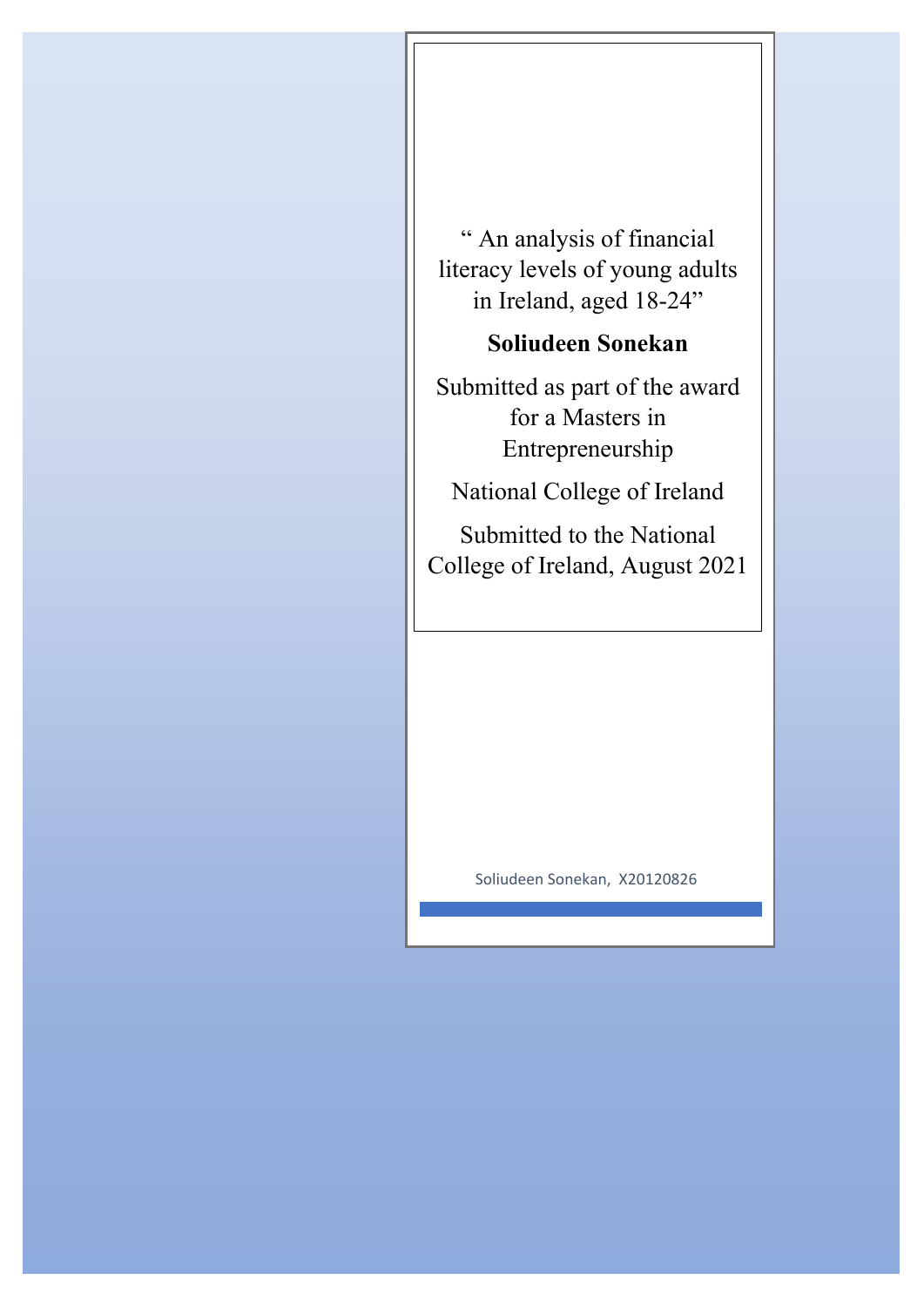#### **Abstract**

<span id="page-1-0"></span>The study is aimed to explore if there are adequate levels of financial literacy among the young students of the age ranges 18 to 24 in Ireland. The study will explore the three components of financial literacy which are financial knowledge, financial attitude, and financial behavior. The demographics of the age and gender are also explored in the study. There is a gap in the literature in an Irish context and more recently in a European context. It can be useful for policy makers and educational institutions to understand if there is an issue with financial literacy and then having data to understand what elements to address through education. The methodology used here is the adaptation of the ideas of scale of PISA (2018), OECD techniques, and scale used by Potrich comprising age-appropriate questions. The sample size for this study was 56. The results from the study showed a large portion of the respondents had high financial literacy but results varied between women and men but a large sample size would be needed for accurate results. 57% of women had high financial literacy. For men, 81.3% had high financial literacy.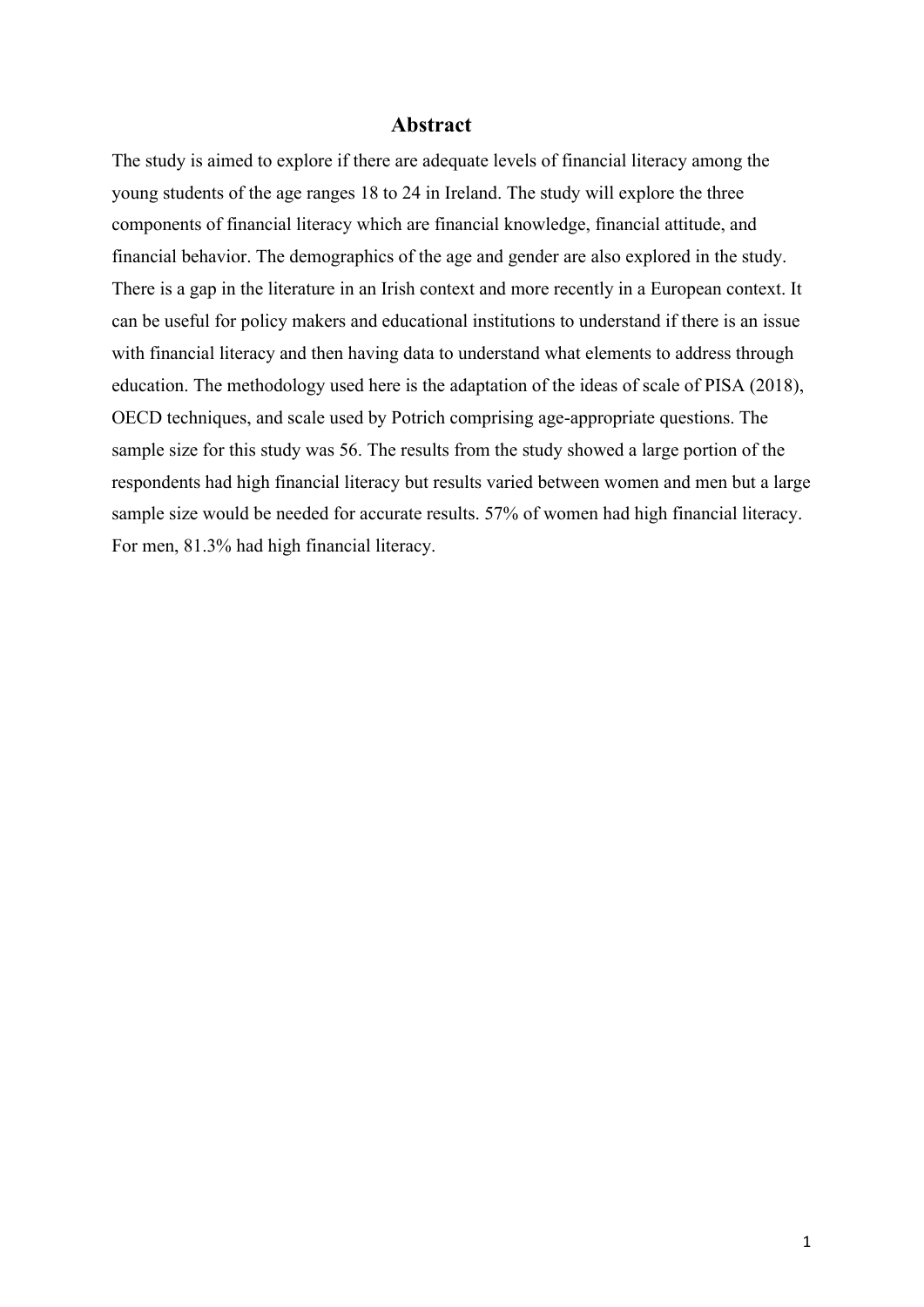# **Declaration**

# **National College of Ireland Research Students Declaration Form** *(Thesis/Author Declaration Form)*

<span id="page-2-0"></span>**Name: Soliudeen Sonekan Student Number: X20120826 Degree for which thesis is submitted: Masters In Entrepreneurship Title of Thesis: "An analysis of financial literacy levels of young adults in Ireland, aged 18-24" Date: 31/07/2021**

# **Material submitted for award**

| A. I declare that this work submitted has been composed by myself.                                                                                                                                                                                                      | М |
|-------------------------------------------------------------------------------------------------------------------------------------------------------------------------------------------------------------------------------------------------------------------------|---|
| B. I declare that all verbatim extracts contained in the thesis have been<br>distinguished by quotation marks and the sources of information<br>specifically acknowledged.                                                                                              | М |
| C. I agree to my thesis being deposited in the NCI Library online<br>open access repository NORMA.                                                                                                                                                                      | М |
| D. <b>Either</b> *I declare that no material contained in the thesis has been<br>used in any other submission for an academic award.<br>$Or$ <sup>*</sup> I declare that the following material contained in the thesis<br>formed part of a submission for the award of |   |
| (State the award and the awarding body and list the material below)                                                                                                                                                                                                     | М |

Salder Senter

July 30, 2021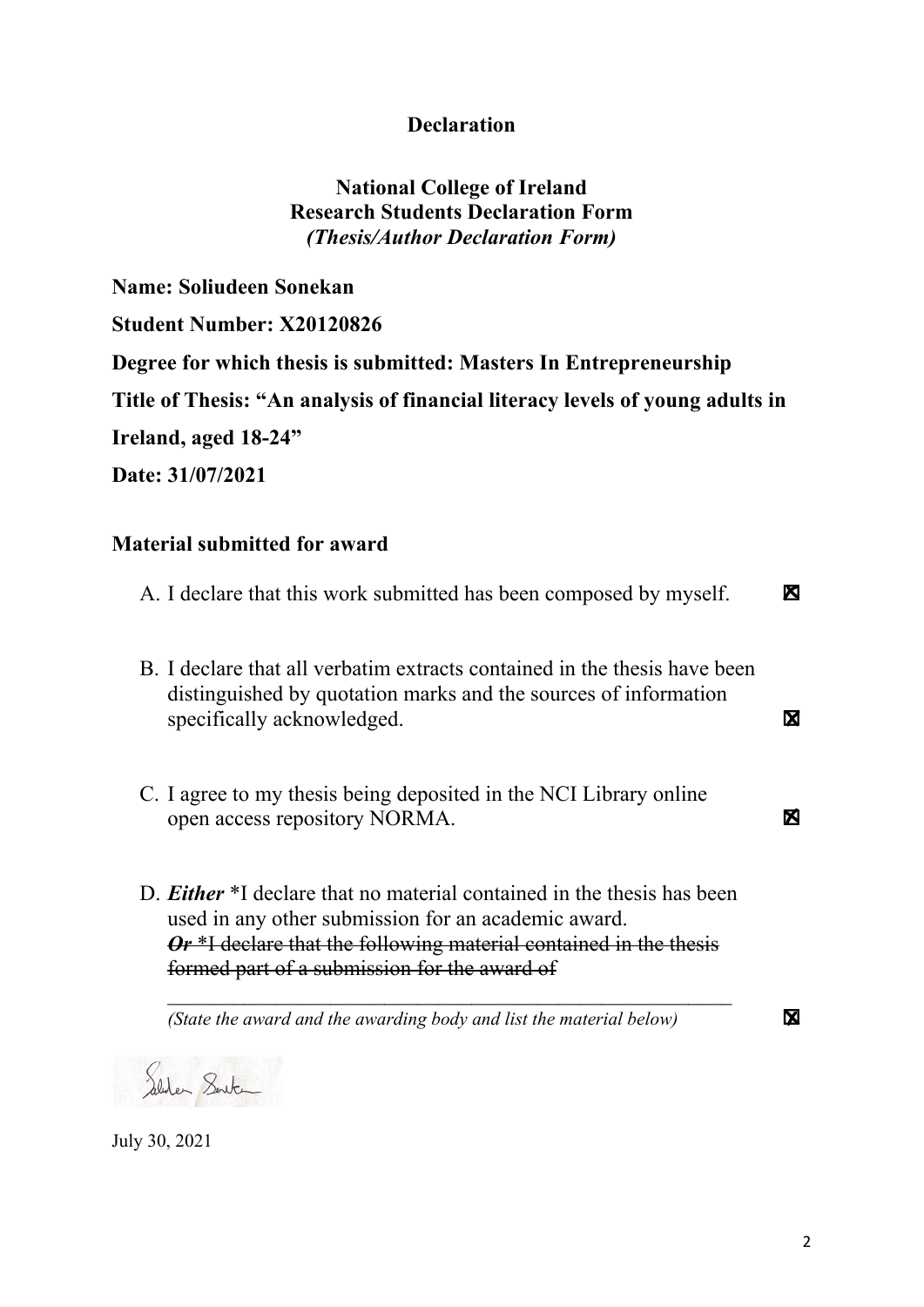# <span id="page-3-0"></span>**Acknowledgements**

I would like to thank my supervisor, Dr Lynn Farrell for her continuous help, support and guidance throughout this dissertation.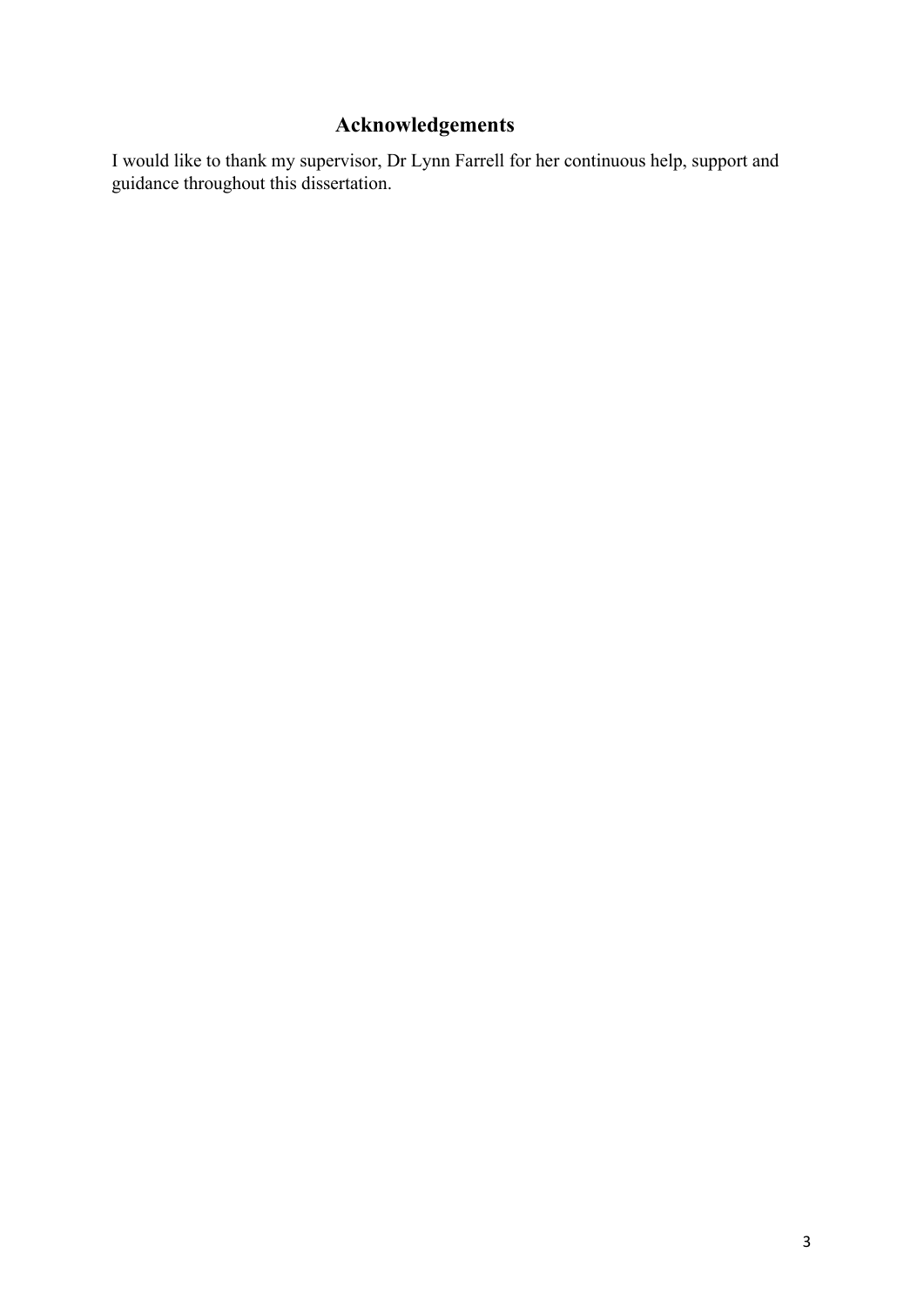# **Table of Contents**

<span id="page-4-0"></span>

| Research questions<br>18 |
|--------------------------|
|                          |
|                          |
|                          |
|                          |
|                          |
|                          |
|                          |
|                          |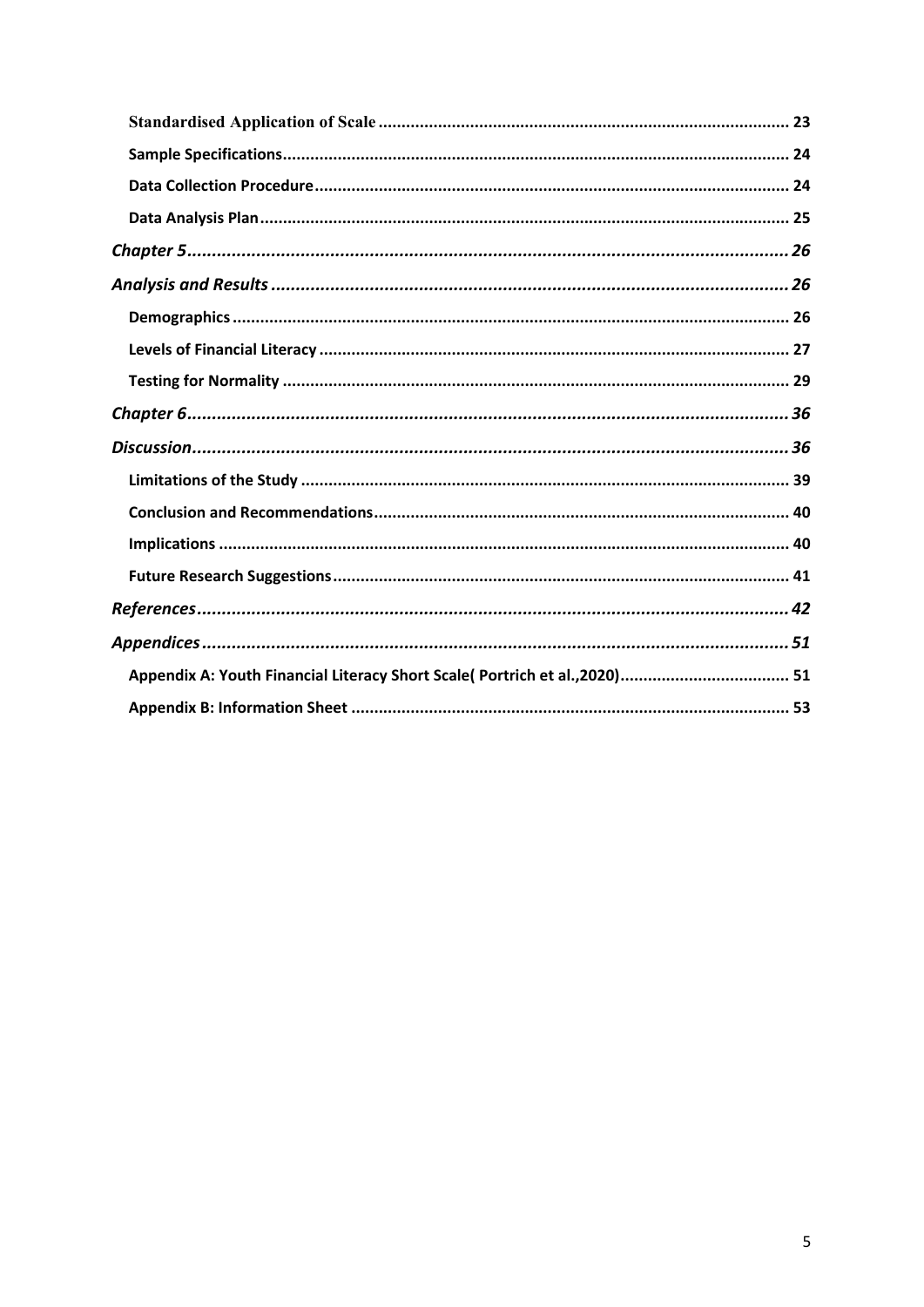# **Introduction**

<span id="page-6-0"></span>There are both simple and complex financial problems that needs to be solved in life. While simple ones can be solved easily, adequate knowledge is required to solve the complex financial problems. With growing economic uncertainties and sophisticated financial markets, the need for financial literacy increases manifolds (Gaurav, Cole & Tobacman, 2011). This education helps a person make informed decisions as the burden of these decision is shifted from community to individuals. Whether it is planning for future or dealing with retirement, complex financial matters are involved in these decisions. Hence, it is necessary to be cognizant of the economic trends and develop skills and capabilities to make decisions accordingly (Lusardi & Mitchell 2011).

Under these circumstances, it is essential that research is focused on these areas to provide insights into the real lives of the people involved at both ends of such decisions. The study is a step to explore levels of financial literacy in the young students of ages 18 to 24 in Ireland. This chapter will highlight the problem statement and provide purpose and significance accordingly. After that, the remaining chapters will include a review of the literature and a conceptual framework for executing appropriate methodology. The Methodology chapter will highlight the details about the research strategy, sample, data collection, and data analysis technique. The last chapters are comprised of results, discussion, and conclusion.

# <span id="page-6-1"></span>**Definitions**

# *Financial literacy*

OECD defined the financial literacy as the "knowledge and understanding of financial concepts and risks, and the skills, motivation, and confidence to apply such knowledge and understanding in order to make effective decisions across a range of financial contexts, to improve the financial well-being of individuals and society, and to enable participation in economic life." (Pena-Lopez 2012).

#### *Financial knowledge*

Financial knowledge is the understanding of capabilities and skills that are essential for a person to manage financial resources, take financial decisions, and to be considered as financially literate (Sanderson 2015).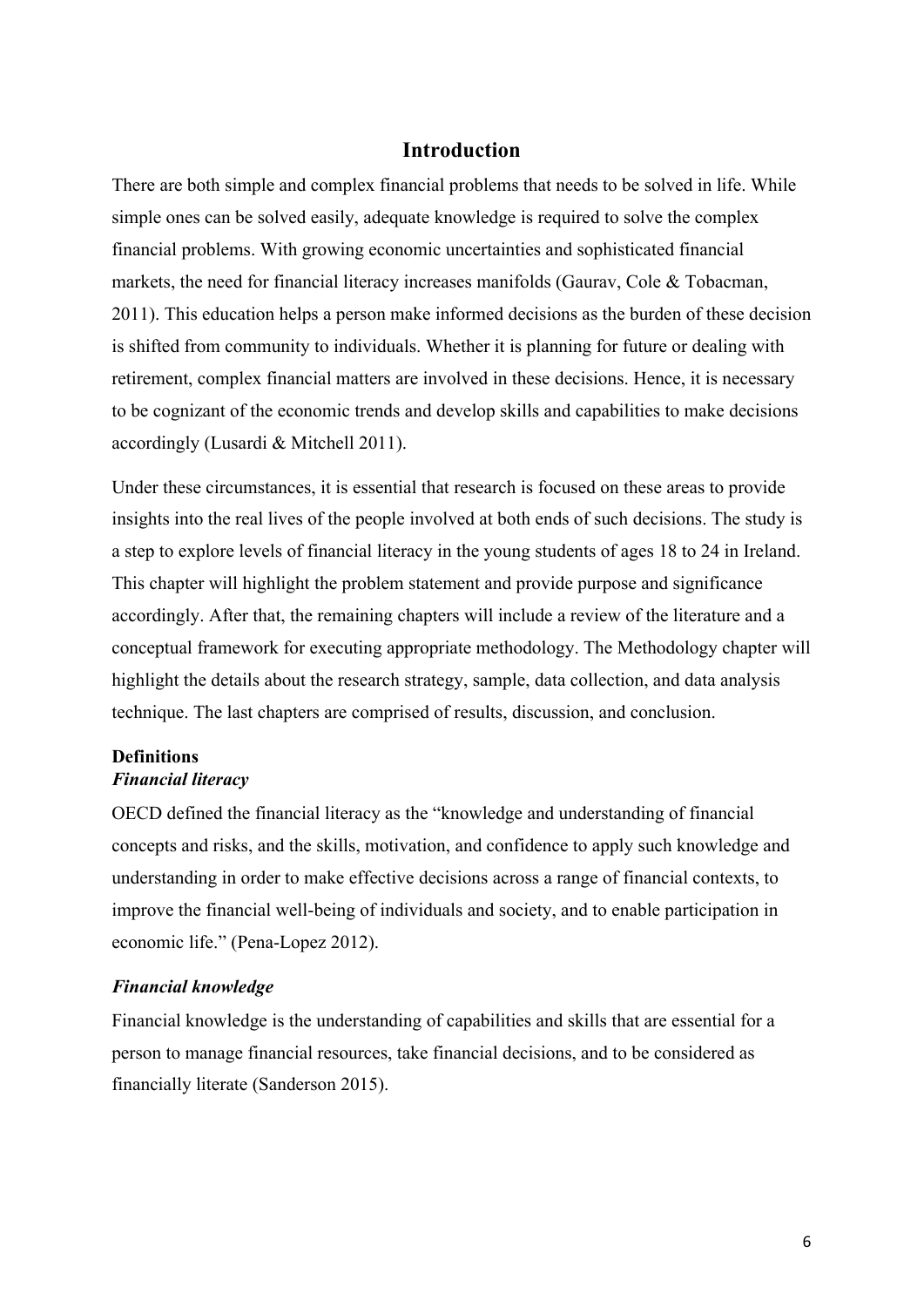#### *Financial attitude*

Financial attitude is an essential component of financial literacy that can be defined as "an inclination of person towards financial decisions in order to plan ahead for the finance management and to maintain and save resources for the future" (Rai, Dua, & Yadav 2019).

## *Financial behavior*

Human behavior is another component essential for the measurement of financial literacy and defined as those "human behaviors that are essential for taking finance related decisions. It includes appropriate management of money, saving, construction of budget, payments of bills etc. (Bhushan & Medury 2014; Kalekye & Memba 2015).

#### <span id="page-7-0"></span>Background of the Study

Financial literacy is not only important for commerce and trade industry but also for the common individual performing day to day tasks. Surprisingly, the level of financial literacy is lacking among the sizeable portion of the population in the majority of countries (Atkinson & Messy 2012). and remains a field that has a lot to be explored and developed around the world (Beckmann 2013). The case of Ireland is no different. According to different surveys conducted (Klapper & Lusardi 2015; OECD 2012). the financial literacy of the country is found to be 55% where latest studies are missing and data needs to be collected and interpreted for making informed choices. The current study is aimed to explore the financial literacy of young adults of age 18-24 in Ireland. The area is not widely explored in regard to young adults in Ireland, previous studies are larger scale and the lack of data creates problems for the policymakers to assess which area needs to be catered to. With time, young adults are becoming more aware of the changing global financial landscape and want to understand how to manage and survive in the volatile economy.

# <span id="page-7-1"></span>Statement of the Problem

Financial literacy is an important concept that helps the person in achieving better financial position and status while improving their standard of living (Lusardi 2012). Overall studies showed that the levels of financial literacy increase with an increasing age (Lusardi and Mitchell 2007). However, there are little studies that took the observations in regard to youth of a particular country. Hence, assuming the general trend and keeping in view the overall pattern of financial literacy, the level of financial literacy is hypothesized to be inadequate among the young students of age ranges 18 to 24 in Ireland.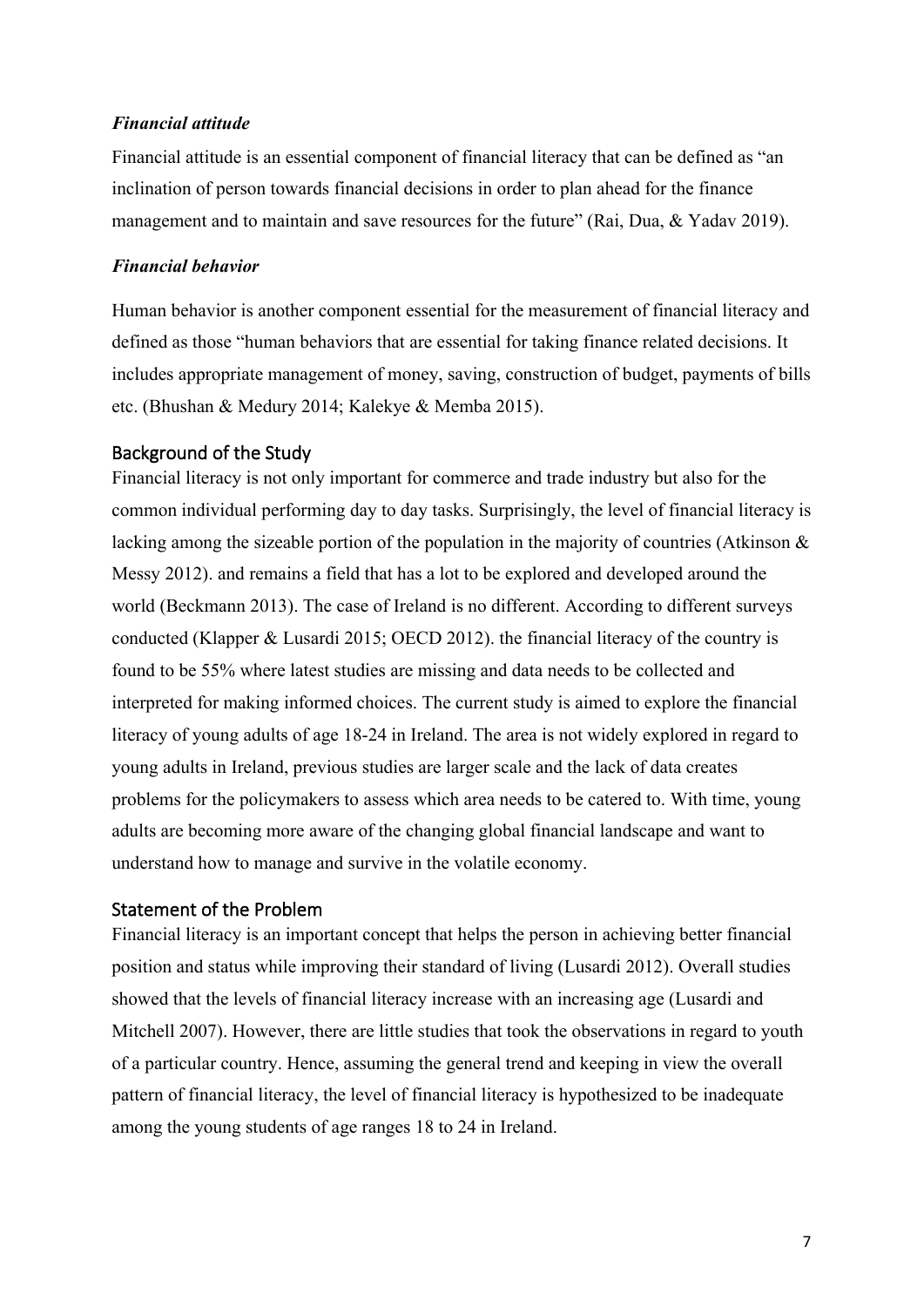#### <span id="page-8-0"></span>Purpose of the Study

The current study aimed to explore the financial literacy of young adults of age 18-24 in Ireland. The area is not widely explored in Ireland and the lack of data creates problems for the policymakers to assess which area needs to be catered to. With time, young adults are becoming more aware of the changing global financial landscape and want to understand how to manage and survive in the volatile economy. In a survey by Mae (2009). around 84% of undergraduates indicated that they needed more education on financial management topics, 64% would have liked to receive information about financial management topics in high school and 40% would have liked to receive such information as college freshmen. For them, higher levels of financial literacy may be able to remedy such financial problems faced by students.

Providing financial consciousness to young Irish students is important for their daily functioning and to maintain their future living standards. Past research established the importance of studying financial literacy due to its implications toward financial behavior. It was also found out that low financial literacy causes many problems such as soaring debt, no planning for the future and is equally important for every age from teens to older adults (Lusardi & Mitchell 2014). The purpose of the study is to provide estimates about the level of financial literacy in young adults of Ireland. The questions are formulated to provide an idea about the use of concepts of financial knowledge, financial behavior and financial attitude by those young students. The research will also add to the scarce literature on financial literacy among young adults in Ireland and will provide direction for future studies.

#### <span id="page-8-1"></span>Limitations of the Study

There are some limitations associated with this study. The first one is to reach the population at the times of COVID-19 as people are being cautious with an ongoing pandemic. This made it harder to reach people as there was a reliance on online distribution rather than in person research. As it is hard to reach the population and giving them equal chance of participation, the results cannot be generalized to the whole nation's population and their demographics. The questions were adopted from the PISA (2018), model that is used to assess the financial literacy data across countries. Due to wide use of the instruments, the questions are assumed to be reliable and valid for the current study. Using multiple measures of financial literacy would give more accurate results than the current measure.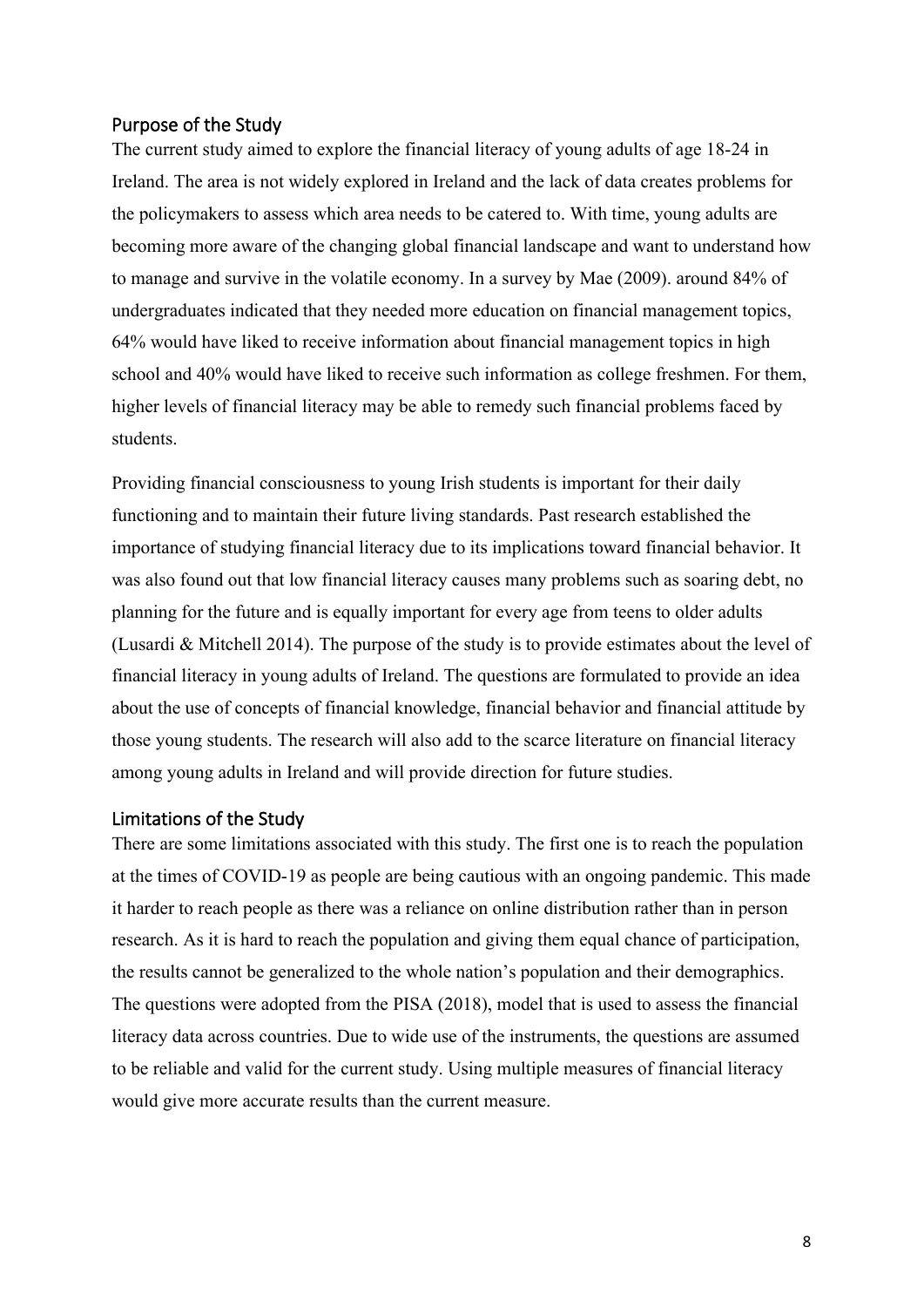# <span id="page-9-0"></span>Significance of the Study

The understanding of the concept of nation-wide financial literacy is important as it allows policy makers and strategists to formulate better ways of enhancing the knowledge and practicality of such concepts. There are many studies that were conducted in the European Union region and comparisons were drawn. However, the studies specific to a single country and the young adult population are limited and calls for more exploration. There is a need to fill this gap of knowledge regarding financial literacy in the context of Ireland to better address the potential deficiency of knowledge among this population and to bring improvement in their financial decisions (Fonseca et al. 2012).

The study will underline the core competencies related to financial literacy of the young students of age ranges 18-24 in Ireland by an exploration of three components of financial literacy that are financial knowledge, financial behavior and financial attitude as defined at the beginning of the chapter (Atkinson & Messy 2012). These skills are necessary to enhance the confidence among the people who can explore better ways for generating income and utilizing it in an appropriate manner (Jiyane & Zawada 2013). Finally, the financial literacy among youth also determines the future trajectory and economic conditions of the country.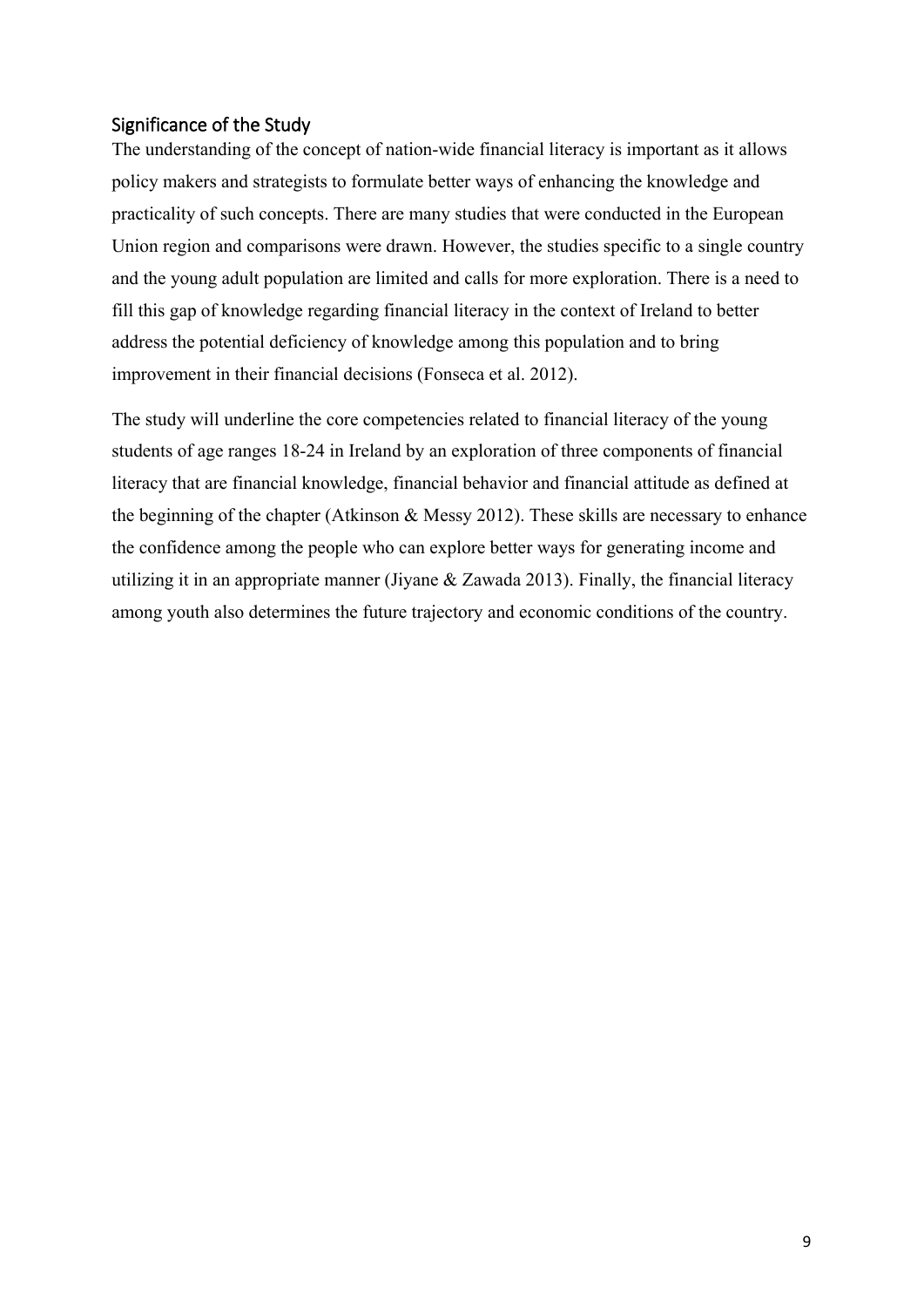# **Chapter 2**

# **Literature Review**

<span id="page-10-1"></span><span id="page-10-0"></span>The literature is one of the significant parts of the research that strengthen the foundation of the research by building a deeper understanding of the topic in an organized way. In this section, key concepts are thoroughly defined, and vision and structure are constructed. Concept and theories related to financial literacy and its levels in Ireland are explored. A framework is developed to bridge the gap between theory and performing actual research by taking into consideration the available literature.

#### <span id="page-10-2"></span>Concept of Financial Literacy

There are some concepts that are difficult to define as they embrace diversity of content and opinions. The case of financial literacy is somehow more unique as the concept has been defined in several terms and changed from time to time. Sometimes, it is defined in terms of knowledge, at other times, it may be referred to as financial education. Ability, competence and responsibility are some other terms that are used to define the concept. The focus is either on knowledge, or on the ability of using the knowledge and even people's self-confidence towards their own financial actions. However, it is used, the financial literacy remains an important concept to this day. It is an important life skill that provides an opportunity to individuals as well as society to make sound financial decisions and choices by learning financial concepts (Lusardi 2012; Lusardi & Mitchell 2014). Its distinction from the other financial concepts lies in its division into two dimensions. The first one is understanding and the second is the use. A person may have knowledge of financial concepts but if one does not use that knowledge effectively, one is considered financially illiterate. These concepts make it entirely different from financial education and knowledge (Huston 2010).

Many studies defined the concept based on their objectives and understanding of financial concepts. According to Huston (2010), 71 studies explored the concept of financial literacy and assigned as different as eight separate meanings to this term. Kozina and Ponikvar (2015) defined the concept of financial literacy as a form of human capital that is used in financial activities to increase financial well-being. Mahdzan and Tabiani (2013) simplified it as the acquisition of financial skills to survive in the modern world while another study attributed it to understanding and application of personal financial skills in life (Krechovska 2015). A closer definition to this study was given by Yildirim et al. (2017) and stated that it is the level of competence through which individuals make the educated assessment for using and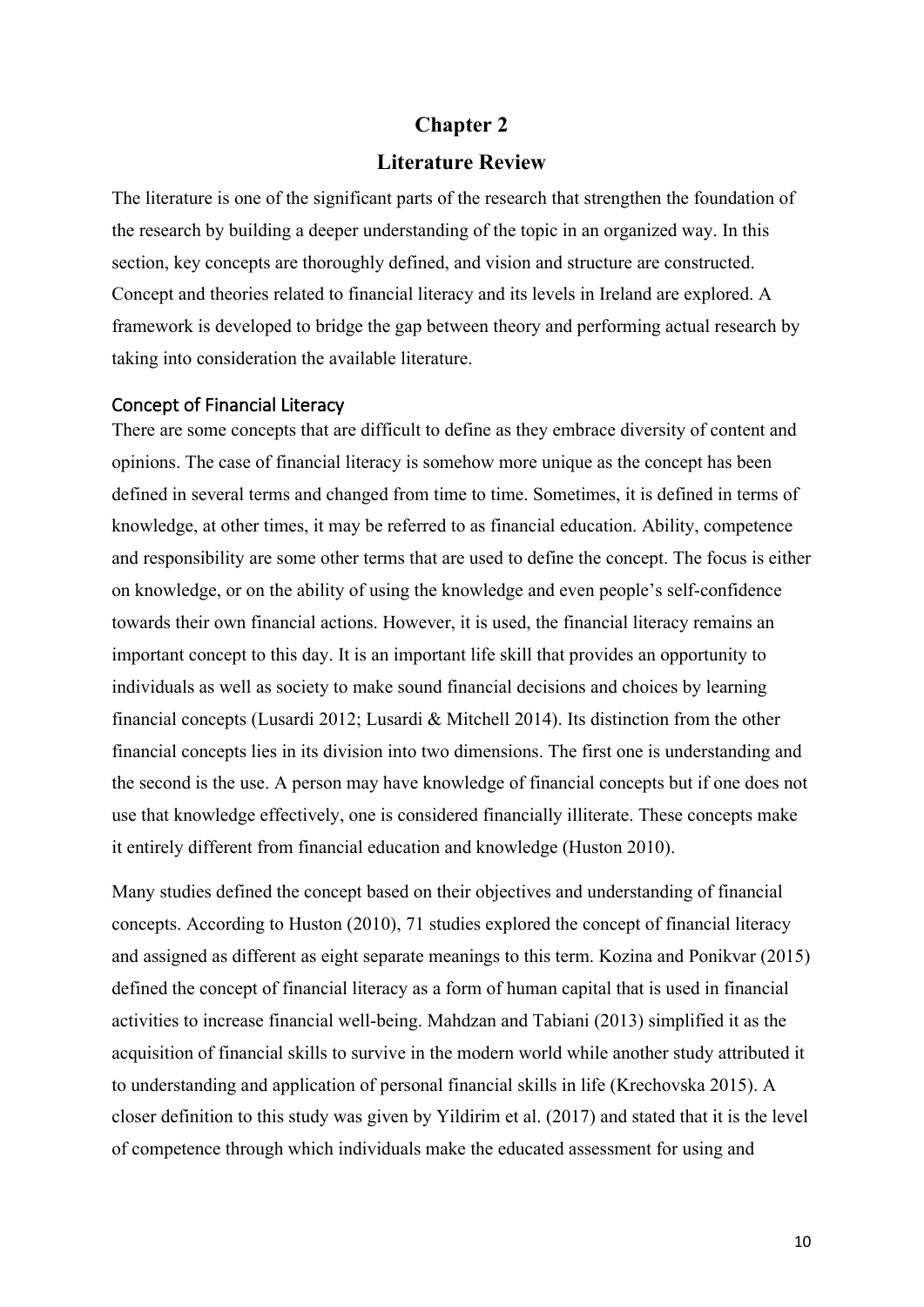managing money and to make a rational decision in selecting the financial instruments that shape investments.

With all these varying definitions, it is difficult to conceptualize the research framework. The study is going to take relevant literature to define the concept of financial literacy that is measurable. In this regard, the Organization for Economic Co-operation and Development OECD (2012) made efforts to provide all-inclusive definition that could measure the financial literacy in different cultures. It comprises of items such as "consciousness, knowledge, ability, attitude and behavior". Hung et al. (2009) made these attributes more specific including only knowledge, attitude, behavior, and ability and establishing the correlation among them. For the sake of this study, the three factors of financial literacy are taken into account that are measured widely across different cultures comprising of distinct sociodemographic variables. These are financial knowledge, financial behavior and financial attitude (Atkinson & Messy 2012; Agarwalla et al. 2013).

#### <span id="page-11-0"></span>Financial Knowledge

Financial knowledge is, by far, the most essential term and attribute used alongside financial literacy. It is the basis and cannot eliminated from the concept as it corresponds to the dimension of understanding in the financial literate person. It is acquired through learning and helps in managing everyday tasks such as income, expenditure and saving (Delvande et al. 2008). Sanderson (2015) added to this and termed the financial knowledge as necessary for managing financial resources and these skills should be taught in school education programs to provide understanding to students and adolescents. The basic questions such as simple and compound interest, risk diversification, risk and return, and inflation form the basis of financial knowledge that is necessary to handle money efficiently and making informed choices about finance (OECD 2012; Howlette et al. 2008; Hasler & Lusardi 2017; Atkinson & Messy 2012).

There are many benefits that can by accrued by acquiring simple financial knowledge. It can help a person in making a difference in risk perception and investment avenues. It can help people of all ages, from students to the adults who are planning for retirement. Differences are evident between lay person and financially literate people regardless of age (Amagir, Groot, Maassen van den Brink, and Wilschut 2018; Diacon 2004; Van Rooij, Lusardi, and Alessie 2011). The biggest impact financial knowledge exert is to develop financial attitude and financial behavior by lowering the propensity effect (Dhar & Zhu 2006). Though it is an important component of financial literacy, it is not sufficient to fulfil the definition of literacy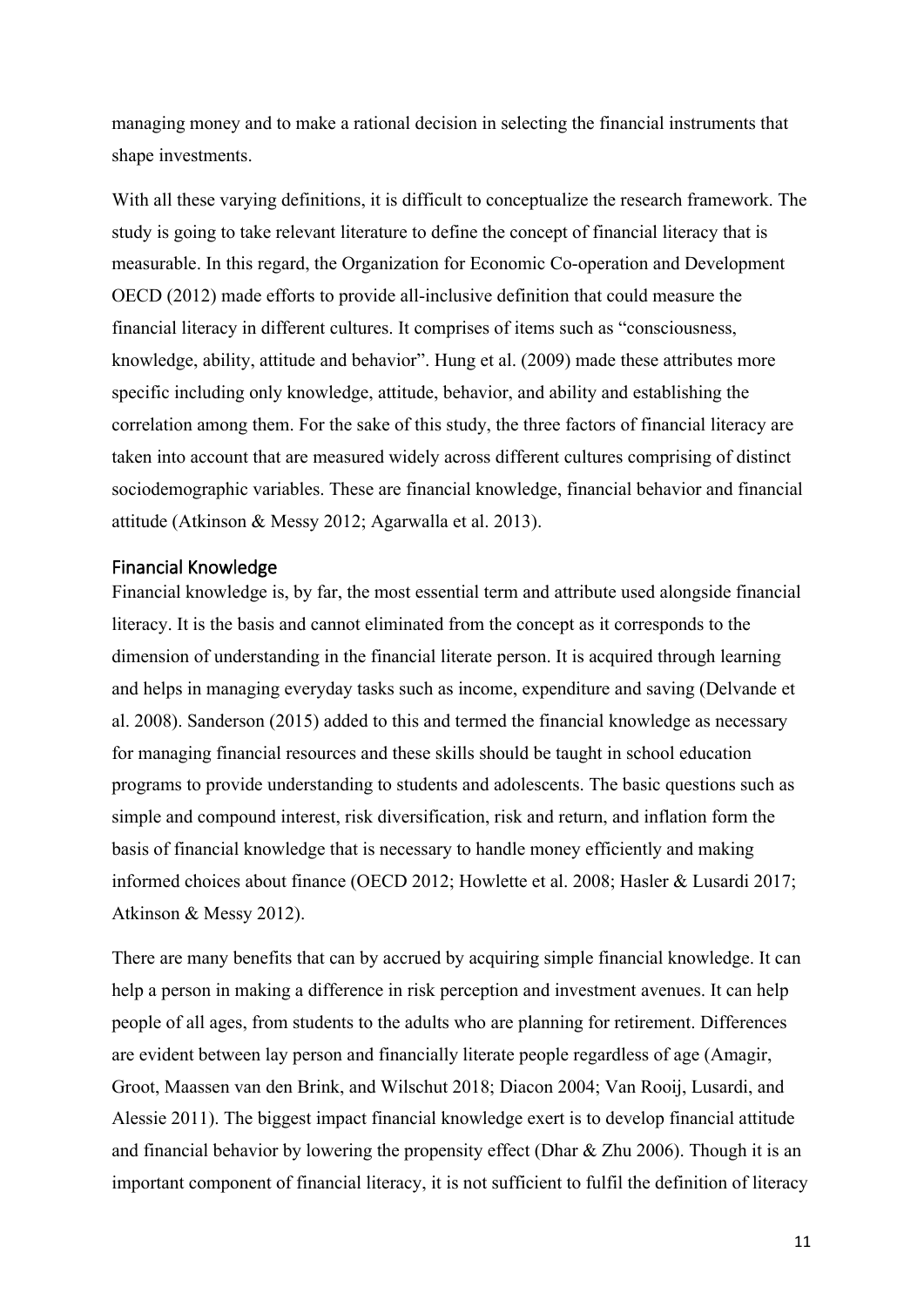is not enough for measurement. Building a financial attitude is essential for making informed decisions and developing skills to manage the money and finance effectively.

# <span id="page-12-0"></span>Financial Attitude

Most of the time, financial knowledge builds up the financial attitude in the person. With increasing knowledge, the awareness about the matters such as money management, saving, and spending increases. In turn, it builds the essential concepts, sources of information and add a totally different dimension of emotion about the finance. This personal inclination about financial matters to plain and maintain the finances is known as financial literacy (Shockey 2002). The concept is interrelated to financial behavior and knowledge and work on the principle of trial-and-error learning. With sound financial knowledge, a person adopts the financial behavior whose consequence builds the financial attitude (Ajzen 1991). It is necessary that this attitude is built at an early age through financial education programs. These programs enhance the literacy among different generations and develop favorable financial attitudes (Bhushan & Medury 2014). It provides the raw material to improve personal financial attitudes as well as increase financial well-being of the people (Ibrahim & Alqaydi 2013).

Specifically, Kasman, Heuberger, and Hammond (2018) and Shahryar and Tan (2014) reported that financial attitude is positively related to financial literacy among the youth. However, the type of attitude they build over the years also matter in helping them manage their money and assets. While positive financial attitude of students and youth enhance financial knowledge and literacy, the negative financial attitude destroy the decision-making power in financial matters. Negative attitudes make the choices more ambiguous and risktaking behavior is diminished. Hence, building financial attitude, it is imperative to touch the positive emotions rather than building negative emotion towards the financial management (Sohn, Joo, Grable, Lee, & Kim 2012). The positive attitude further encourages the behavior of the person and help the person to take better financial decisions and actions later in life.

#### <span id="page-12-1"></span>Financial Behavior

Developing knowledge, emotions and attitude is essential for financial literacy, however, without an action, these attributes are of no use. Action and behavior comprise of learning the concepts in real world. It is by far the most important variable for measuring the financial literacy through instruments and hence it is determinant of financial literacy (Lusardi & Mitchell 2013; OECD 2013). It includes decision making and money management actions such as "constructing appropriate budget program and controlling it, quick payment of bills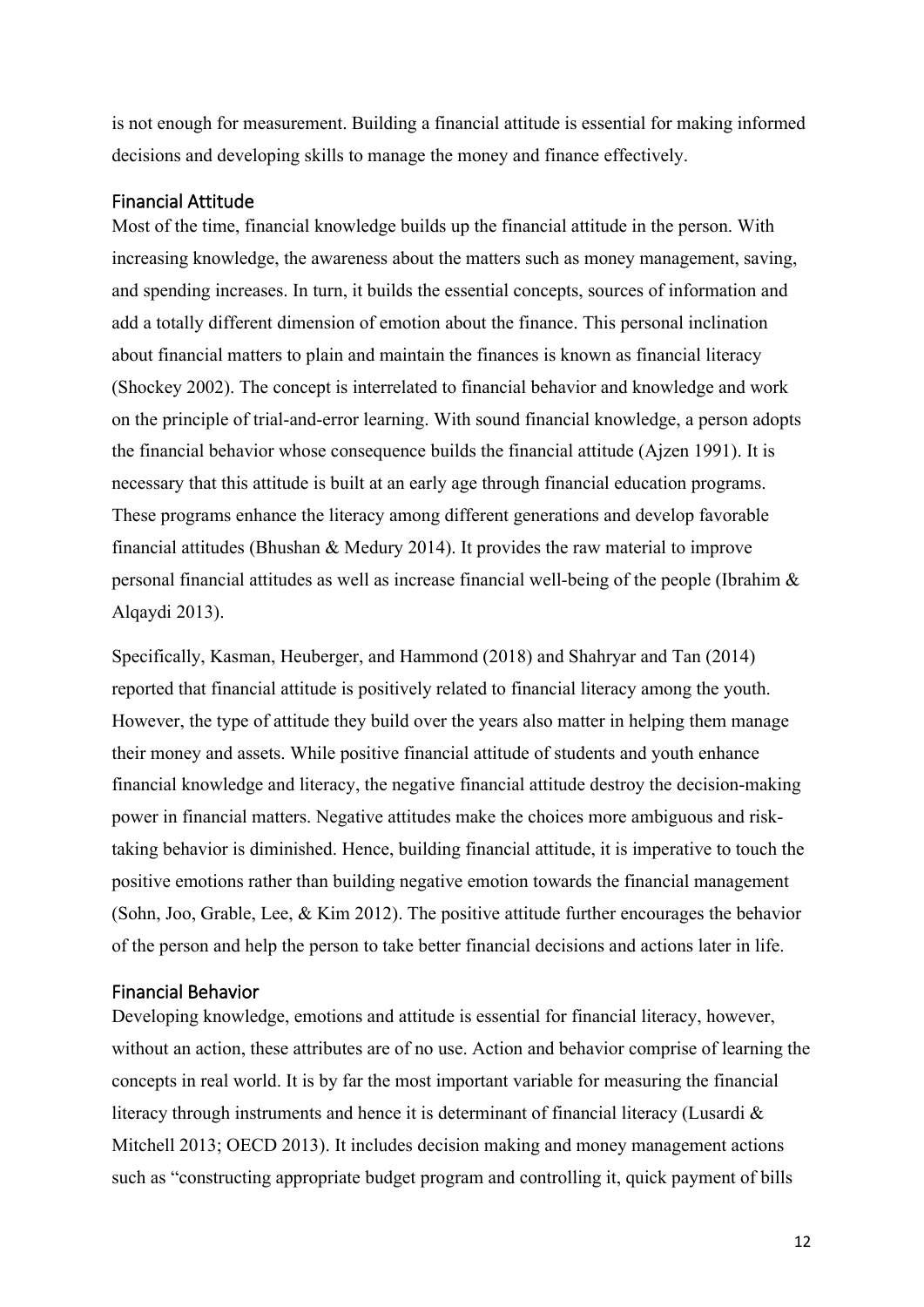and regular saving nature" (Bhushan & Medury, 2014; Kalekye & Memba, 2015). Devising such tasks for the students and young adults help them to adapt to economic fluctuations in a better way. It is fundamental attribute in the learning of financial literacy and a dimension without which the literacy is just reduced to education without action or benefit.

Just like positive and negative financial attitude, financial behavior can also comprise of positive and negative dimensions. On one hand, positive financial behavior develops the capacities for planning expenditures and enhancing financial stability. On the other hand, the negative behavior reduced the financial well-being of an individual by making them to rely on vicious cycle of loans and credit cards (Atkinson & Messy 2012). They went into a state where they cannot tolerate any risk and become indecisive and unsatisfied with their financial decisions and financial management (Sages & Grable 2009). Hence, to build the financial literacy, efforts must be made to build positive financial behaviors of an individuals that further shape their positive financial attitude and conform to their financial knowledge (Bhushan & Medury 2014). Hence, all three components combine to develop financial literacy of the individuals by increasing positive effect and building self-confidence in making sound financial decisions in the life (Banerjee, Kumar & Philip 2017).

#### <span id="page-13-0"></span>Financial Literacy in Ireland

There are many surveys that are conducted over the time to provide evidence of financial literacy in the people across the globe. However, every region has different social and economic attributes that shape their financial knowledge, behaviors and attitudes. A study by Shim Barber, Card, Xiao, and Serido (2010) affirmed this through survey of undergraduate students. They concluded that the students' decisions to better management of finances and adopting risky behaviors depend on socioeconomic and demographic profiles of the students. To fully understand the concepts of financial literacy in the environment of Ireland, this study is developed. The current study is concerned with financial literacy among student in Ireland with age ranging from 16 to 22. Despite people believing that they have the knowledge and understanding of financial literacy, their knowledge remains insufficient even in the advanced economies of the world. According to Standard & Poor's Global Financial Literacy Survey (Klapper & Lusardi 2015), about 55% of Irish people deemed to be financially literate which means that one in every two Irish people do not have a grasp on financial literacy.

A similar survey also showed that Nordic countries, Norway, Denmark, and Sweden, are way ahead with 71% of their population considered financially literate whereas Canada is closely following behind with 68%. The study by OECD (2012) also reported similar results on the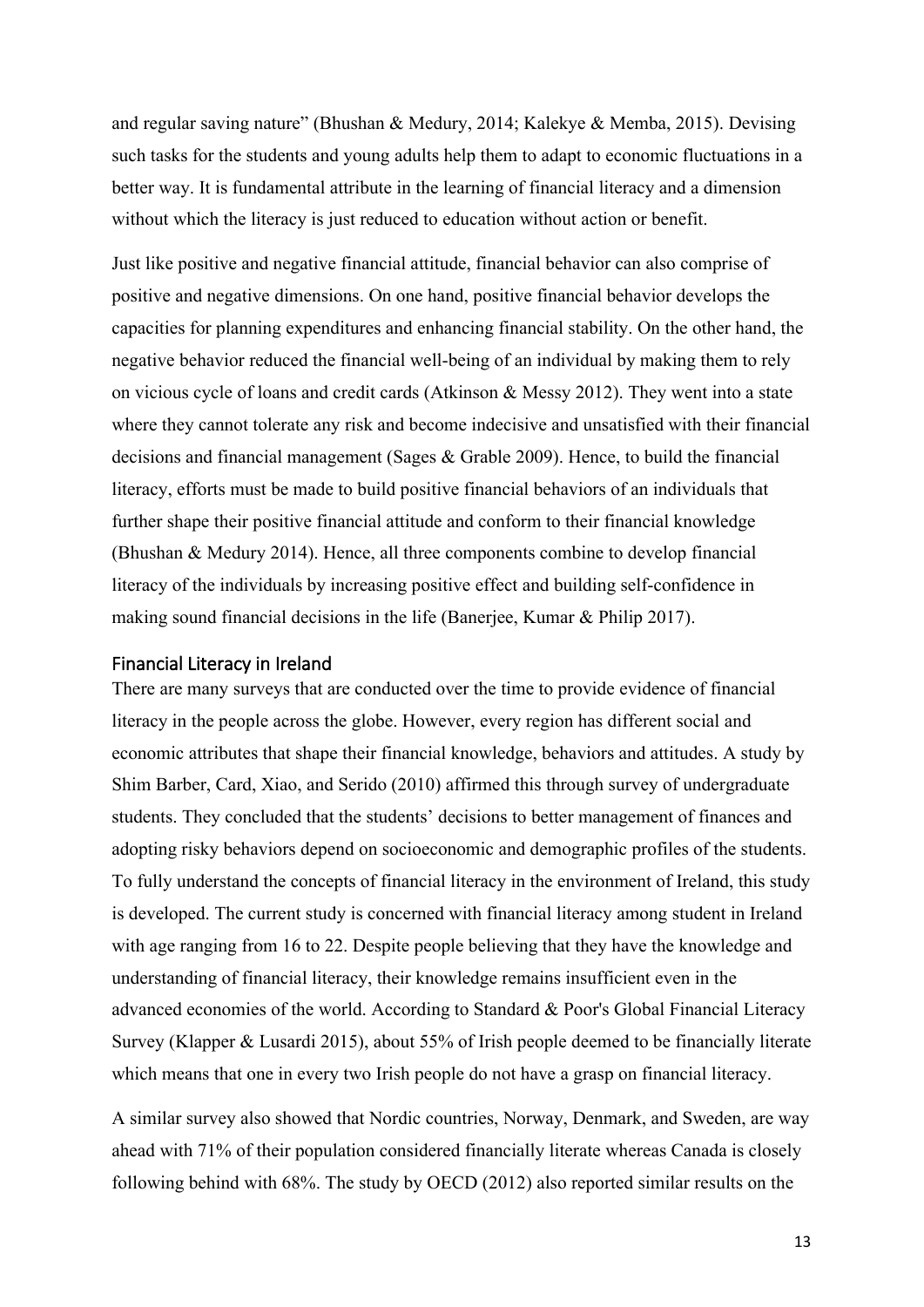financial literacy of Irish measuring it at 55%. This study also has another important contribution. It measured the 15-year-old students' mathematics ability and found that those countries where 15-year-old students performed well on the OECD's Program for International Student Assessment (PISA) math test possess a high understanding of financial concepts. The importance of financial literacy in Ireland can be assessed from another study in which Birpalia (2018) investigated the influencing factors of personal finance and risk tolerance of millennials in Ireland. The factors of the research were financial literacy, demographics, personality traits, and the role of parents. Financial literacy has been found to exert significant influence on the decisions about personal finance showing better management among those that possess higher financial literacy.

#### <span id="page-14-0"></span>Hypotheses Development

Financial operations are part of our daily life yet there is a little knowledge about how to manage the money and plan for future financial well-being. Saving, spending and investment decisions come with variety of risk and opportunities and only informed choices can save us from overarching risks. According to financial survey that was carried on a large scale, it was determined that one in three adults are not able to answer the questions that require relatively low levels of financial knowledge, let alone carry out simple numeracy calculations (Stolper & Walter 2017). The situation is alarming everywhere including Ireland. It is hard to imagine that these individuals can respond effectively when faced with complex financial decisions and choices. The financial world is becoming more complex as the world is utilizing resources at fast pace. Consumers are increasingly offered a dizzying array of financial products with different levels of risk and reward. Most often, the risk is being borne by the single individual rather than organization as they have little knowledge how to secure help from the financial institutes. Finding about the financial literacy in EU and USA echo similar patterns. The lower income groups, women and less-educated respondents score lower than the rest of the population. Financial literacy rates across age cohorts form a hump shaped distribution. Individuals below 25 years and above 70 years score lowest and the correct response rate peaks among 55–65-year old's (Lusardi and Mitchell, 2011). Women tend to score lower than men in all countries and within age groups and are more likely to answer 'do not know' than men. By contrast, there is no gender gap in financial literacy among schoolchildren, underlining the need for financial education from a young age (OECD, 2012). Keeping in view the above discussion and literature, the hypothesis of the study is: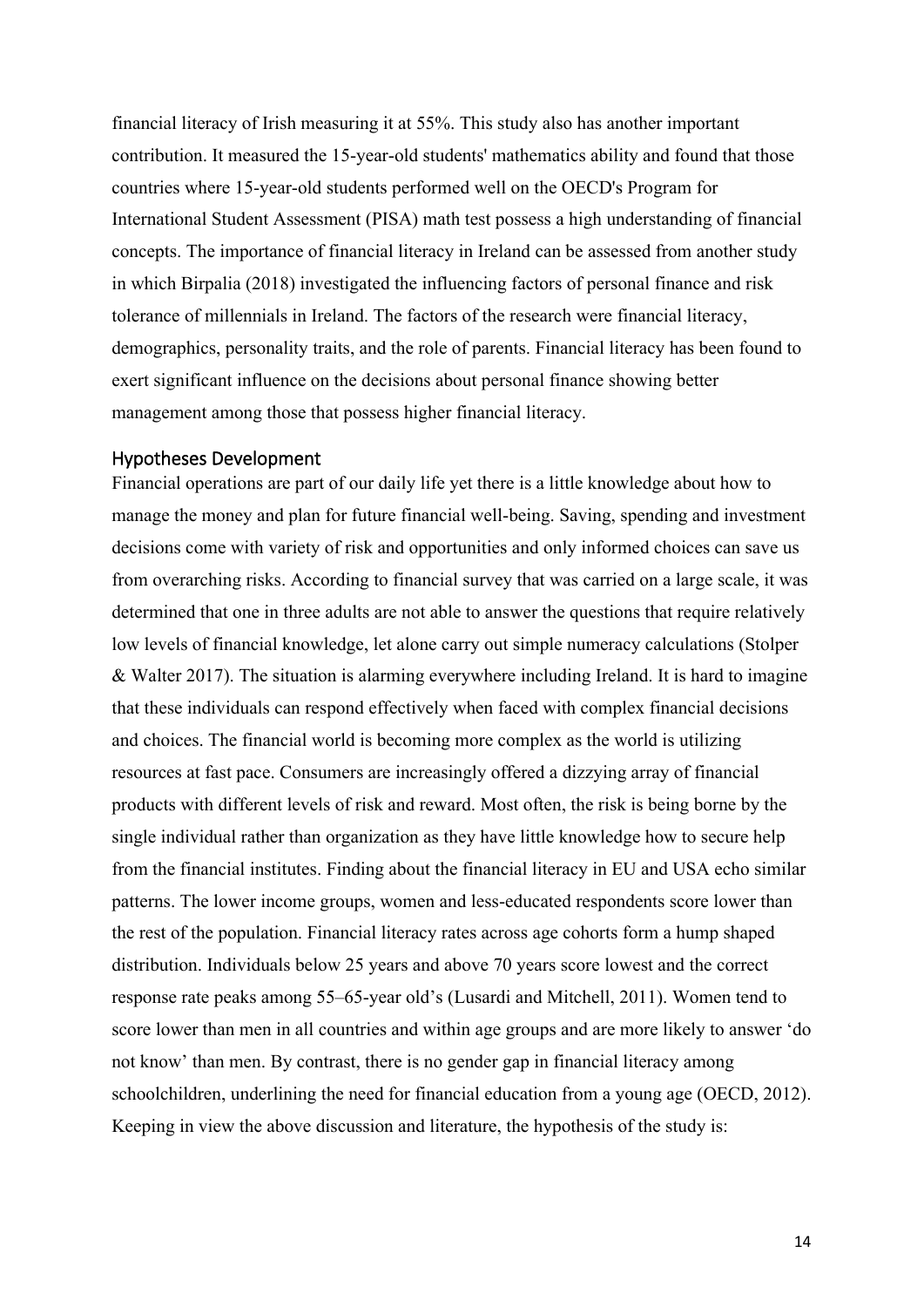H1: The financial literacy level is inadequate among the young students with the age range 18-24 in Ireland.

## <span id="page-15-0"></span>Measures of Financial Literacy

Just like the concept and definitions of financial literacy, the tools to measure it are also broad and depend on objective and subjective attitudes of authors. The following discussion will take into account the broad nature of measures introduced by the researchers and develop an appropriate measure for this study to comprehend adequate levels of financial literacy among the targeted population.

Adequate level of financial literacy is required for financial wellbeing of the individual and that of the family. It impacts short term requirement like day-to-day money management as well as long term requirement like buying home, children education, and secure retirement. Ineffective money management can also result in behavior that makes consumers more vulnerable to a financial crisis. Over the years, scholars used different attributes to determine the level of financial literacy. Research conducted by the George Washington University (Hasler & Lusardi 2017) used the four fundamental concepts to measure the levels of financial literacy which were numeracy (interest), compound interest, inflation, and risk diversification. A more sophisticated approach was adopted by Van Rooji et al. (2012) and proposed the Financial Literacy Index that measures it in two levels. The first one is basic financial literacy consisted of 5 questions that measure simple interest, compound interest, inflation, time value of money, and money illusion. The advanced index consisted of 11 questions and measures concepts such as investment and portfolio choices. Such advanced concepts were mostly used to assess the financial levels of the older adult.

For studying young adults, similar approach is introduced by Lau, Chung, and Hui (2005). They divided financial literacy into two dimensions. The first was the knowledge or financial awareness that measures people's understanding of common financial concepts and products. The second dimension was an action upon knowledge and described the individual's ability to make informed financial decisions in managing their finances in the areas such as basic money management, financial planning, and investment. Lusardi and Mitchell (2011) devised a measure comprising of "Big Three" financial literacy questions that has been used in more than 20 countries. The scale is based on three key principles which are Simplicity, Relevance, Brevity, and Capacity to differentiate. The first question measures numeracy or capacity to do solve simple problem, the second question measures the understanding of inflation, and the last question measures the understanding of risk diversification.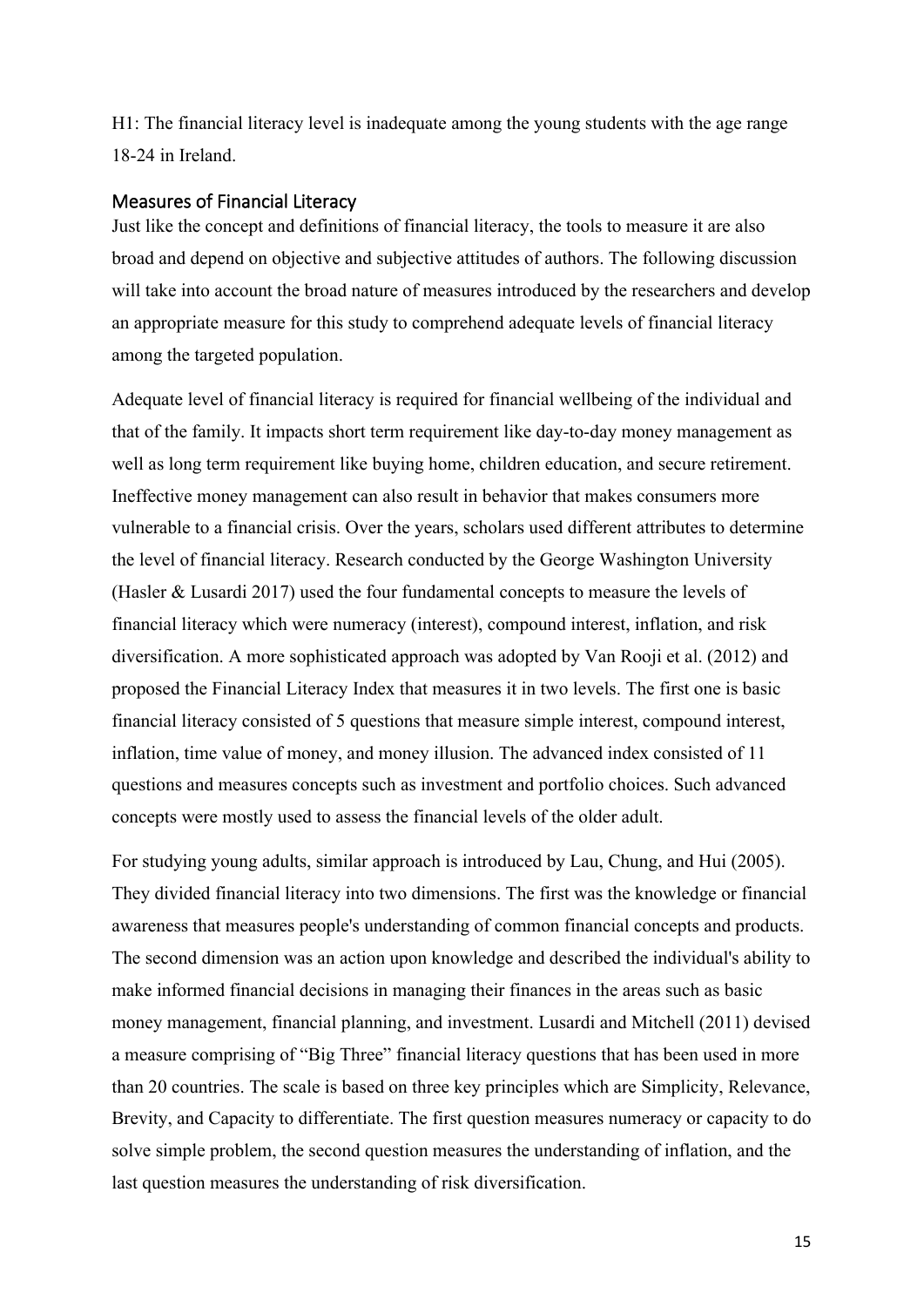Further insights can be taken from the JumpStart Coalition for Personal Financial Literacy survey that is used to assess and advance financial literacy among students from kindergarten to college aged. The survey was used in one study to test knowledge and understanding of financial terms in four areas namely income, money management, savings, and investments (Mandell 2008). The target population was high school students in the USA, South Korea, UK, Japan, and Australia. A common theme of the survey suggested that students make financial decisions based on little understanding, face difficulty finding easy to understand information, and think they know more than they do (Smith & Stewart 2009; OECD 2012).

The current study will build on the measures given by OECD (2013), Atkinson and Messy (2012), and operationalized by Potrich, Vieira and Paraboni (2020). Based on these studies it was proposed that financial literacy is combination of financial knowledge, behaviour and attitudes.



Potrich, Vieira and Paraboni (2020) developed the tool to measure the financial literacy by using these three categories and is used by this study to measure the financial literacy in youth of Ireland. In the category of financial knowledge, the basic understanding of mathematics specifically including the simple and compound interest, risk and return evaluation, diversification strategies, saving of the resources and conducting the cost and benefit analysis. In financial attitude, the intention of the students regarding financial decision will be measured. Finally, in the category of financial behaviour, their actions and other financial aspects of their lives will be discussed.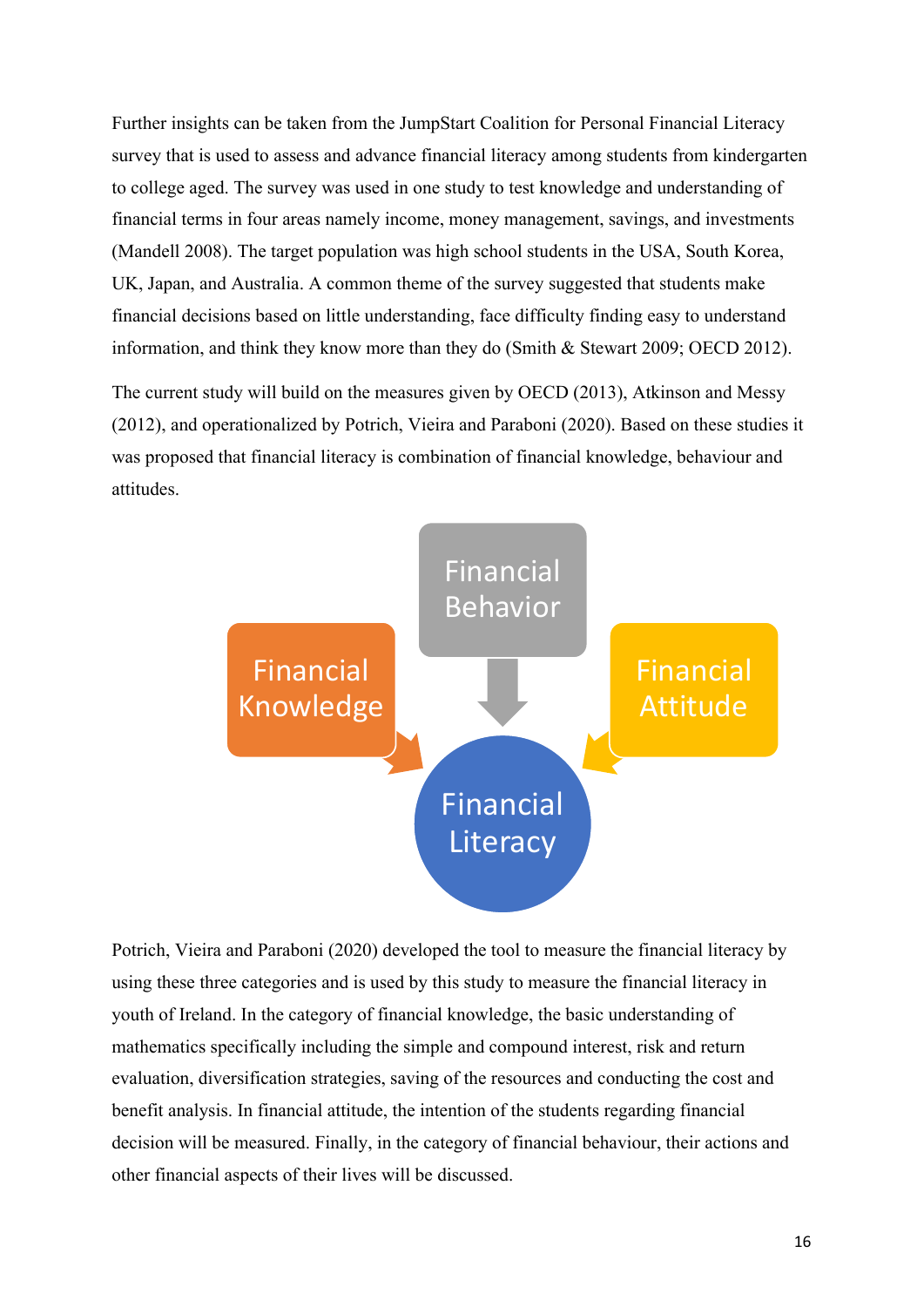The current study will also provide recommendations on the improvement of the financial literacy of young adults in Ireland. The process of increasing financial literacy involves many steps and creating basic financial consciousness is an important one. It could start by managing budgets and understanding spending and debt. The other way to improve financial education among young adults is through enhancing cognitive capabilities. Those with high cognitive ability are more likely to participate in financial markets and accumulate assets during their adult lives (Benjamin, Brown & Shapiro 2013). Financial literacy is essential as it develops the positive knowledge, behavior attitude among the people. It is also important in establishing preventive measures for controlling indebtedness and providing leverage to individuals in regard to financial transition and making informed choices (Anderloni & Vandone 2010).

The study is important as it will provide a picture of area that socially, economically, and culturally distinct. It would be a step in conducting similar research to include cultural variables when providing an insight about financial literacy in a particular geographical area. There are many limitations when it comes to measuring financial literacy. That is why authors and researchers suggested that financial literacy should be considered broadly and include more specific areas and unique factors. The difficulty is in the unavailability of operationally valid instrument to measure the financial literacy in its entirety (Remund 2010). There is a strong disconnect between the concepts and operations of the concept (Fernandes et al. 2014) that can be considered the limitation of this study. However, this study is step in the right direction and will help the future researchers to reach the valid instrument to measure financial literacy.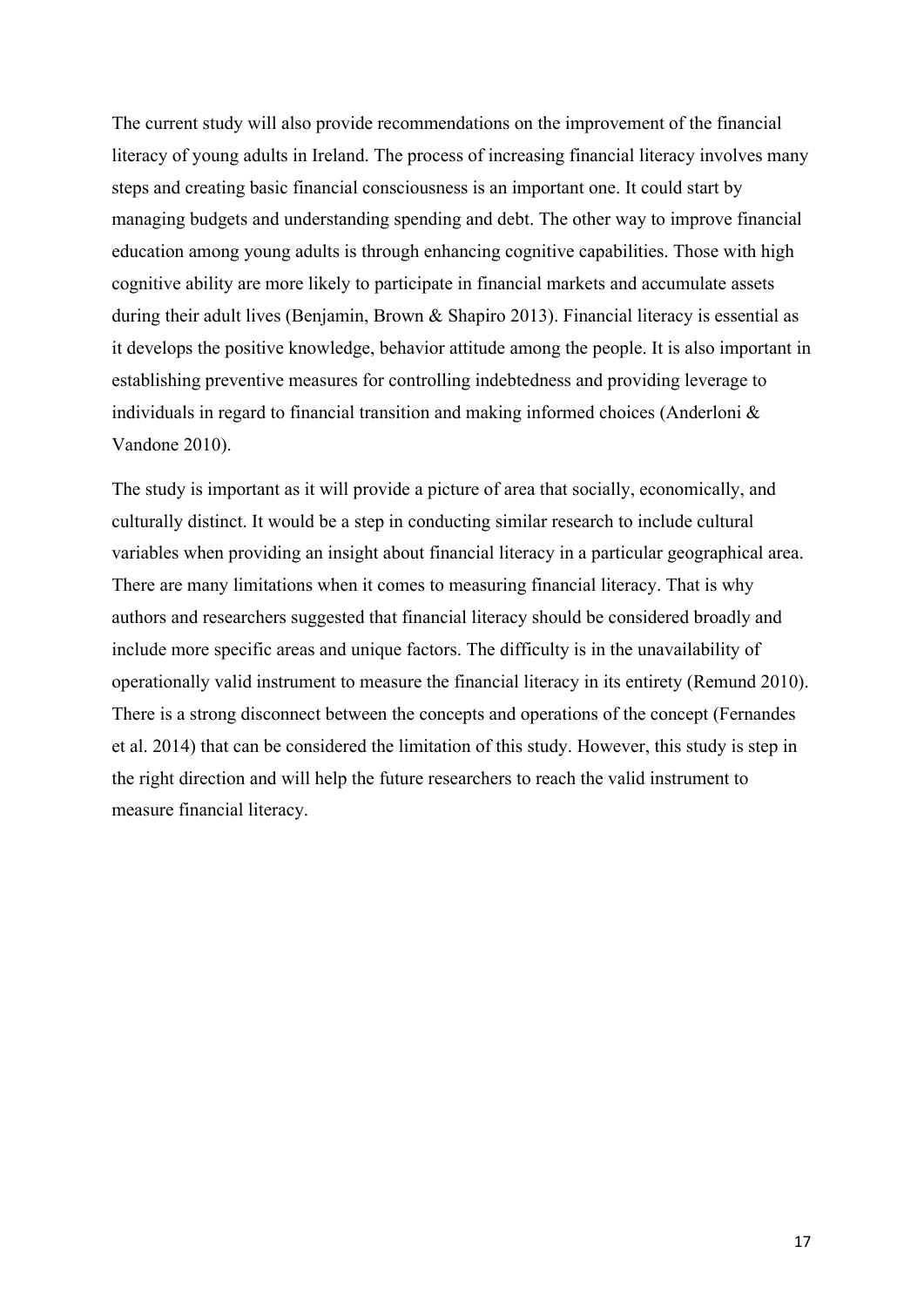# **Chapter 3**

# **Research questions**

<span id="page-18-1"></span><span id="page-18-0"></span>Financial literacy is essential for survival in the uncertain economy of today. Young people are more prone to making irrational financial decisions due to their lack of knowledge and practical skills (Opoku 2016). Studies also affirmed this fact by showing that the level of financial literacy increased with increasing age (Lusardi and Mitchell 2007). The literature provides ample support for the fact that more research is needed to study individual youth populations of different nations. There is also strong evidence that the youth want to understand these concepts and apply them to their lives to achieve more financial freedom and sort out their problems such as debt (Mae 2009). Based on the literature, the main research question is formulated as:

I. What are the financial literacy levels among the young adults with an age range of 18 to 24 in Ireland?

The current study is going to explore the adequacy of financial literacy levels, among the specific cohort of young adults aged 18-24 living within Ireland. The instrument used in the study is the Youth Financial Literacy Short Scale (Potrich et al., 2020) which has three main components: financial knowledge, financial attitude, and financial behavior. Potrich et al.(2020) developed this survey to measure financial literacy among young people specifically, using these three categories or components. In the sub-questions of the research, the study is going to find explore the levels of financial knowledge, financial attitudes, and financial behavior among young adults in Ireland which will provide an understanding of which of these components is most and least developed among this group. For instance, which of the three dimensions of financial literacy is prominent among the youth of Ireland? The dimension of knowledge may be more prominent than the attitude or behavior. In other words, it will help us determine if young adults in Ireland are better able to apply financial knowledge or develop a favorable financial attitude. Further, the demographic factors are also taken into account. The level, education and gender differences will be assessed for each component. The questions are formulated as:

- i. Do young adults in Ireland demonstrate a high level of financial knowledge?
- ii. Do young adults in Ireland report positive financial attitudes?
- iii. Do young adults in Ireland report positive financial behaviors?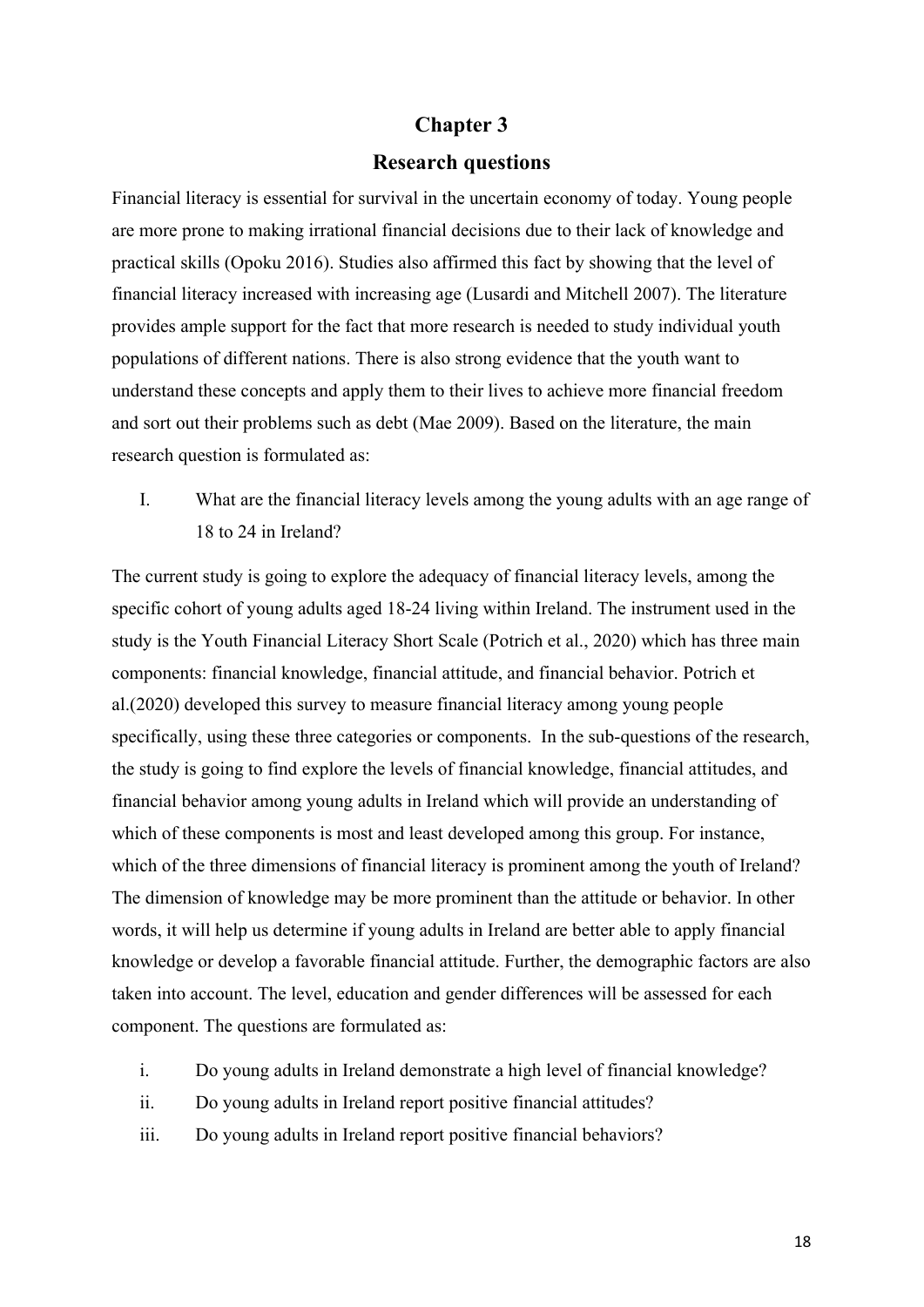- iv. Is there a significant gender difference among young adults in Ireland in terms of their levels of financial knowledge, attitudes and behavior?
- v. Is there a significant difference between young adults who have college-level experience with a finance-related subject and those who have not in terms of their levels of financial knowledge, attitudes and behavior?

# <span id="page-19-0"></span>Aims and Objectives of the Study

Despite common knowledge, previous research suggests that the financial literacy in Ireland lags behind some prosperous nations. However, the lack of studies assessing financial literacy among young adults hinders policymakers to make informed choices about whether more education is needed in regard to financial literacy and in what specific areas.. Keeping in view the importance of financial literacy and lack of literature support in the context of Ireland, the following aims and objectives of the study are underlined.

- 1. To measure the levels of financial literacy among young adults aged 18 24 in Ireland.
- 2. To explore the separate levels of financial knowledge, financial behavior, and financial attitude among young adults of age ranges 18 to 24 in Ireland.
- 3. To gain a greater understanding of the impact of demographic factors such as advanced financial education and gender on levels of financial literacy among young adults of age ranges 18 to 24 in Ireland.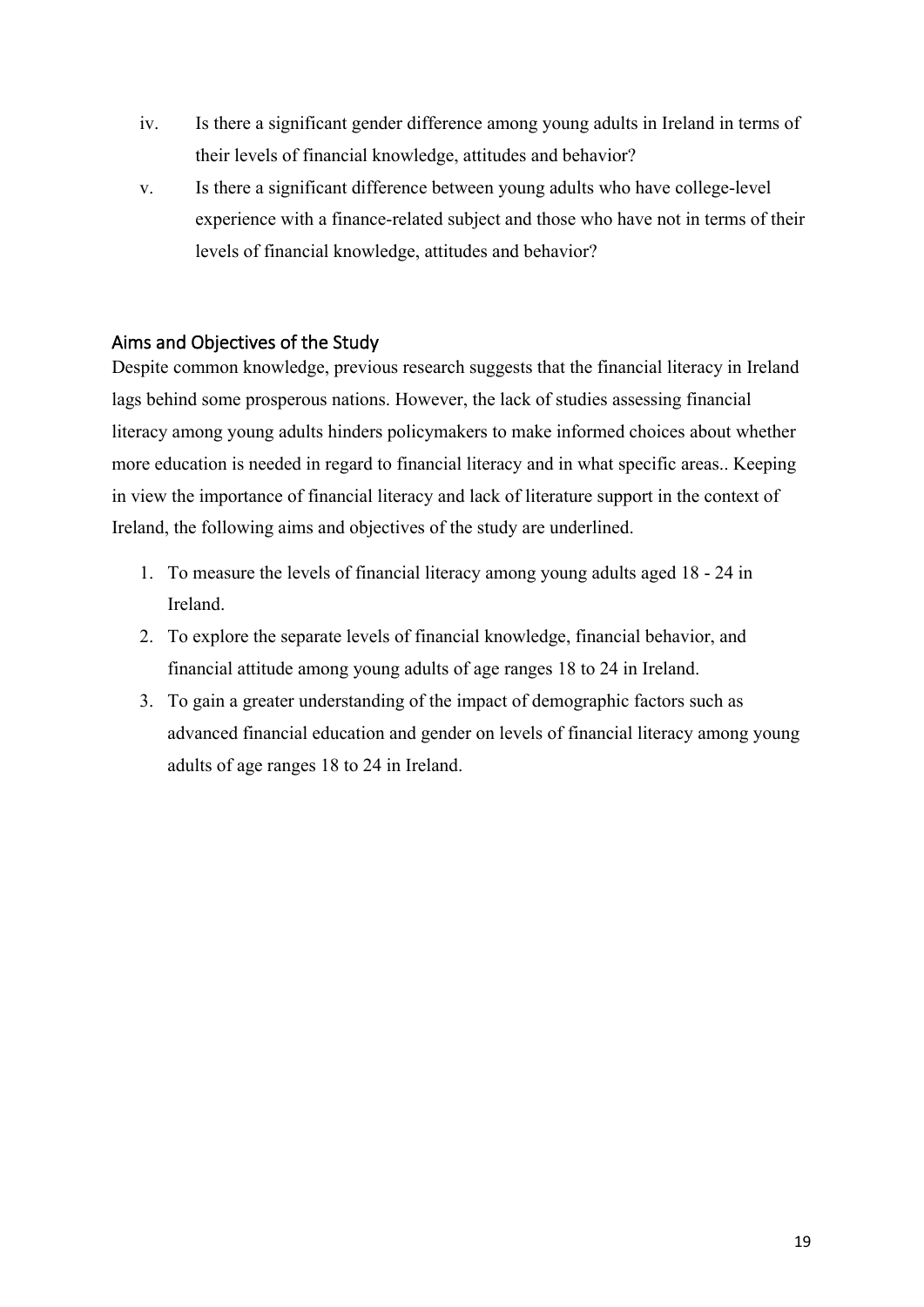# **Chapter 4 Methodology**

# <span id="page-20-2"></span><span id="page-20-1"></span><span id="page-20-0"></span>Research Methods

Research methods lay out the means by which we collect and analysis data to better understand the research topic of interest. Specifically, the current research study aimed to investigate the financial literacy levels of young adults with the age range of 18-24. A review of the literature defined the research methods previously adopted to identify the financial literacy levels of young adults. Mainly, it is apparent from the literature that financial literacy has been studied using quantitative as well as qualitative measures (Bayar et al., 2017). In this regard, Lusardi et al. (2010) utilised the quantitative method where the respondents were asked about three quantitative questions based on interest, inflation and risk diversification scenarios and assessed via descriptive statistics whether responses were correct or incorrect more correct answers would mean higher financial literacy. Alternatively, Sprow (2010) conducted a research study where the qualitative methodology was applied via a case study approach. Hence, the evidence from the literature supports both quantitative as well as qualitative methods when investigating financial literacy. However, the majority of previous studies have applied quantitative methods to identify levels of financial literacy among participants. The justification for this approach is that the quantitative method can provide accurate and standardized results regarding the determination of financial literacy levels. In the case of the qualitative method, the extracted financial literacy levels could be more subjective which can lead to more chances of inaccuracy and error. So, for greater objective accuracy, the present research study utilised a quantitative method to assess the financial literacy levels of young adults aged between 18 and 24.

#### <span id="page-20-3"></span>Research Approach

There are two leading approaches in the research literature - the inductive and the deductive approach. The inductive approach initiates from observations and uses these to generate tentative hypotheses. After the development of the hypotheses, data is collected and analysis is conducted. Based on the findings of this analysis theory is developed. On the contrary, in the deductive approach, an already developed theory is tested via the development of hypotheses and data collection in a variant situation (Opie, 2019). In the present research, the level of financial literacy is measured for young adults and according to a review of the relevant literature the conceptual and theoretical framework of financial literacy is very well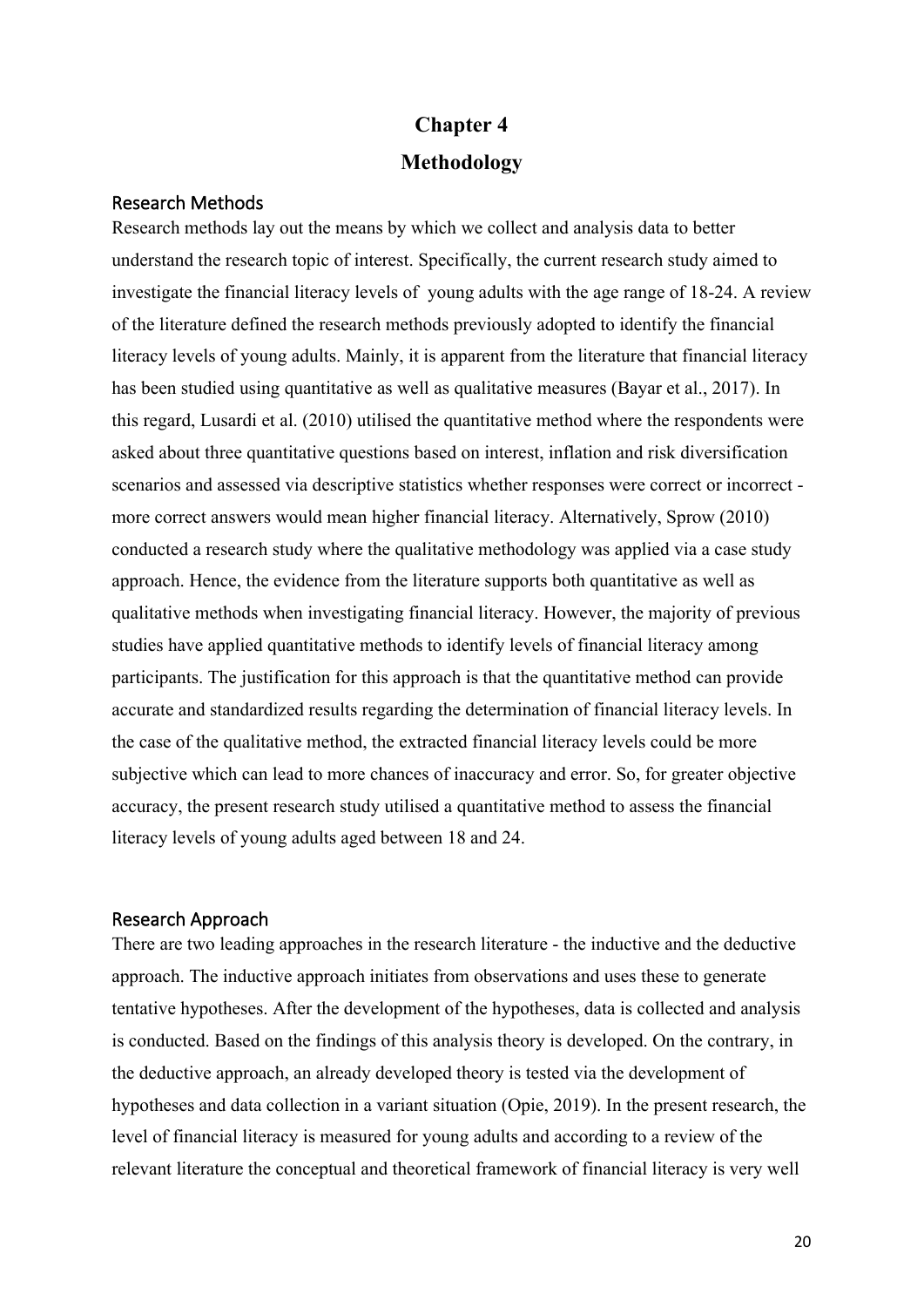developed. Hence, the deductive approach is well suited to the current research. Specifically, the theoretical concepts of financial literacy are not only defined in a standardised way but multiple scales of measurement have also been developed (OECD, 2018). The current study uses a relatively new measure of financial literacy that has been tested in a large sample of Brazilian young adults. In the case of the present study, this research is more concerned with the determination of financial literacy levels in young adults in an Irish context. This is an emerging area in the field of finance to assess the existing knowledge of young adults regarding financial matters with an aim to introduce different kind of curriculum to students to support the development of financial literacy (Varcoe et al., 2005). Hence, the best suited approach for the current study is the deductive approach. Based on this approach, the current research used literature-based theories and scales to identify the level of financial literacy in young adults and compared the levels of different groups (e.g., those with and without previous experience studying business) while also comparing their financial literacy levels with those of existing research studies.

#### <span id="page-21-0"></span>Research Strategy

Research strategies specify the nature of the data to be collected and the analysis techniques necessary to answer the research questions. The main objective of the current research, was to assess the financial literacy of a sample of young adults in Ireland using quantitative data as explained in the research methods section with the support of existing literature. Many previous research papers reviewed in the literature have used surveys in order to gather the required information to determine financial literacy levels (Stella et al., 2020). A systematic review has also been conducted to summarise existing research on financial literacy(Goyal and Kumar, 2021). Hence, an explanatory strategy is being used in the area of financial literacy. Besides that, experimental strategies have explored the impact of training on financial literacy using the tests of Program for International Student Assessment (PISA;Cordero and Pedraja, 2019Students were given tests of financial situations and their responses were assessed before and after the financial training provided to the students. Given the aim of this study was to determine levels of financial literacy, the survey approach appeared the best suited method from the literature as surveys can identify and quantify the levels of financial literacy and have been adapted and used with a young adult population (Potrich, 2020). Other measures such as the PISA technique can also provide this level of measurement however they are more time-consuming and may be less appropriate for young adults from the age of 18 to 24 given their complexity.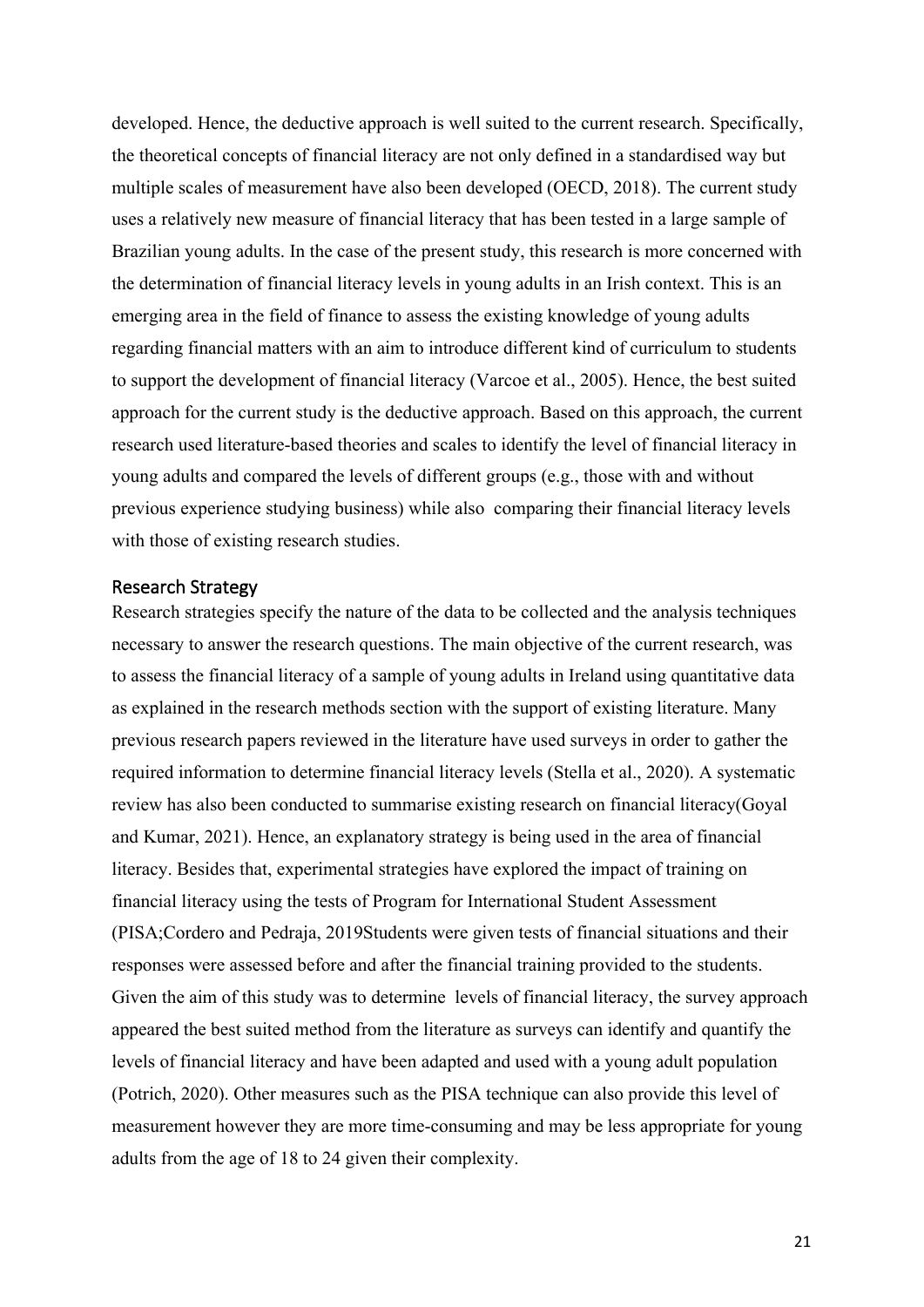#### <span id="page-22-0"></span>**Measurement of Variables**

This is not a causal research study, rather it assessed the levels of financial literacy among young adults in Ireland and compared results between different participant groups and how they compared to pre-existing research. Therefore, it is descriptive research. Hence, the current research focuses on one dependent variable - financial literacy. The measurement of the variable is performed via three main categories - financial knowledge, financial behaviour and financial attitudes (Potrich et al., 2020).

- Financial Knowledge: includes the basic understanding of mathematics specifically including simple and compound interest, risk and return evaluation, diversification strategies, saving of resources and conducting cost and benefit analysis which can assist in the financial decision-making process.
- Financial Attitudes: the intention of the person towards the financial decisions they are going to take in their financial life – are they inclined to save and plan ahead or not.
- Financial Behaviour: the behaviour of the person regarding the financial aspects of their life that can affect their well-being (e.g., paying bills).

This specification of financial literacy can assist in evaluating the different components of financial literacy. Further, it helps demonstrate where the young adult is lacking or is more efficient via the different components of financial literacy.

#### <span id="page-22-1"></span>**Measuring Scale**

The questionnaire which is applied in the present research study to determine the financial literacy among young adults in Ireland is adopted from the study by Potrich et al. (2020). This paper tested a new short scale, PISA (2018) was developed in order to test the financial literacy level among young adults. So, this scale is most suited to the aim of the current research. Specifically, the development of the scale is associated with the adaption of the ideas of measuring the financial literacy from the scales of PISA (2018) and OECD techniques. However, the items included in this specific scale by Potrich and colleagues does not include so much complication that it could not be understood by young adults. Specifically, the scale was initially based on 22 items where 12 items were associated with financial knowledge, 7 items were linked with financial behaviour while 3 items were measuring the financial attitude of the young adults. However, after conducting pilot tests, and analysing the scale via factor and exploratory analyses, the factor loads restricted the scale to 12 items where 5 items belonged to financial knowledge, 5 with financial behaviour and 2 with financial attitudes. Hence, after reliability and validation tests, the scale was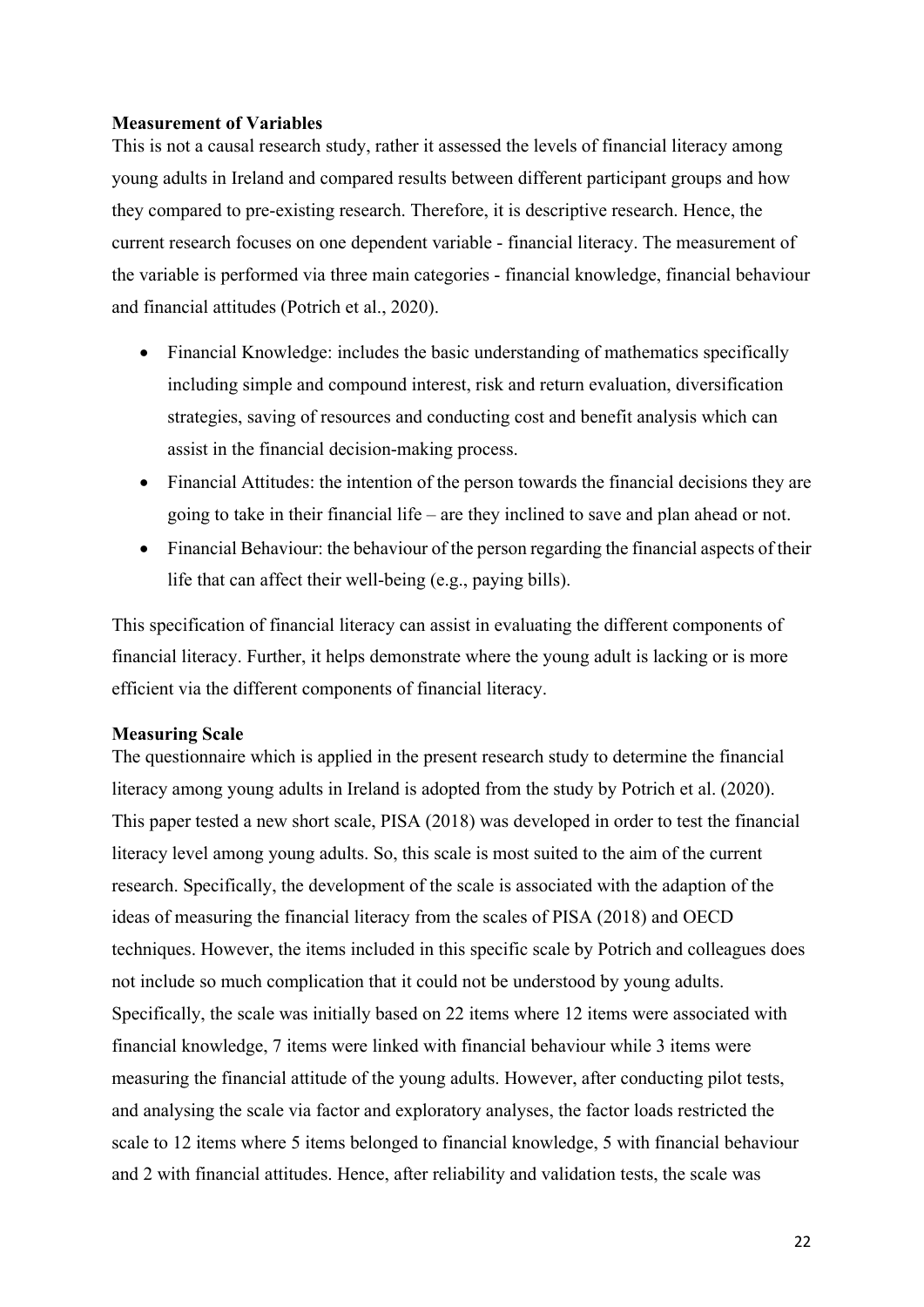reduced resulting in increased ease of administration with young populations. The detailed questionnaire along with the items can be viewed in Appendix A. Financial knowledge is measured via correct and incorrect answers, while financial behaviour and attitudes are measured using five-point Likert Scales. The benefits of using this scale are multiple including the direct, objective measure of financial literacy and that it is appropriate for young adults as well. Finally, this survey is also easy to administer for the participant with lesser effort and time required as the survey is shorter than other previous measures while still comprehensively assessing financial literacy.

# <span id="page-23-0"></span>**Standardised Application of Scale**

In their paper, Potrich et al. (2020) specified how to analyse the raw data collected via the scale to identify the participants' levels of financial literacy. This standardised scoring process involves three steps. The coding of the responses is performed at the *first step* where:

- Financial knowledge is coded with the value of  $1 =$  correct answer and value  $0 =$ incorrect answer
- Financial Behaviour is coded with five-point Likert scales where Never = value 1; Almost never = value 2; Sometimes = value 3; Almost always = value 4; Always = value 5
- Financial Attitude is again coded with five-point Likert scales depicting Strongly agree  $=$  value 1; Agree  $=$  value 2; Indifferent  $=$  value 3; Disagree  $=$  value 4; Strongly disagree  $=$  value 5

At the *second step* the standardised measures of each dimension are defined. For the fivepoint Likert scales (Financial behaviour and Financial attitudes scales), the weighted average of the factor loading is multiplied with the response of the participant. The item numbers below represent the responses of the participants for the specific question.

- Financial knowledge: KNOW =  $[Item1 + Item2 + Item3 + Item4 + Item5]$
- Financial behaviour: BEH =  $[0.237*Item6 + 0.236*Item7 + 0.180*Item8 + 0.180*Item8 + 0.180*Item8 + 0.180*Item8 + 0.180*Item8 + 0.180*Item8 + 0.180*Item8 + 0.180*Item8 + 0.180*Item8 + 0.180*Item8 + 0.180*Item8 + 0.180*Item8 + 0.180*Item8 + 0.180*Item8 + 0.180*Item8 + 0.180*Item8 + 0.180*Item8 +$  $0.149*$ Item $9 + 0.198*$ Item $10$ ]
- Financial attitude:  $ATTI = [0.686*Item11 + 0.314*Item12]$

In the *third step*, the data is inserted in the following equations (1) and (2) to assess whether participants demonstrate low or high financial literacy. Each equation includes the calculated scores from step 2 for the three main categories of financial literacy, namely Knowledge (KNOW), Behaviour (BEH) and Attitude (ATTI):

$$
D_0 = (4.108 - KNOW)^2 + (2.628 - BEH)^2 + (3.267 - ATTI)^2 \quad (1)
$$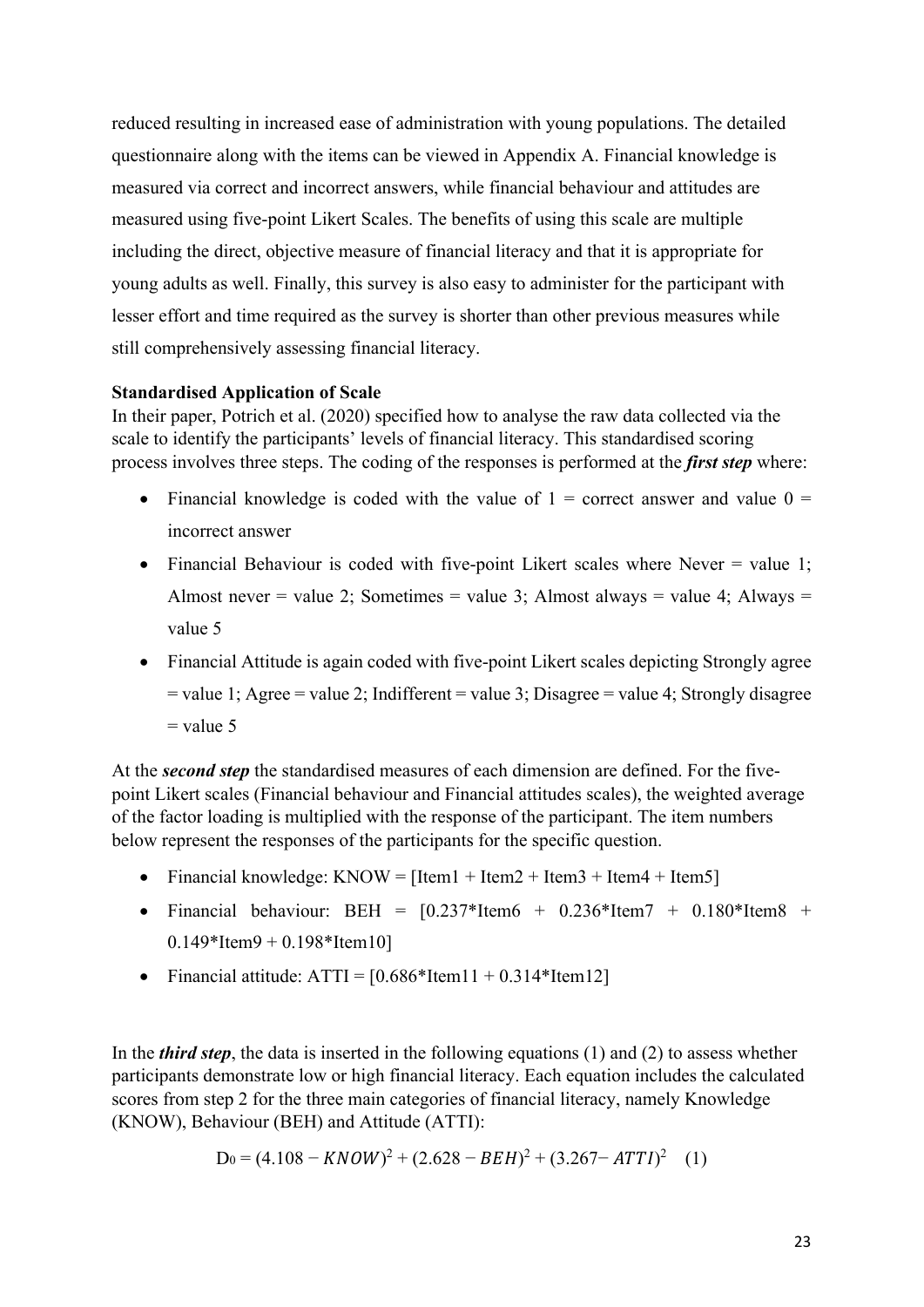$$
D_1 = (4.695 - KNOW)^2 + (4.480 - BEH)^2 + (4.038 - ATTI)^2 \quad (2)
$$

After calculating the values of  $D_0$  and  $D_1$ , the *fourth and final step* specified by Potrich et al. (2020) consists of determining the participant's level of financial literacy which is categorised as either high or low. The rules are:

If  $D_0 > D_1$ , the participant is considered to have a HIGH level of financial literacy.

If  $D_0 < D_1$ , the participant is considered to have a LOW level of financial literacy.

## <span id="page-24-0"></span>Sample Specifications

The population targeted for the current research study consisted of young adults with ages between 18-24 resident in Ireland. As this whole population could not be accessed due to limited resources, the sample of the study is extracted using the non-probability sampling technique. The study aimed to collect a sample of 200 young adults based on the fact that it can result in better outcomes and more authentic conclusions. Moreover, Aljundi et al., (2019) argued that a larger sample size reflects the stance of the population more effectively.

Ultimately, the sample of the present research consisted of 56 young adults aged 18-24.

# <span id="page-24-1"></span>Data Collection Procedure

Due to the prevalence of the current COVID-19 pandemic, a physical approach to the participants was not practical or safe so conducting the study via an online platform was considered best practice. Overall, the aim was to gather at least 200 participant responses so that a robust analysis could be conducted to assess financial literacy levels, and so the results may have been generalisable to the wider population of young people in Ireland.

The data collection procedure which was followed in the current research study consisted of recruiting participants using social media platforms such as LinkedIn and Facebook. Youth Financial Literacy Short Scale (Potrich et al., 2020) was distributed online and demographic information such as gender, age and what participants studied at college was also collected. Data was only collected from young adults resident in Ireland aged 18-24 and questions were included in the demographics as an eligibility check for that inclusion criteria. Moreover, the young adults who are willing to participate were informed that their information would be kept confidential and their identity was also not asked as responses were anonymous. Respondents were free to withdraw at any time, the data was also stored on a password protected computer.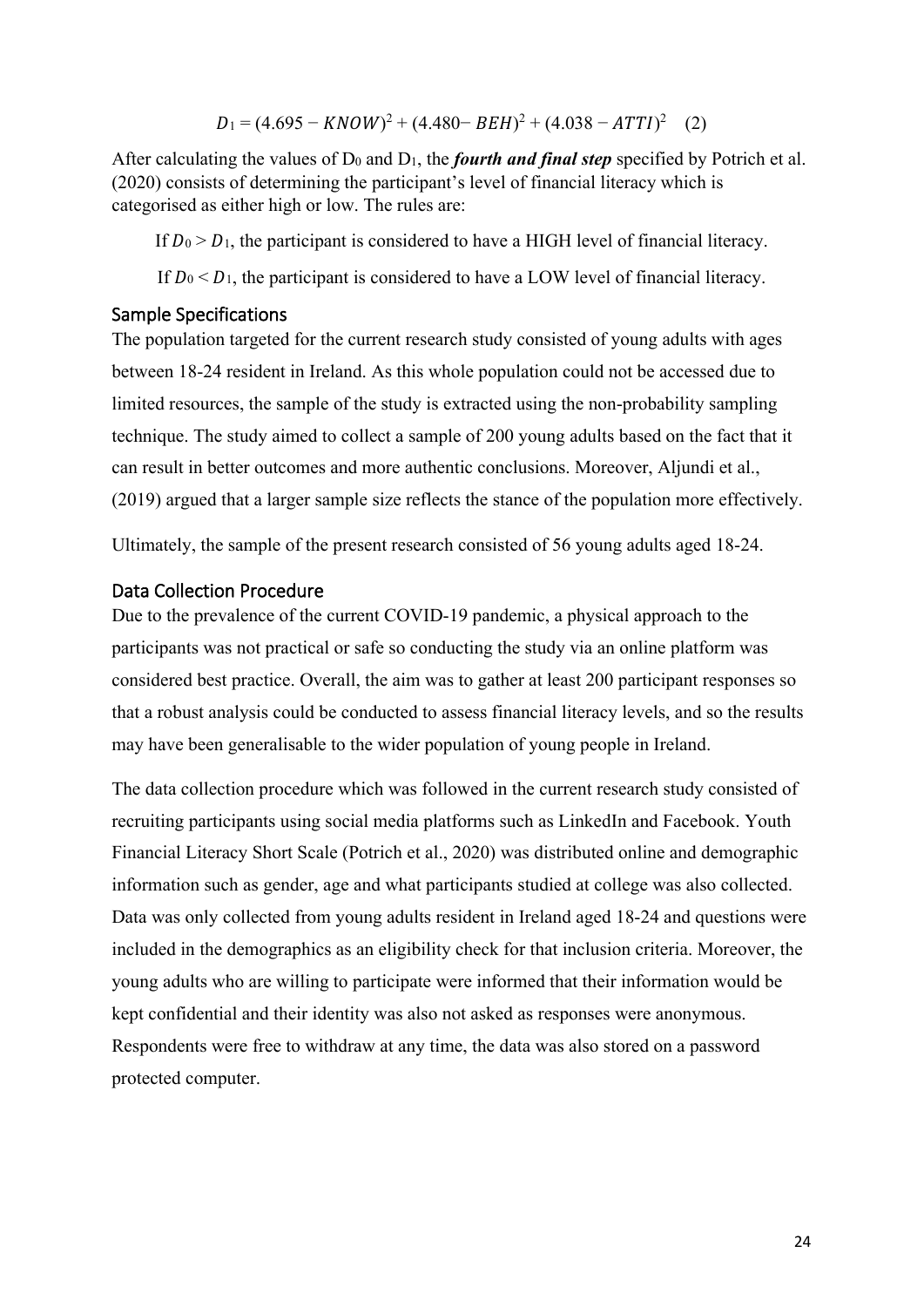#### <span id="page-25-0"></span>Data Analysis Plan

The collected raw data in the present research will be processed using the three steps detailed above in the *Standardised Application of Scale* section. Responses will be coded and weighted scores will be calculated and inserted into the equations for  $D_0$  and  $D_1$ . This data will then be used to determine each participant's level of financial literacy categorised as either high or low (as specified above). These calculations will be performed with the help of the MS Excel Software. Once the financial literacy levels have been determined, we will report the percentage of the sample with high financial literacy and the percentage with low financial literacy. This will help answer our main research question which is concerned with determining the financial literacy levels of young adults in Ireland.

Additionally, we will examine the mean responses to each of the financial literacy components (calculated during step 2 of the *Standardised Application of Scale* section above). which will help us answer the research questions concerned with determining the levels of each of these components among young adults in Ireland. Finally, we will assess whether there are any statistically significant differences between participant groups in terms of their scores from the three financial literacy components. We will compare participant groups on the basis of previous experience studying business-related subjects and gender. We will conduct two-way ANOVAs using SPSS for this analysis where gender and previous experience with business-related subjects will be our independent variables and the scores for each of the financial literacy categories will be our dependent variables. These participant groups were chosen as the literature suggests that gender may influence financial literacy levels and that more experience with financial concepts may contribute to higher levels of financial literacy. This analysis will help answer our additional research questions concerned with group differences in financial literacy component levels based on gender and previous experience with business-related subjects.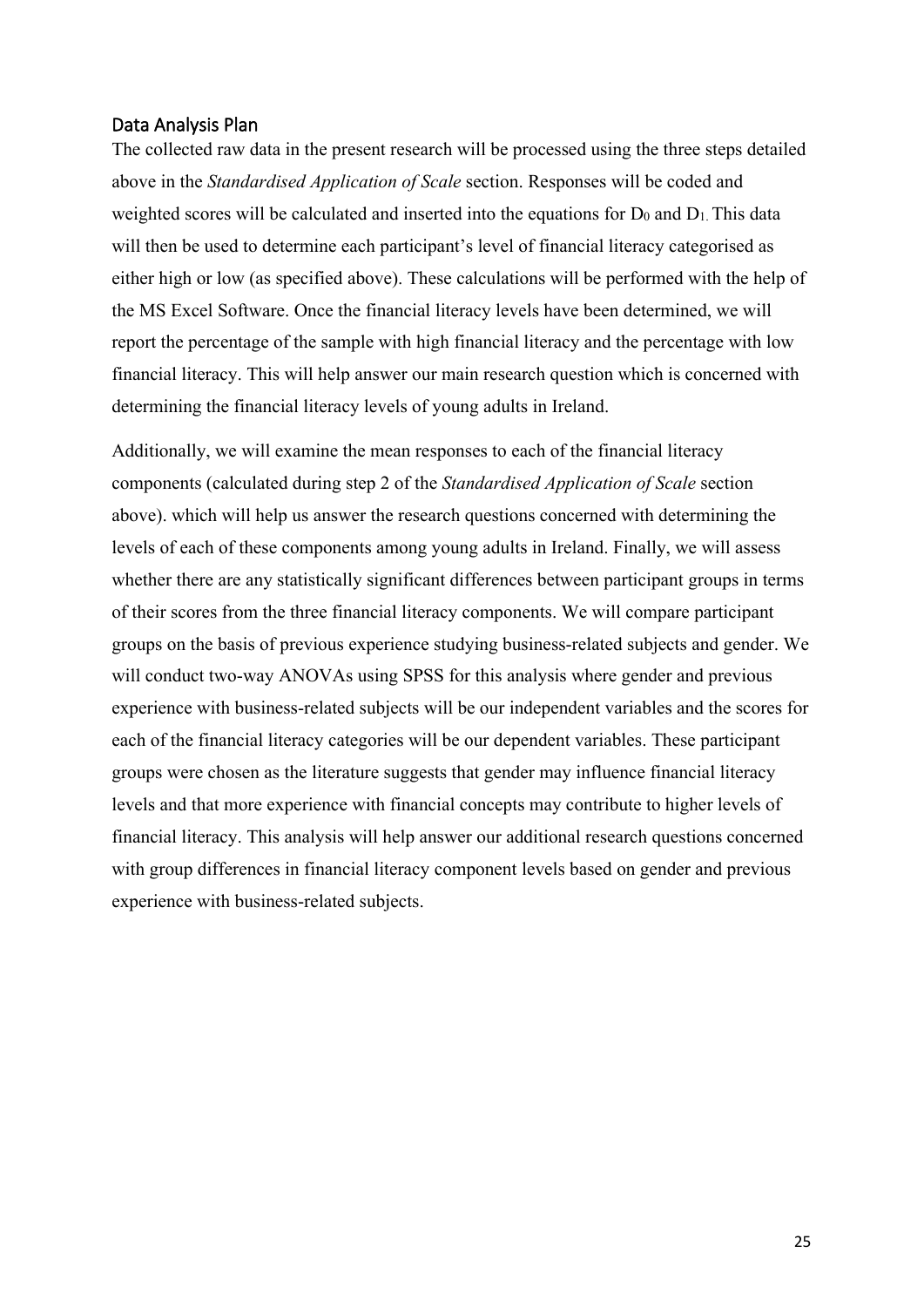# **Chapter 5**

# **Analysis and Results**

## <span id="page-26-2"></span><span id="page-26-1"></span><span id="page-26-0"></span>Demographics

Table 1 below shows descriptive statistics for the age of the participants. The minimum age of the respondents was 18 while the maximum was 24 as required by the eligibility criteria. The average age of the respondents who participated in the research was approximately 22 years.

*Table 1: Descriptive statistics*

|                              | N  | Min   | Max   | м | SD. | Range |
|------------------------------|----|-------|-------|---|-----|-------|
| What is your<br>current age? | 56 | 18.00 | 24.00 |   |     | 6.00  |

Table 2 shows the frequency of participants' demographics including age, gender and previous business-related education. The majority of participants were 23 years old with the remainder spread out across the range of 18-24. Most of the respondents identified as men while only 7 identified as women. One participant identified as transgender

|                                 |             | N              | $\%$ |
|---------------------------------|-------------|----------------|------|
| What is your current age?       | 18.00       | 1              | 1.8  |
|                                 | 19.00       | 1              | 1.8  |
|                                 | 20.00       | 3              | 5.4  |
|                                 | 21.00       | 5              | 8.9  |
|                                 | 22.00       | 16             | 28.6 |
|                                 | 23.00       | 23             | 41.1 |
|                                 | 24.00       | 7              | 12.5 |
| What gender do you identify as? | Woman       | $\overline{7}$ | 12.5 |
|                                 | Man         | 48             | 85.7 |
|                                 | Transgender | 1              | 1.8  |

#### *Table 2: Frequency and percentage table*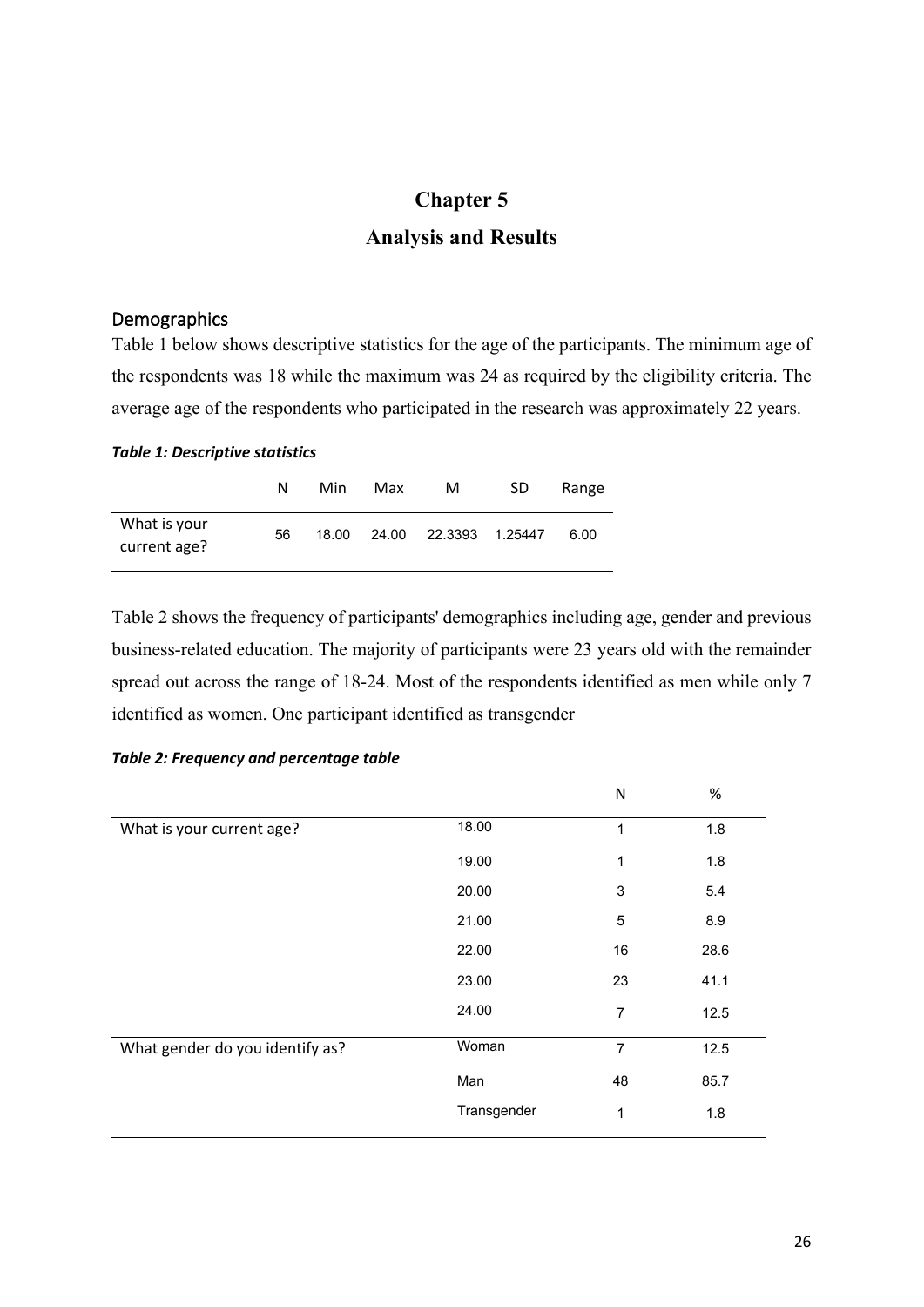| Yes                     | 46 | 82.1  |
|-------------------------|----|-------|
| No                      | 10 | 17.9  |
| <b>Business Studies</b> | 8  | 17.39 |
| Accounting              | 7  | 15.22 |
| Economics               | 6  | 13.04 |
| Finance                 | 14 | 30.43 |
| Other                   | 11 | 23.91 |
|                         |    |       |

# <span id="page-27-0"></span>Levels of Financial Literacy

Table 3 below shows the frequency and percentage value of financial literacy levels for men and women and the total sample. Financial literacy scores are divided into two levels - low and high. The low financial literacy score was calculated by obtaining two scores -  $D_0$  and  $D_1$  as described in the previous Methodology chapter. If  $D_0 > D_1$ , the individual was considered to have a HIGH level of financial literacy. If  $D_0 < D_1$ , the individual was considered to have a LOW level of financial literacy.

For the overall population, 44 (78.06%) had high financial literacy while 12 (21.4%) had low financial literacy. For women, 4 (57.1%) had high financial literacy and 3 (42.9%) had low financial literacy. For men, 39 (81.3%) had high financial literacy and 9 (18.8%) had low financial literacy.

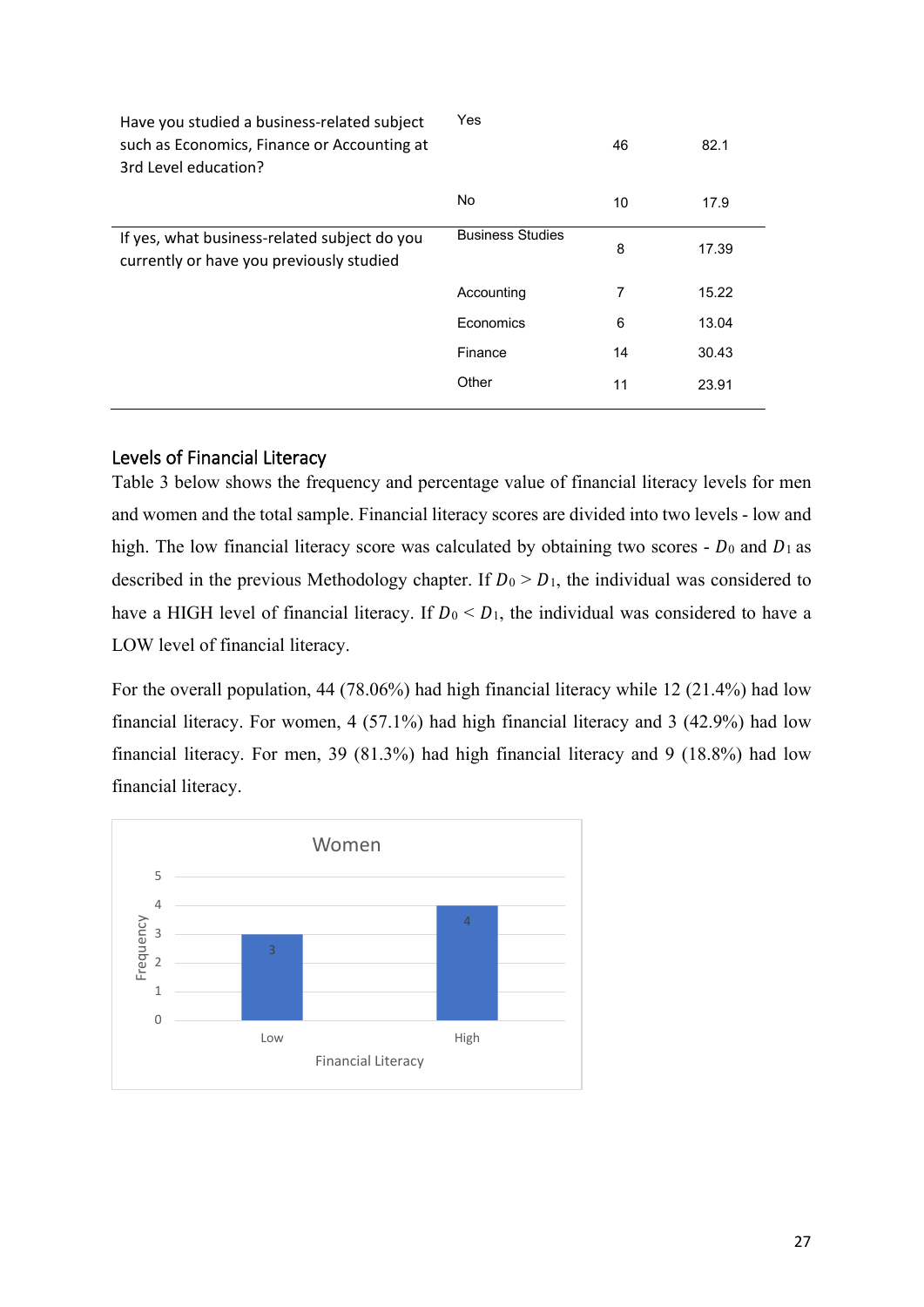



*Figure 1: Financial literacy Bar plot for man woman and the overall population* 

The bar plot above (*figure 1)* shows the frequency distribution of financial literacy for men, women, and the overall population. For the woman, we observe an almost equal proportion of financial literacy though slightly more high financial literacy. A higher proportion of men in this sample had high financial literacy than low financial literacy. A higher proportion of the respondents in this sample had high financial literacy than low financial literacy.

*Table 4: Frequency of Business-Education Experience*

|       |     | N | %    |
|-------|-----|---|------|
| Woman | Yes | 6 | 85.7 |
|       | No  |   | 14.3 |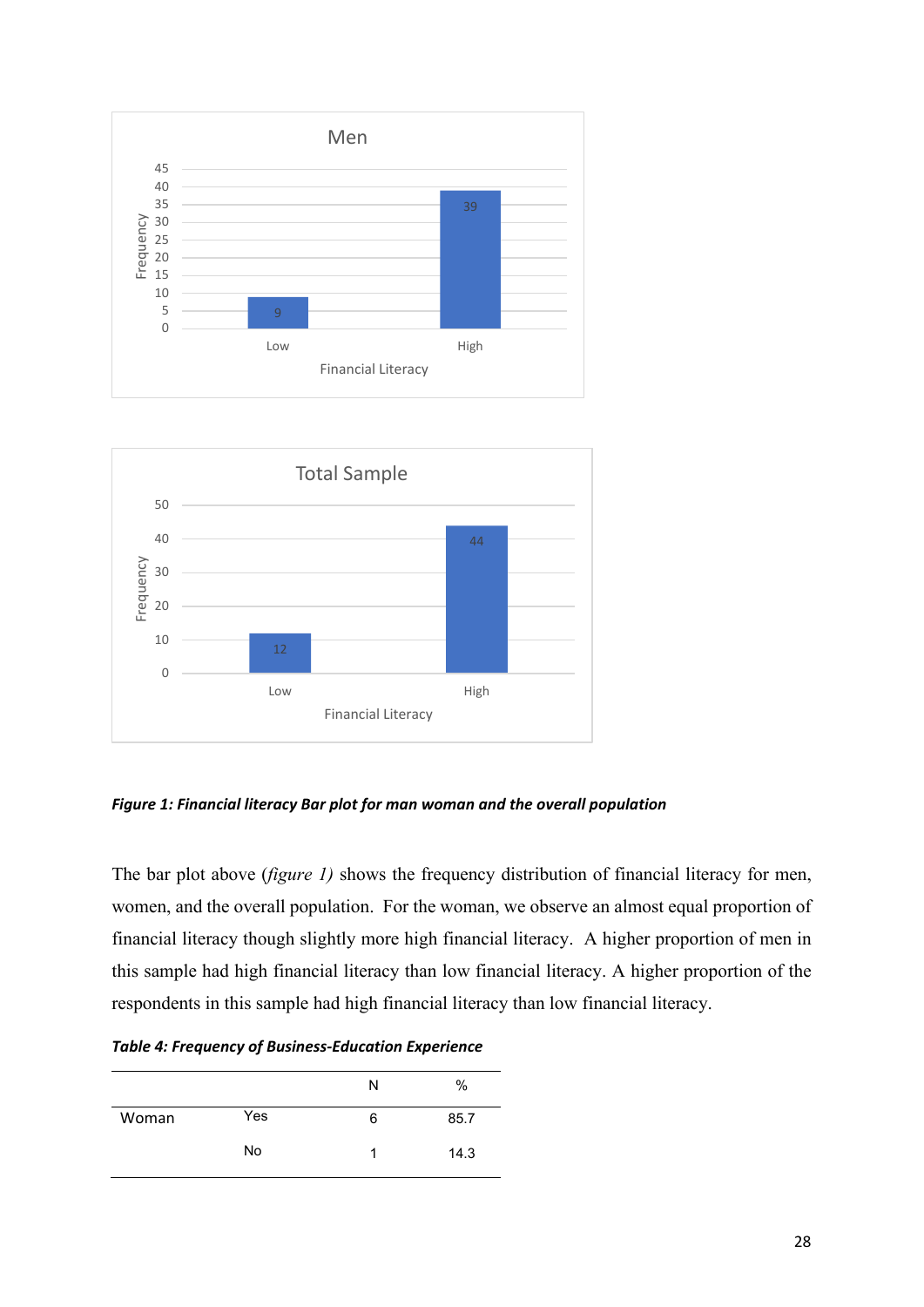| Man | Yes | 39 | 81.3 |
|-----|-----|----|------|
|     | No  | 9  | 18.8 |

Based on the result of the descriptive analysis in table 5, the average financial attitude score for the whole sample is 3.06 and the median score is 3.16. This indicates that on an average, the respondents were relatively indifferent in terms of their financial attitudes since a score of 3 indicated an indifferent response. The standard deviation as presented by the table was 0.91, this indicates that the financial attitude scores tended to be closer to the mean score for this variable.

On average the participants demonstrated a financial behavior score of 4.35 and the median score was 4.63. This indicates that the respondents showed relatively high levels of responsible financial behavior by, for example, almost always keeping some part of their money for future needs. The low standard deviation value indicates that the spread of financial behavior scores were close to the mean.

The participants had a mean financial knowledge score of 3.98 and the median score was 4.00. With a maximum possible score of five, this mean score indicates that on an average, the respondents had a high level of financial knowledge. The standard deviation value indicates little spread away from the mean for the financial knowledge scores.

|                        | Min  | Max  | Mean | <b>SD</b> | Median | <b>Skewness</b> | Kurtosis |
|------------------------|------|------|------|-----------|--------|-----------------|----------|
| Attitude               | 1.00 | 4.69 | 3.06 | .91       | 3.16   | $-.09$          | $-.75$   |
| <b>Behavior</b>        | 2.00 | 5.00 | 4.35 | .79       | 4.63   | $-1.32$         | 1.01     |
| Financial<br>Knowledge | 2.00 | 5.00 | 3.98 | .52       | 4.00   | $-1.62$         | 7.24     |

|  | <b>Table 5: Descriptive Statistics</b> |  |
|--|----------------------------------------|--|
|--|----------------------------------------|--|

#### <span id="page-29-0"></span>Testing for Normality

Skewness and kurtosis are used to determine if the variable is normally distributed. Skewness is a measure of symmetry and kurtosis measures if the data is heavy-scaled or light-scaled to the normal distribution. The negative skewness values for the variables indicate that the scores are left skewed. When kurtosis values are greater than 3 as is the case for Financial Knowledge this indicates that the financial behavior score distribution has a heavier tail. When kurtosis values are less than 3 as is the case for the other two variables, this indicates that the score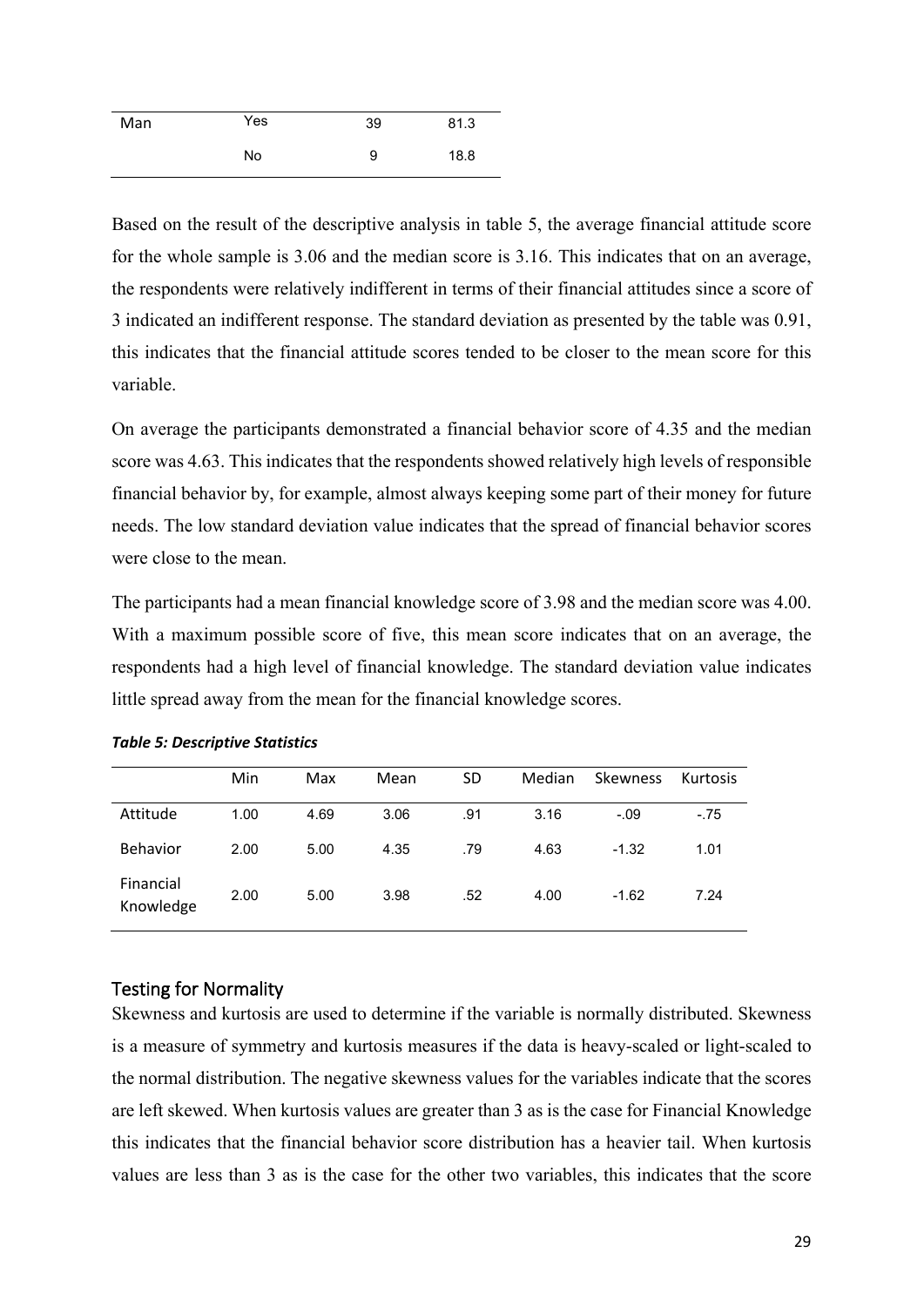distribution has a lighter tail. Byrne (2010) argued that data is considered to be normal if skewness is between -2 to +2 and kurtosis is between -7 to +7. An observation of the values of skewness and kurtosis for each of the 3 variables in Table 5 show that they are within this acceptable range. This indicates that the data are approximately normally distributed and so parametric tests are utilized.

#### **Financial Attitudes**

|              | What gender do you |    |      |                |  |
|--------------|--------------------|----|------|----------------|--|
| identify as? |                    | N  | Mean | Std. Deviation |  |
|              |                    |    |      |                |  |
| Woman        | Yes                | 6  | 2.91 | 1.51           |  |
|              | No                 | 1  | 2.37 |                |  |
|              |                    |    |      |                |  |
|              | Total              | 7  | 2.83 | 1.40           |  |
| Man          | Yes                | 39 | 3.13 | 0.89           |  |
|              | No                 | 9  | 2.90 | 0.61           |  |
|              | Total              | 48 | 3.09 | 0.84           |  |
| Total        | Yes                | 45 | 3.10 | 0.98           |  |
|              | No                 | 10 | 2.84 | 0.60           |  |
|              | Total              | 55 | 3.06 | 0.92           |  |

*Table 6: Descriptive Statistics*

Table 6 above shows that women who had previous experience with business-related subjects (hence forth referred to as education experience) had a higher mean financial attitude score (*M*=2.91, *SD*=1.51) compared to the women who did not have business education experience (*M*=2.37). Men who had education experience had a higher mean financial attitude score (*M*=3.13, *SD*=0.89) than men without education experience (*M*=2.90, *SD*=0.61) and women with or without education experience. Participants who had education experience had a higher financial attitude score (*M*=3.10, *SD*=0.98) in general compared to those who did not have education experience.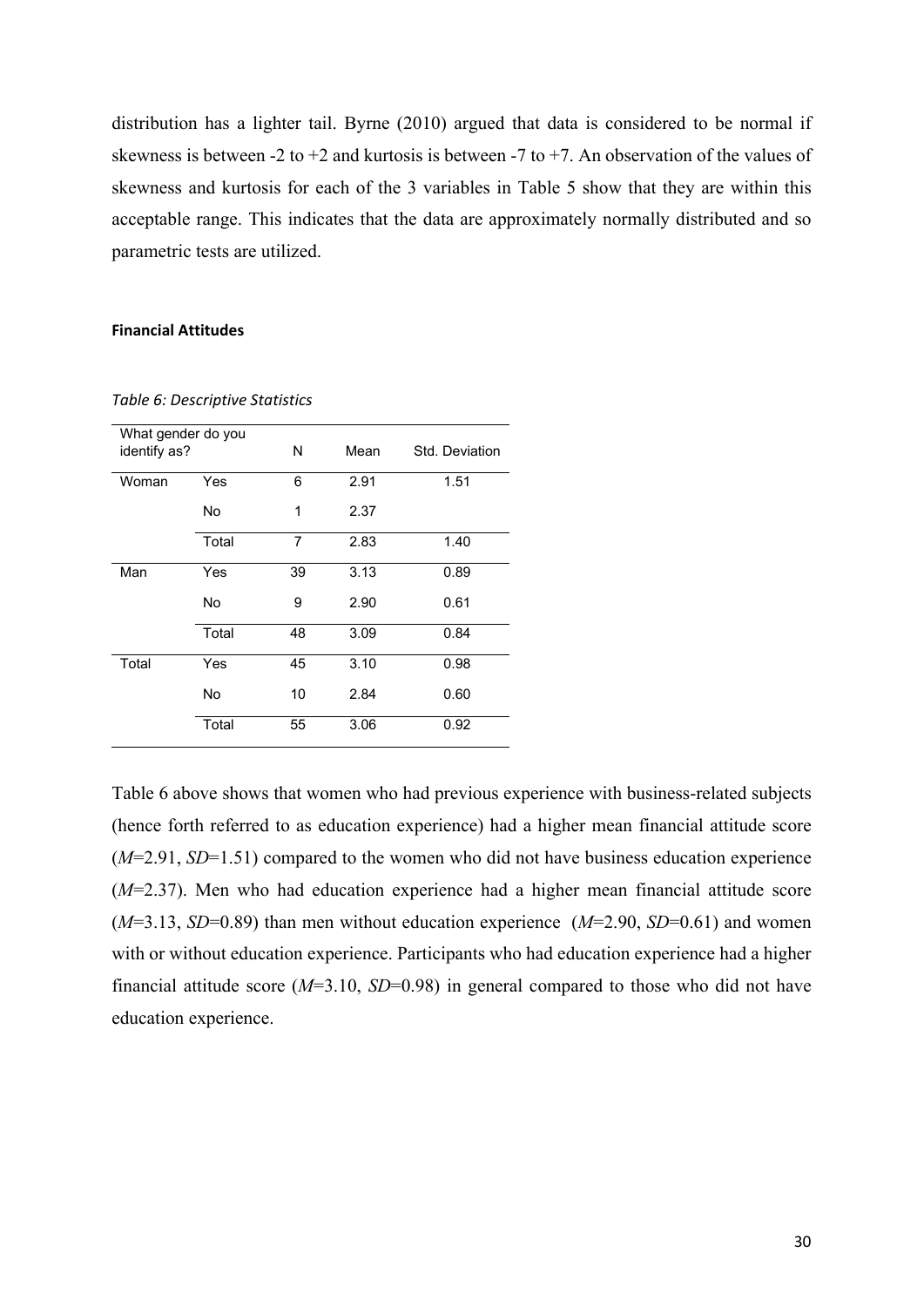

*Figure 3: Clustered bar plot for financial attitude*

A Two-Way ANOVA was conducted to determine whether there was any effect of participant gender and business education experience on financial attitudes. The following ANOVA results should however be interpreted with caution, however, as the groups contain very unequal group sizes - this will be discussed as a limitation in the next chapter. There was no significant interaction between gender and education experience on financial attitude, *F*(1,51)  $= 0.08$ ,  $p = 0.783$ ,  $\eta_p^2 = 0.001$ . An analysis of the main effects was conducted, and the result showed that there was no significant main effect of gender on financial attitude scores, *F*(1,51)  $= 0.50, p = 0.485, \eta_p^2 = 0.01$ . Also, there was no significant main effect of Education Experience  $(F(1,51) = 0.52, p = 0.473, \eta_p^2 = 0.01)$  on financial attitudes score.

#### *Table 7: Financial Attitude*

| Source                           | df | MS   | F    | р     | <b>Effect Size</b> |
|----------------------------------|----|------|------|-------|--------------------|
| Gender                           | 1  | 0.43 | 0.50 | 0.485 | 0.01               |
| <b>Education Experience</b>      | 1  | 0.46 | 0.52 | 0.473 | 0.01               |
| Gender * Education<br>Experience | 1  | 0.07 | 0.08 | 0.783 | 0.001              |
| Error                            | 51 | 0.87 |      |       |                    |

R Squared =0.023 (Adjusted R Squared = -0.034)

#### **Financial Behavior**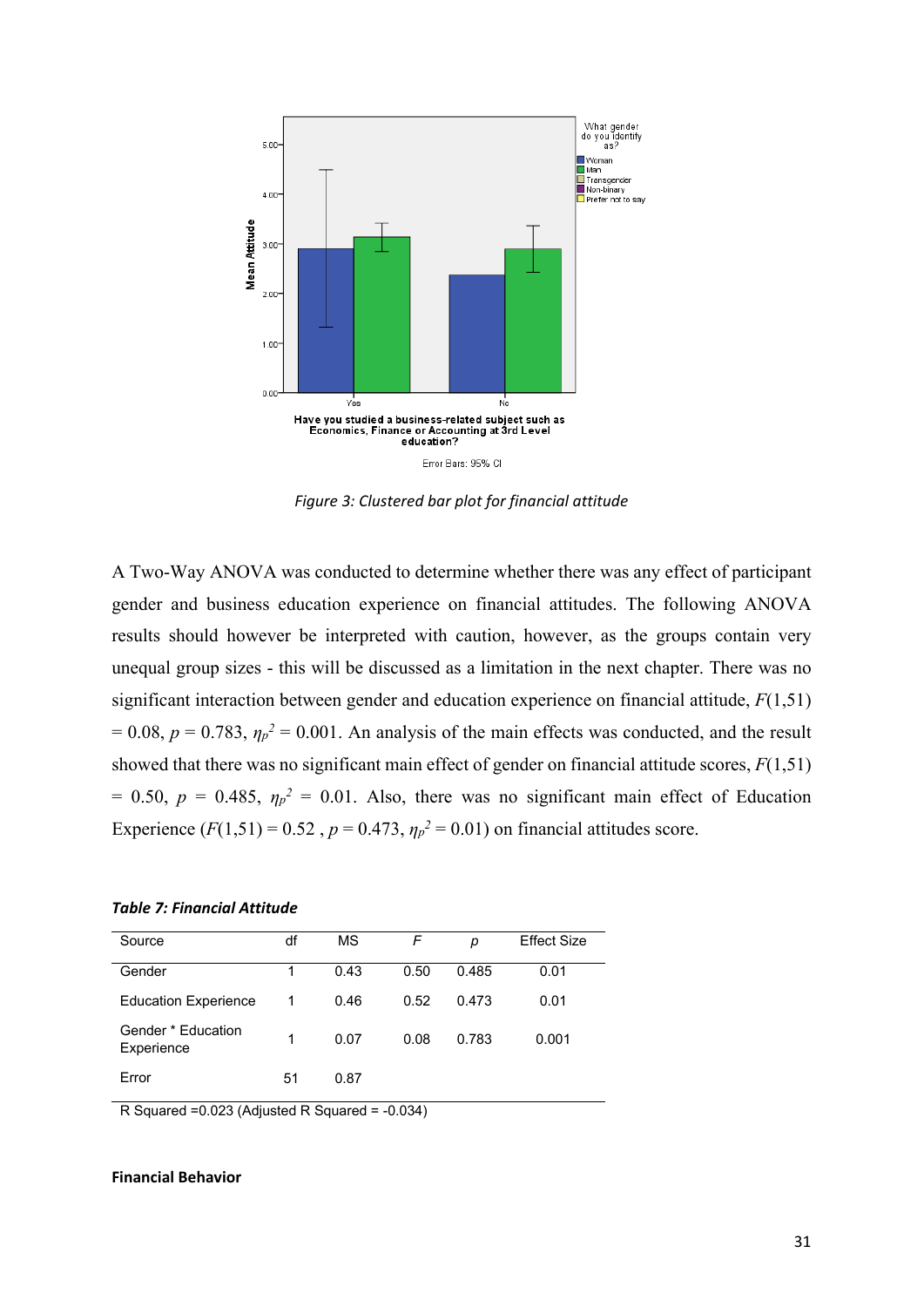| What gender do you |       | N  | Mean | Std. Deviation |  |  |
|--------------------|-------|----|------|----------------|--|--|
| identify as?       |       |    |      |                |  |  |
| Woman              | Yes   | 6  | 4.42 | 0.85           |  |  |
|                    | No    | 1  | 3.37 |                |  |  |
|                    | Total | 7  | 4.27 | 0.88           |  |  |
| Man                | Yes   | 39 | 4.51 | 0.63           |  |  |
|                    | No    | 9  | 3.72 | 1.11           |  |  |
|                    | Total | 48 | 4.36 | 0.79           |  |  |
| Total              | Yes   | 45 | 4.50 | 0.65           |  |  |
|                    | No    | 10 | 3.68 | 1.05           |  |  |
|                    | Total | 55 | 4.35 | 0.80           |  |  |

#### *Table 8: Descriptive Statistics*

Table 8 above shows that women who had education experience had a higher mean financial behavior score (*M*=4.42, *SD*=0.85) compared to the women who did not have education experience (*M*=3.37). Men who had education experience had a higher mean financial behavior score (*M*=4.51, *SD*=0.63) compared to the men who did not have education experience (*M*=3.72, *SD*=1.11) and marginally more than women with and without education experience. Participants who had education experience had higher financial behavior scores (*M*=4.50, *SD*=0.65) compared to those who did not have education experience (*M*=3.68, *SD*=1.05).



*Figure 4: Clustered bar plot for financial behavior*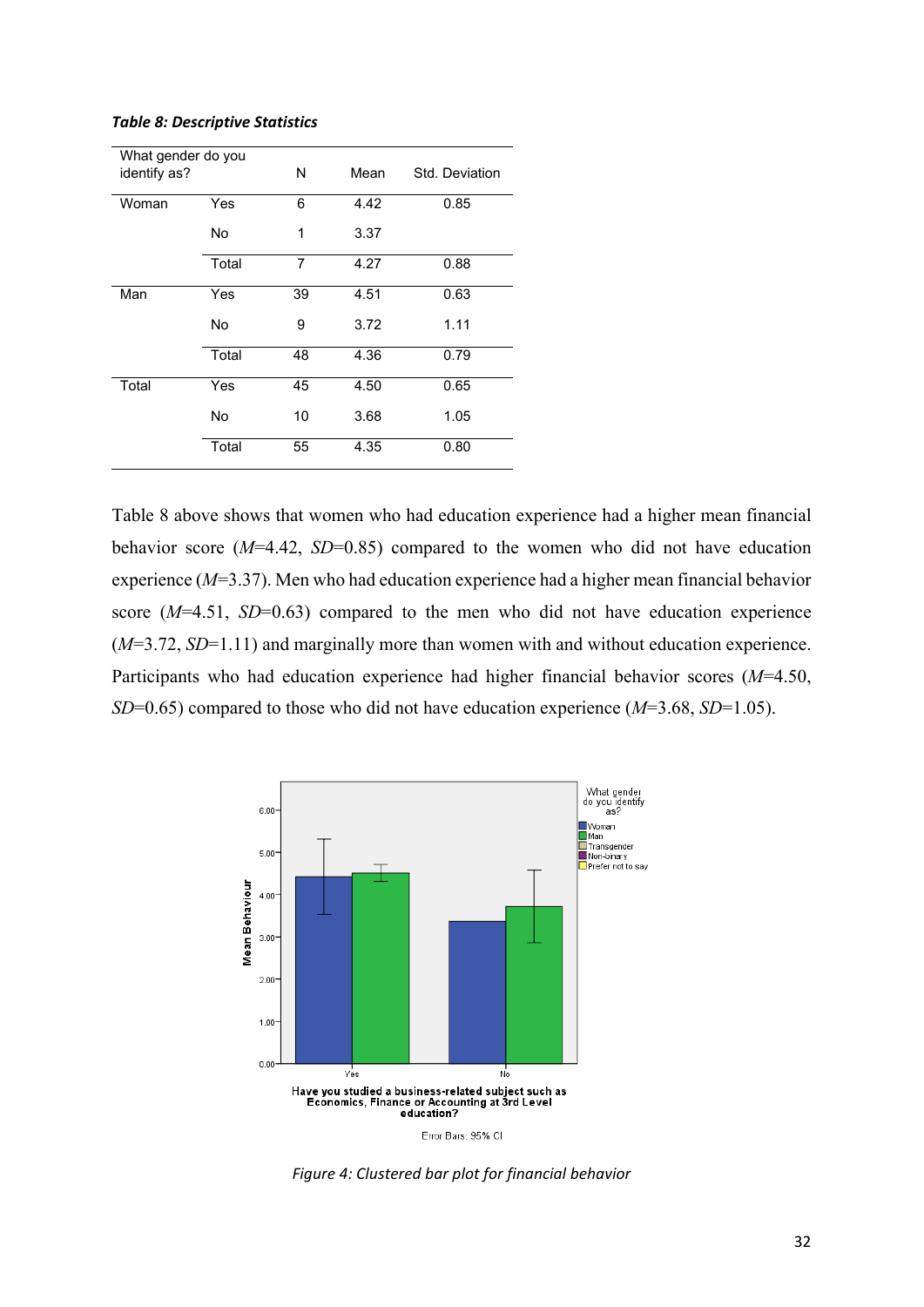A Two-Way ANOVA was conducted to determine the effect of gender and education experience on financial behavior. There existed no significant interaction between gender and education experience on financial behavior,  $F(1,51) = 0.09$ ,  $p = 0.764$ ,  $\eta_p^2 = 0.02$ . Therefore, an analysis of the main effects was conducted, and the result showed that there was a significant main effect of education experience  $(F(1,51) = 4.66, p = 0.036, \eta_p^2 = 0.084)$  on financial behavior. Participants who have studied a business-related subject had higher mean financial behavior ( $M = 4.47$ ) compared to participants who have not studied a business-related subject  $(M = 3.54)$ . There was no significant main effects of gender  $(F(1,51) = 0.27$ ,  $p = 0.608$ ,  $\eta_p^2 =$ 0.005) on financial behavior.

#### *Table 9: Financial Behavior*

| Source                           | df | МS   | F    | P    | Fffect Size |
|----------------------------------|----|------|------|------|-------------|
| Gender                           | 1  | 0.15 | 0.27 | .608 | .005        |
| <b>Education Experience</b>      | 1  | 2.62 | 4.66 | .036 | .084        |
| Gender * Education<br>Experience | 1  | 0.05 | 0.09 | .764 | .002        |
| Error                            | 51 | 0.56 |      |      |             |

R Squared = .164 (Adjusted R Squared = .115)

#### **Financial Knowledge**

#### *Table 10: Descriptive Statistics*

| What gender do you<br>identify as? |       | N  | Mean | Std. Deviation |
|------------------------------------|-------|----|------|----------------|
| Woman                              | Yes   | 6  | 3.67 | 0.82           |
|                                    | No    | 1  | 3.00 | 0.91           |
|                                    | Total | 7  | 3.57 | 0.79           |
| Man                                | Yes   | 39 | 4.03 | 0.43           |
|                                    | No    | 9  | 4.11 | 0.60           |
|                                    | Total | 48 | 4.04 | 0.46           |
| Total                              | Yes   | 45 | 3.98 | 0.50           |
|                                    | No    | 10 | 4.00 | 0.67           |
|                                    | Total | 55 | 3.98 | 0.53           |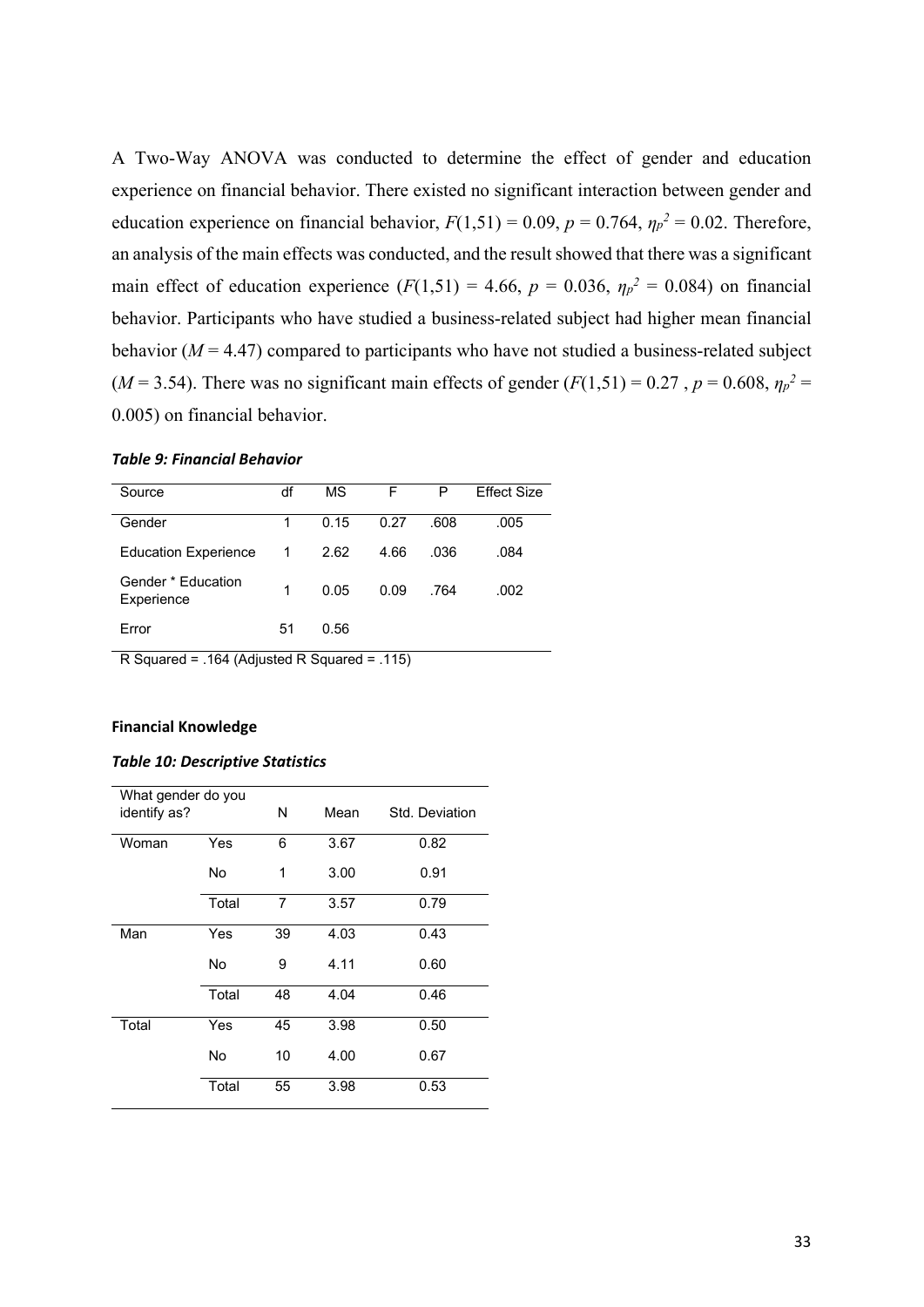Table 10 above shows that women who had education experience had a higher mean financial knowledge score (*M*=3.67, S*D*=0.82) compared to the women who did not have education experience ( $M=3.00$ , SD=0.91). Surprisingly, men who did not have business education experience had a mean financial knowledge score (*M*=4.11, *SD*=0.60) that was slightly higher compared to the men who had education experience (*M*=4.03, *SD*=0.43) and women with and without previous business education experience. Participants who had education experience had approximately the same financial knowledge score ( $M=3.98$ ,  $SD=0.50$ ) as those who did not have education experience (*M*=4.00, *SD*=0.67).



*Figure 5: Clustered bar plot for financial Knowledge*

A Two-Way ANOVA was conducted to determine the effect of gender and education experience on financial knowledge. There existed no significant interaction between gender and education experience on financial behavior,  $F(1,51) = 1.68$ ,  $p = 0.201$ ,  $\eta_p^2 = 0.032$ . Therefore, an analysis of the main effects was conducted, and the result showed that there was a significant main effect of gender,  $F(1,51) = 6.41$ ,  $p = 0.014$ ,  $\eta_p^2 = 0.112$ ) on financial knowledge. Men had a significantly higher mean financial knowledge (*M* = 4.07) compared to women ( $M = 3.33$ ). There was no significant main effects of education experience,  $F(1,51) =$ 1.00,  $p = 0.322$ ,  $\eta_p^2 = 0.019$ ) on financial knowledge.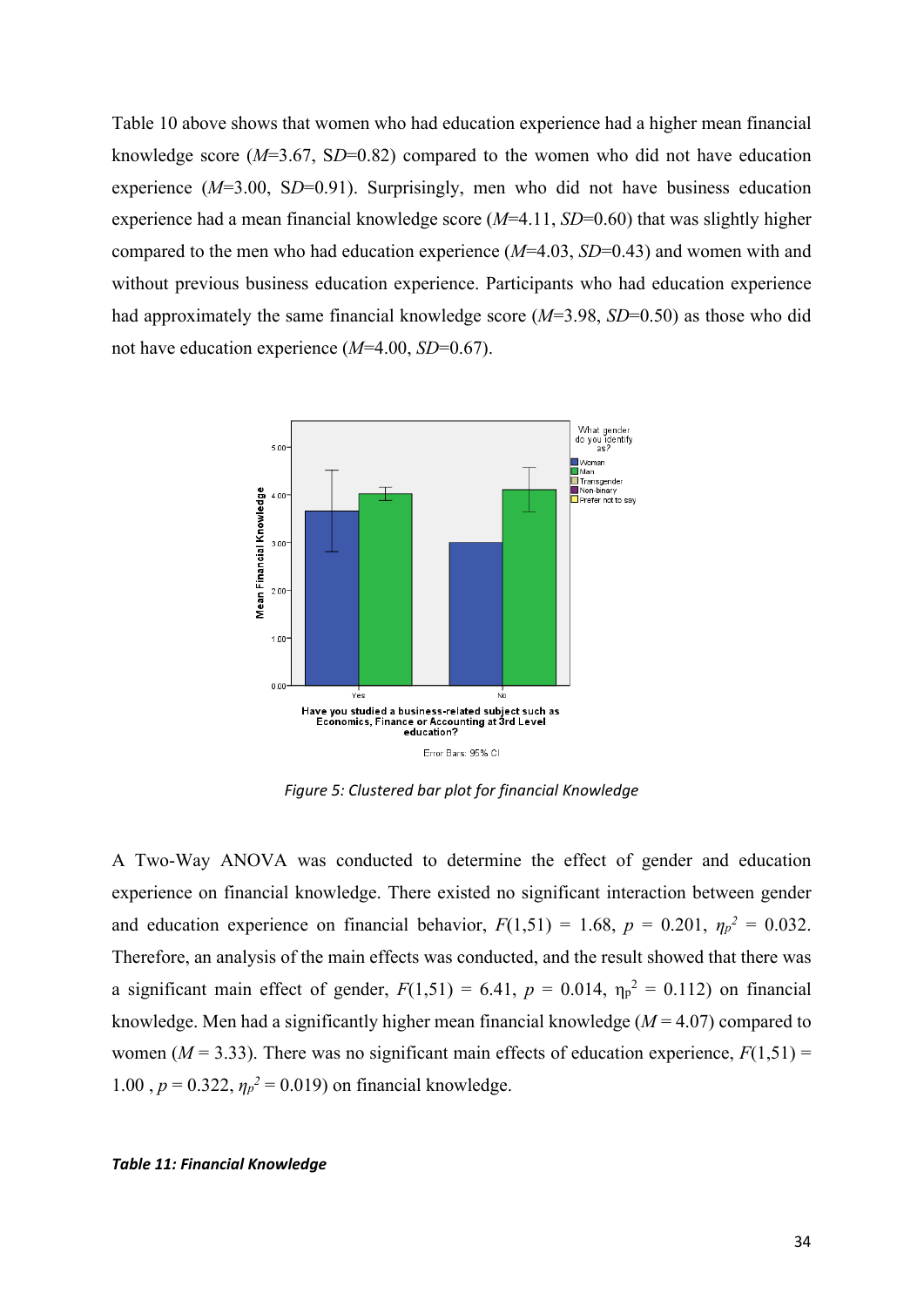| Source                           | df | MS    | F    | р     | <b>Effect Size</b> |
|----------------------------------|----|-------|------|-------|--------------------|
| Gender                           |    | 1.658 | 6.41 | 0.014 | 0.112              |
| <b>Education Experience</b>      | 1  | 0.26  | 1.00 | 0.322 | 0.019              |
| Gender * Education<br>Experience | 1  | 0.43  | 1.68 | 0.201 | 0.032              |
| Error                            | 51 | 0.26  |      |       |                    |

R Squared = .119 (Adjusted R Squared = .067)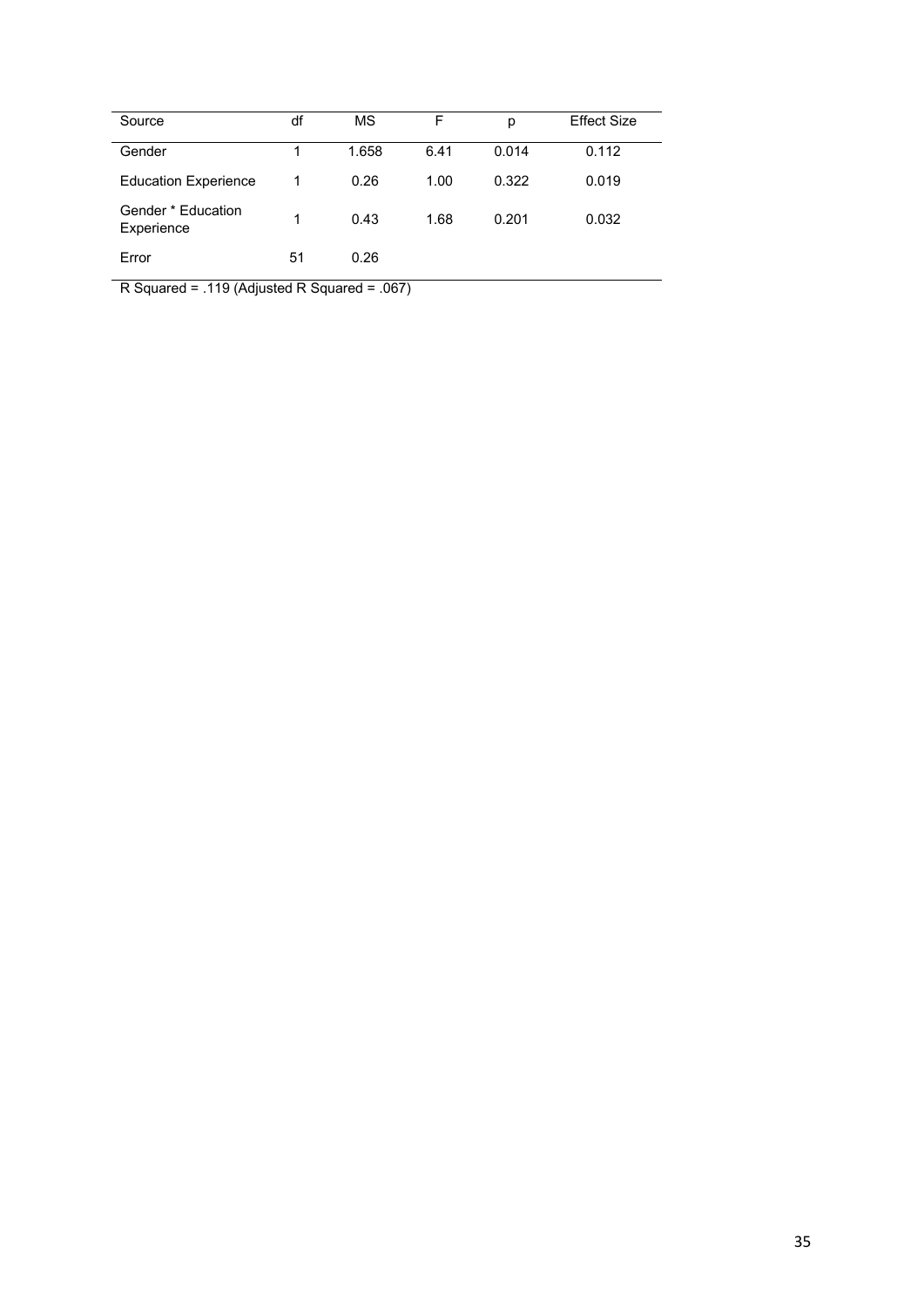#### **Chapter 6**

# **Discussion**

<span id="page-36-1"></span><span id="page-36-0"></span>The study was designed to explore the levels of financial literacy among the young adults of Ireland with the age ranges of 18 to 24. Specifically, the three components of financial literacy being studied included financial knowledge, financial attitudes, and financial behavior. As per the findings, the average age of the respondents was 22. Out of fifty six respondents, the majority were men with few women completing the study and transgender individual who had to be excluded from subsequent gender comparisons due to the low number. Most of the participants were or had studied business-related subjects of Economics, Finance, Accounting at 3<sup>rd</sup> level. Among these subjects, finance was opted by the majority of the participants.

The study hypothesized that financial literacy would be inadequate among the young adults of Ireland with age ranges from 18 to 24. The findings indicated that a large portion of the sample actually had high financial literacy while the rest of the participants (21.4%) had low levels of financial literacy. These findings were in contrast to the proposition of the study, but other factors should be considered while explaining these results. As per the Standard & Poor's Global Financial Literacy Survey (Klapper & Lusardi 2015), about 55% of Irish people were deemed to be financially literate. In addition to that, a study by Shim Barber, Card, Xiao, and Serido (2010) concluded that students' decisions to better manage finances or adopt risky behaviors depends on the socioeconomic and demographic profiles of the students. As most of the sample had some business-related experience, it could be that their financial literacy concepts were clearer and more developed than the average young adult in Ireland. These findings are further affirmed by the study of Chung and Park (2014) who found that college students in the fields of business have considerably high financial literacy. Their field helped them in attaining better knowledge on investments and finance which played to their strength in the latter part of their lives. Other studies (Pintye & Kiss 2016; OECD, 2012) also explored the fact that early interests in the fields of business, finance, and mathematics led to a high level of financial literacy. Those students were better adapted to the financial realities of the world and made informed choices when it came to dealing in financial products and saving options. Their behaviors were more conscious rather than haphazard as demonstrated by non-business field students. A larger sample would be needed to determine whether this pattern of effects holds.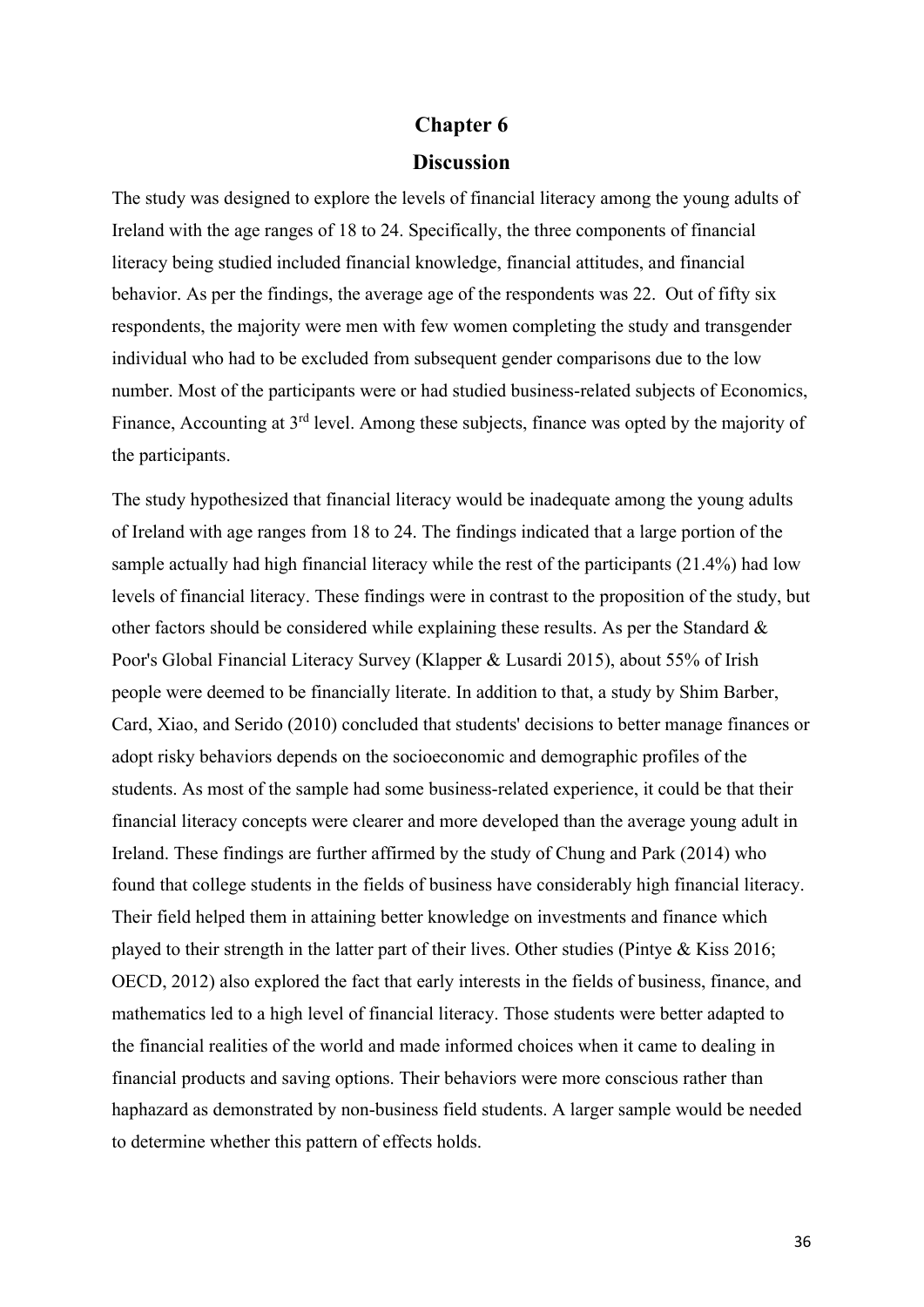The results showed that the 4 women (57.1%) had high financial literacy and 3 (42.9%) had low financial literacy. For men, 39 (81.3%) had high financial literacy and 9 (18.8%) had low financial literacy. Among them, the majority of women and men have studied businessrelated subjects. The findings of the study did not coincide with the previous literature. A number of studies (Lusardi & Mitchell 2011; Hasler & Lusardi 2017; Goyal & Kumar 2021) suggested that the women's scores in financial literacy are comparatively lower than the male counterparts. The report presented by OECD (2012) affirmed that women tend to score lower than males in all the researched countries and are more likely to answer "do not know" than men. However, the same study (OECD 2012) also founded that the gender gap is negligent in financial literacy among school children. This finding may partially explain the results where no gender gap was found in the youth.The very unequal sample sizes in regard to gender, with few women taking the survey make it difficult to draw strong conclusions and there needs to be more research with larger balanced groups. With the completion of high school, they may possess better financial capabilities when it comes to calculations. However, there is no study to confirm this assumption. More likely, the finding showed a flaw in sample size where there was a huge gap among the male and female participants.

The study also analyzed different components of financial literacy including financial knowledge, financial attitude, and financial behavior, and got mixed results. The question proposed by the research tried to determine the levels of these different components and whether one was present more strongly than the others among young adults in Ireland. The result showed that the participants had high financial knowledge and in turn, a high financial literacy score was observed in them. The model used by this study was based on the OECD (2012), Atkinson and Messy (2012), and Potrich, et al. (2020), and all of these studies considered financial knowledge as an important component of financial literacy. In this regard, Sanderson (2015) pointed well to the fact that financial knowledge is based on simple to complex mathematical problems and is essential to manage financial resources. Getting the knowledge about finance in early years would make young people capable of managing money and making informed choices about expenses (OECD 2012; Howlette et al. 2008; Hasler & Lusardi 2017; Atkinson & Messy 2012). Many studies have also treated the variable of financial knowledge as the sole component of financial literacy (e.g., Knoll and Houts, 2012) Hence, the extent to which financial knowledge contributes to financial literacy is immense and was likely demonstrated by the participants of this study. Surprisingly, the results showed a significant relationship between gender and financial knowledge despite the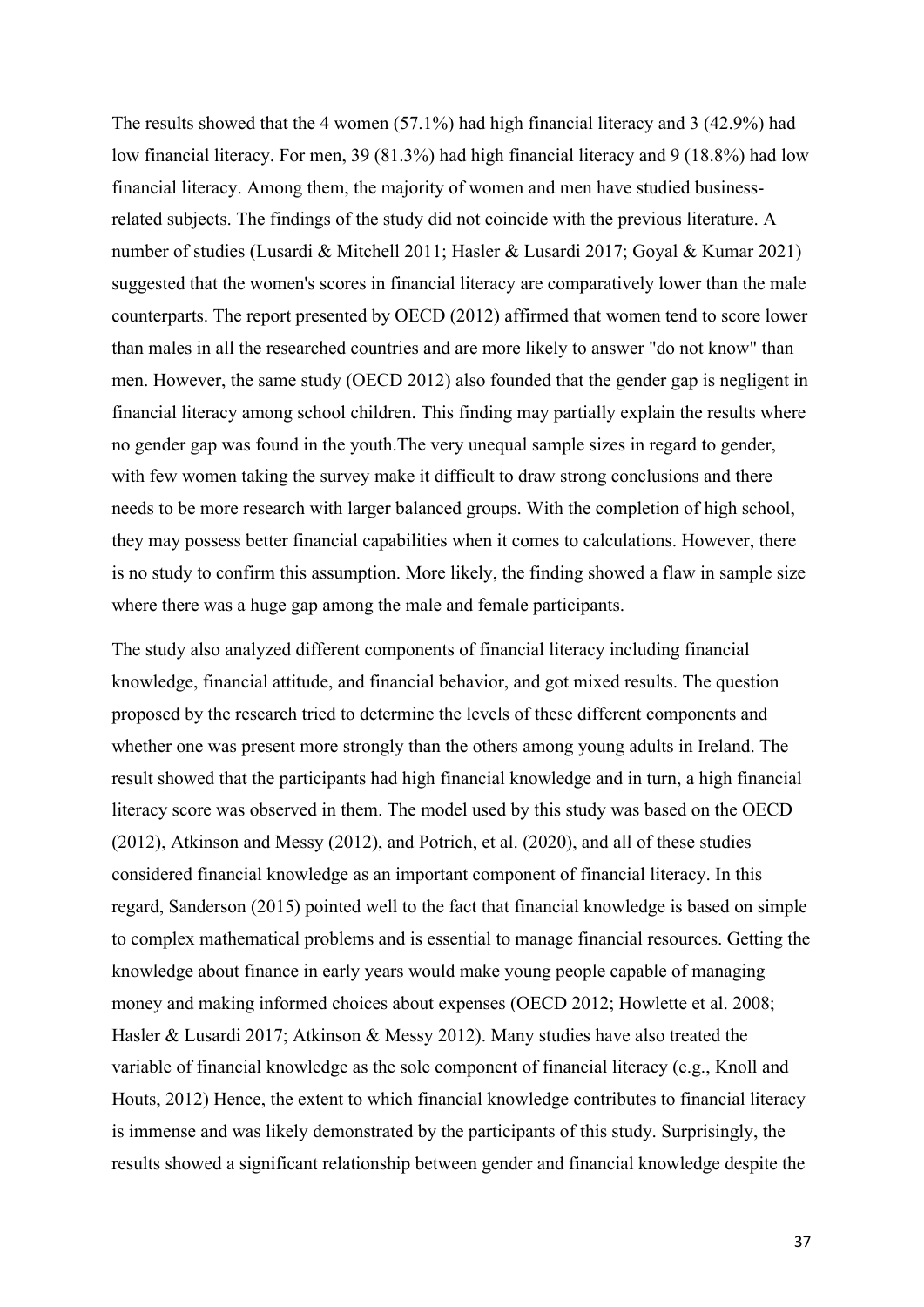neutrality of gender in the overall financial literacy concept. Here the findings indicated that men had a significantly higher mean financial knowledge compared to women but as stated above more research with larger sample sizes need to be conducted to verify this. On the other hand, there was no significant main effect of education experience found in relation to financial knowledge. These contrasting results call for further understanding of such concepts in detail.

Financial behavior was another component measured in this study. The majority of the respondents were found to be highly financially literate, and the results also showed their propensity towards positive financial behavior that depicted their money-saving behavior. By looking at mean scores this is actually where young people in Ireland scored most highly. And this is where there was a main effect of business education experience. As depicted by the previous studies (Lusardi & Mitchell 2013; OECD 2013), It is an important variable for measuring financial literacy through instruments and hence it is a determinant of financial literacy. Dwiastanti (2015) also found a positive correlation between financial behavior and financial literacy, however, the direction of their relationship remains unclear and calls for further studies. The literature (Bhushan & Medury, 2014; Kalekye & Memba, 2015) also suggested that financial behavior is shown by money management actions hence affirming the findings of this study as well. Furthermore, the study of de Bassa Scheresberg (2013) showed that respondents who display higher financial literacy or higher confidence in math or personal finance knowledge are less likely to use high-cost borrowing and more likely to plan for retirement or to have set aside savings for emergencies. These results coincide with the current study where a significant relationship was found between the educational experience and financial behavior. In contrast to that, the studies regarding gender differences remained non-significant in the current findings regarding Ireland (Nababan & Sadalia 2012).

The last component that was studied provided different results than expected. The model provided by Atkinson and Messy (2012) showed three elements of financial literacy that were financial knowledge, financial behavior, and financial attitude. However, on average, the respondents were indifferent in terms of their financial attitude. The previous studies by Kasman, Heuberger, and Hammond (2018) and Shahryar and Tan (2014) only suggested a positive relationship between financial attitudes and financial literacy among the youth. However, the studies also showed that the type of financial attitude varies as per the circumstances of the person and how they define their management of personal finances. Furthermore, the study by Ajzen (1991) determined the route of the development of financial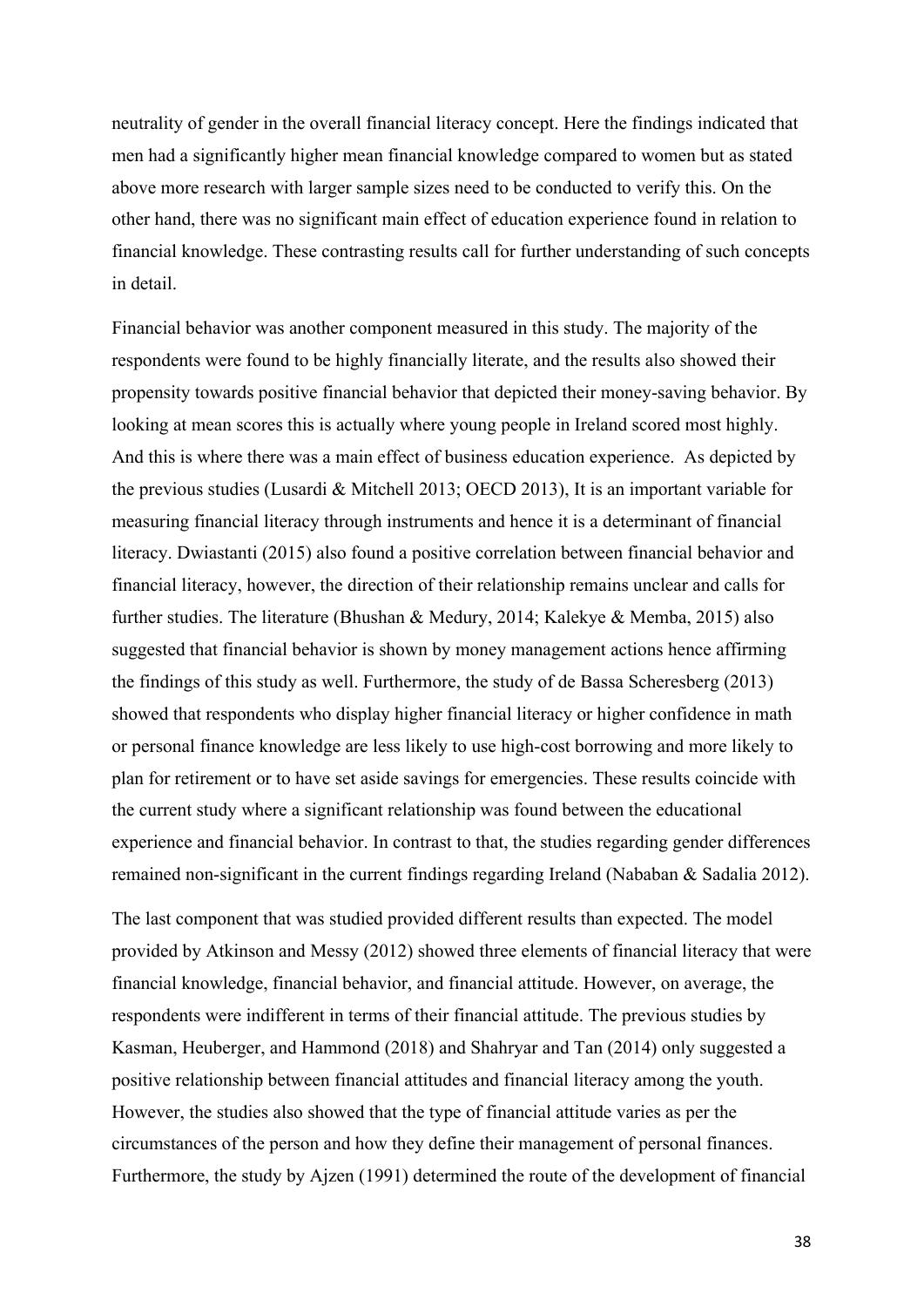attitudes. He demonstrated that with sound financial knowledge, a person adopts the financial behavior whose consequences build the financial attitude. As the study was taking into account the youth, it may be that there was little clarity about financial attitudes in the young people, perhaps these attitudes are still developing though financial knowledge and responsible financial behavior was high. There is evidence that individuals below 25 years score lowest in financial literacy and its related components (Lusardi & Mitchell 2011). However, these potential explanations can only be confirmed after further research in this area. In addition to that, the study did not find a significant relationship between gender, educational experience, and financial attitude. Hence, this component needs further evaluation not only in the context of Ireland but also around the world, by conducting more studies using multiple methodologies and larger sample sizes. This will give more accurate and true results and allow for more indepth analysis.

#### <span id="page-39-0"></span>Limitations of the Study

The methodological limitations became evident in the latter part of the study. The first limitation was a failure to reach the estimated sample size in the study. The study aimed to collect a sample of 200 young adults based on the fact that it can result in better outcomes and more authentic conclusions. Due to restrictions of COVID-19 oreventing in person research, the collection of data from such a large sample was difficult. Ultimately, the sample of the present research consisted of 56 young adults aged 18-24. This sample had many limitations in both size and form. The collection of data from 56 participants does not allow the research to generalize the findings to the larger population of Irish young adults.. The sample is unlikely to be representative of all the young population of Ireland which limits the utility of the findings.

In addition to that, the majority of the participants had previous experience with business fields, with most of them studying finance. Hence, the findings may only hold for the youth who pursue these subjects. In addition to that, the sample was not gender-balanced. The male participants were in a far greater ratio than females and the inclusion of the transgender group was not possible due to the small sample. This form of bias within the sample increased the possibility of bias in the findings. As it was hard to reach the population and give them an equal chance of participation, the results could not be generalized to the whole nation's young population and their demographics. It is unknown if gender comparisons will hold in larger and more gender balanced samples, further research is necessary to determine this.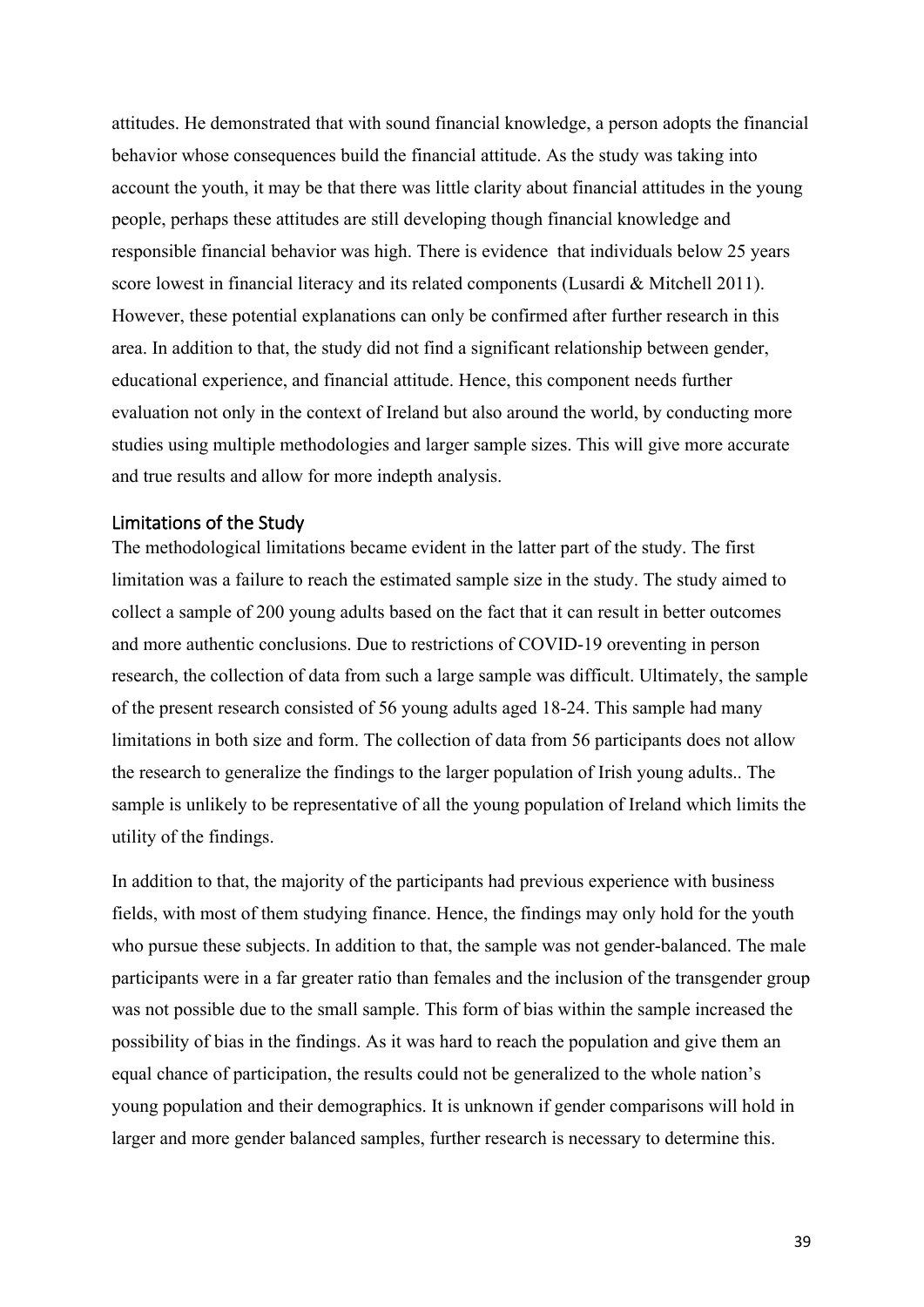In terms of methodology, the two-way ANOVA test also had some limitations. First, it assumes that the sample belongs to a simple random category, independent, belongs to a large population is indifferent in terms of individuals. The unequal sample sizes can be an issue when interpreting results as they might hold true for larger and equal samples. These results need further consideration and future studies to develop strong relationships and causation factors in terms of financial literacy.

#### <span id="page-40-0"></span>Conclusion and Recommendations

The study was designed to explore the levels of financial literacy among young adults of the age ranges 18 to 24 in Ireland. The components of financial knowledge, financial attitude, and financial behavior were used in the study to assess financial literacy by adopting the scale used by Potrich et al. (2020) comprising age-appropriate questions. Financial knowledge was defined in the study as having a basic understanding of mathematics specifically including simple and compound interest, risk and return evaluation, diversification strategies, saving of resources, and conducting cost and benefit analysis which can assist in the financial decisionmaking process. Financial behaviour in the scale measured the behaviour of the person regarding the financial aspects of their life that can affect their well-being while financial attitude was related to the intention of the person towards the financial decisions they are going to take in their financial life such as saving and planning. In addition to that, gender and previous business education experience was taken into account to determine if there was an effect of gender and business education on these financial literacy components. The study used the quantitative method of research with a sample size of 56 participants. The findings indicated that a large portion of the sample had high financial literacy while the rest of the participants had low levels of financial literacy..

#### <span id="page-40-1"></span>Implications

The study has wide-ranging implications in both theoretical and practical aspects. Theoretically, it is by far the most recent and only study that explored financial literacy in the context of the youth of Ireland. Before that, the studies were most often designed for adult participants and across different countries. Such studies were unable to provide an understanding of this issue in an Irish cultural context focused on young people. With the exploration of this specific area of research, this study has not only contributed to the scarce academic literature but also opened new avenues of research for future studies.

As the world is facing another catastrophe in the form of COVID-19, financial management has become a top priority across the world. Hence, this study can contribute to the theoretical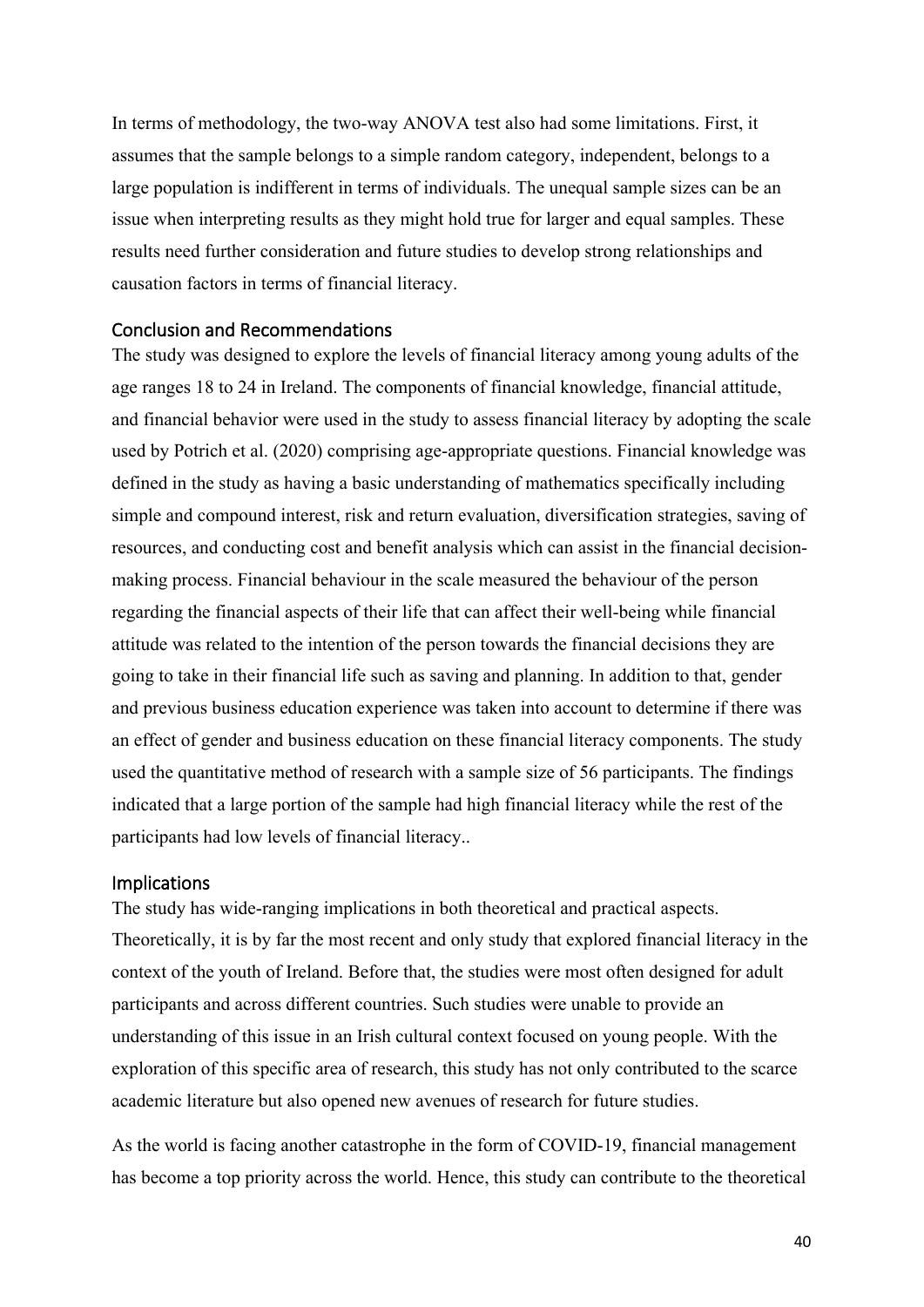basis for future research and policy development in financial management. Practically, the study has wide-range implications for those in the field of financial literacy and management. Educators can take a closer look at the curriculum design and introducing simple financial concepts can increase the level of financial literacy in young adults. Along with that, the study has provided financial managers with the chance to explore more about financial literacy and its components. It would be interesting to understand in further detail financial attitudes across ages, how they form and the key factors that influence these attitudes. By understanding this you can then start working towards changing attitudes to gain more positive results.

## <span id="page-41-0"></span>Future Research Suggestions

Due to COVID-19, access to a large sample was not possible. Further studies should be developed in this regard to check the level of financial literacy among young adults and to determine the role of financial knowledge, attitude, and behavior in this context with a larger, more representative sample. This would help determine whether the current findings could be generalized to the whole young population of Ireland. The selection of a large sample will provide better and unbiased results.

The financial attitude component requires further research as participants responded rather indifferently to this aspect of financial literacy.

In addition to that, the sample of the current study consisted of mainly male participants. In future studies, the sample should be inclusive with equal participation of different genders. This is to ensure accurate results that represent a larger sample of the young adult population and not just men Additionally, future research should compare more equal sized groups of business-related and non-business related students to determine how this effects levels of financial literacy and its associated components While it is a common understanding that business and finance students have a better understanding of financial literacy, real-life financial decisions are not only reserved for them. The inclusion of greater numbers of students belonging to other fields for comparison will help provide greater clarity around any potential effects of business education experience – this could be compared at both second and third level education.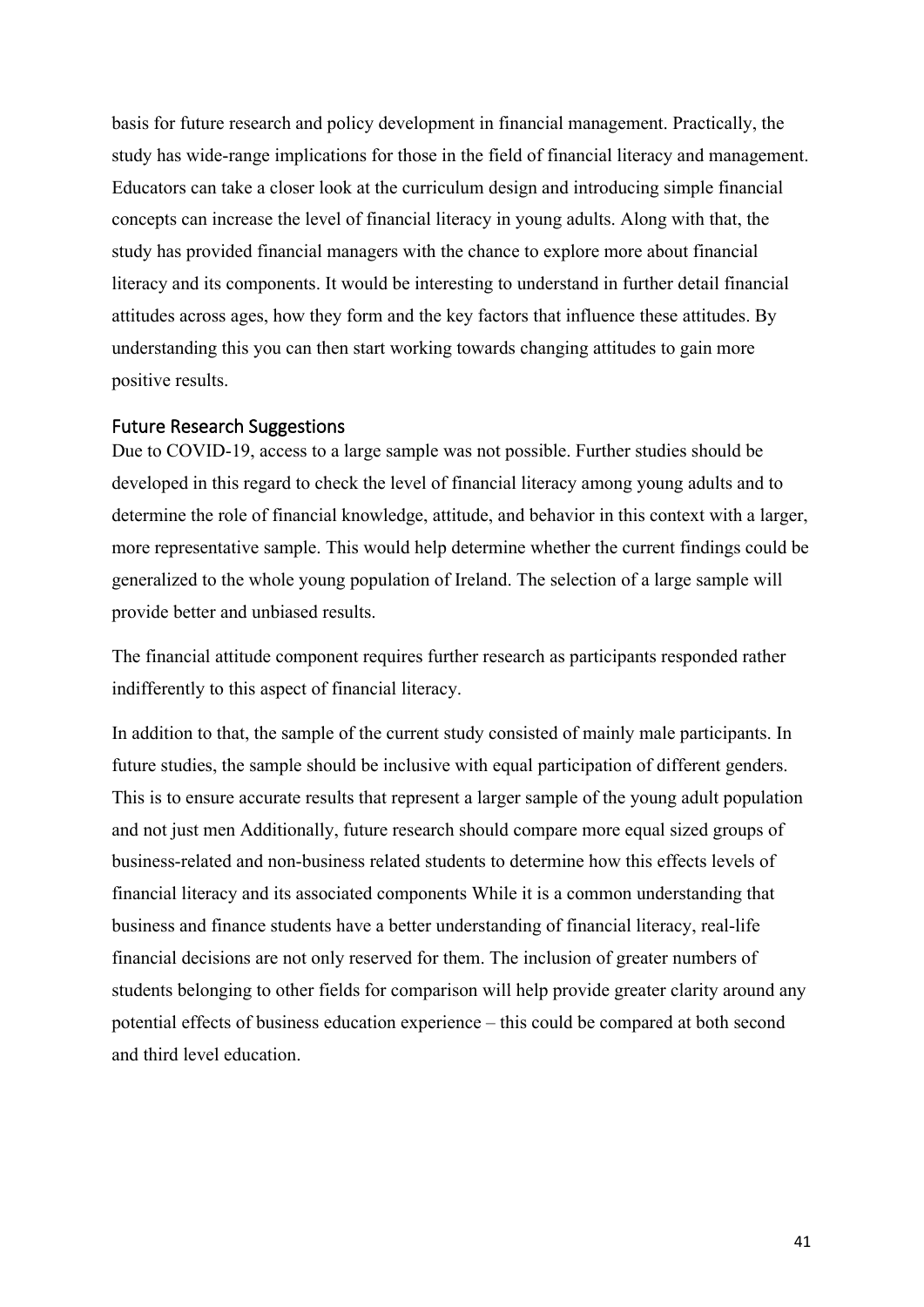# **References**

<span id="page-42-0"></span>Agarwalla, S.K., Barua, S.K., Jacob, J. and Varma, J.R., 2013. Financial literacy among working young in urban India. Indian Institute of Management Ahmedabad, WP, (2013-10), p.02

Ajzen, I., 1991. The theory of planned behavior. Organizational behavior and human decision processes, 50(2), pp.179-211.

Aljundi, R., Lin, M., Goujaud, B. and Bengio, Y., 2019. Gradient based sample selection for online continual learning. arXiv preprint arXiv:1903.08671.

Amagir, A., Groot, W., Maassen van den Brink, H. and Wilschut, A., 2018. A review of financial-literacy education programs for children and adolescents. Citizenship, Social and Economics Education, 17(1), pp.56-80.

Anderloni, L. and Vandone, D., 2011. Risk of over-indebtedness and behavioural factors. In Risk tolerance in financial decision making (pp. 113-132). Palgrave Macmillan, London

Atkinson, A. and Messy, F.A., 2012. Measuring financial literacy: Results of the OECD/International Network on Financial Education (INFE) pilot study.

Atkinson, A. and Messy, F.A., 2012. Measuring financial literacy: Results of the OECD/International Network on Financial Education (INFE) pilot study.

Banerjee, A., Kumar, K., & Philip, D. (2017). Financial literacy, awareness and inclusion. Retrieved from https://scholar. google.co.in/scholar?hl=en&as\_sdt=0%2C5&q=Banerjee%2 C+Kumar%2C+and+Philip+%282017%29+financial+literac y&btnG=

Bayar, Y., Sezgin, H.F., Öztürk, Ö.F. and Şaşmaz, M.Ü., 2017. Impact of financial literacy on personal savings: A research on Usak University staff. Journal of Knowledge Management Economics and Information Technology, VII (6), December, pp.1-19.

Beckmann, E., 2013. Financial literacy and household savings in Romania. Numeracy, 6(2), p.9.

Beckmann, E., 2013. Financial literacy and household savings in Romania. Numeracy, 6(2), p.9.

Behavior. Journal of Education and Practice, 6(33), pp.99-105.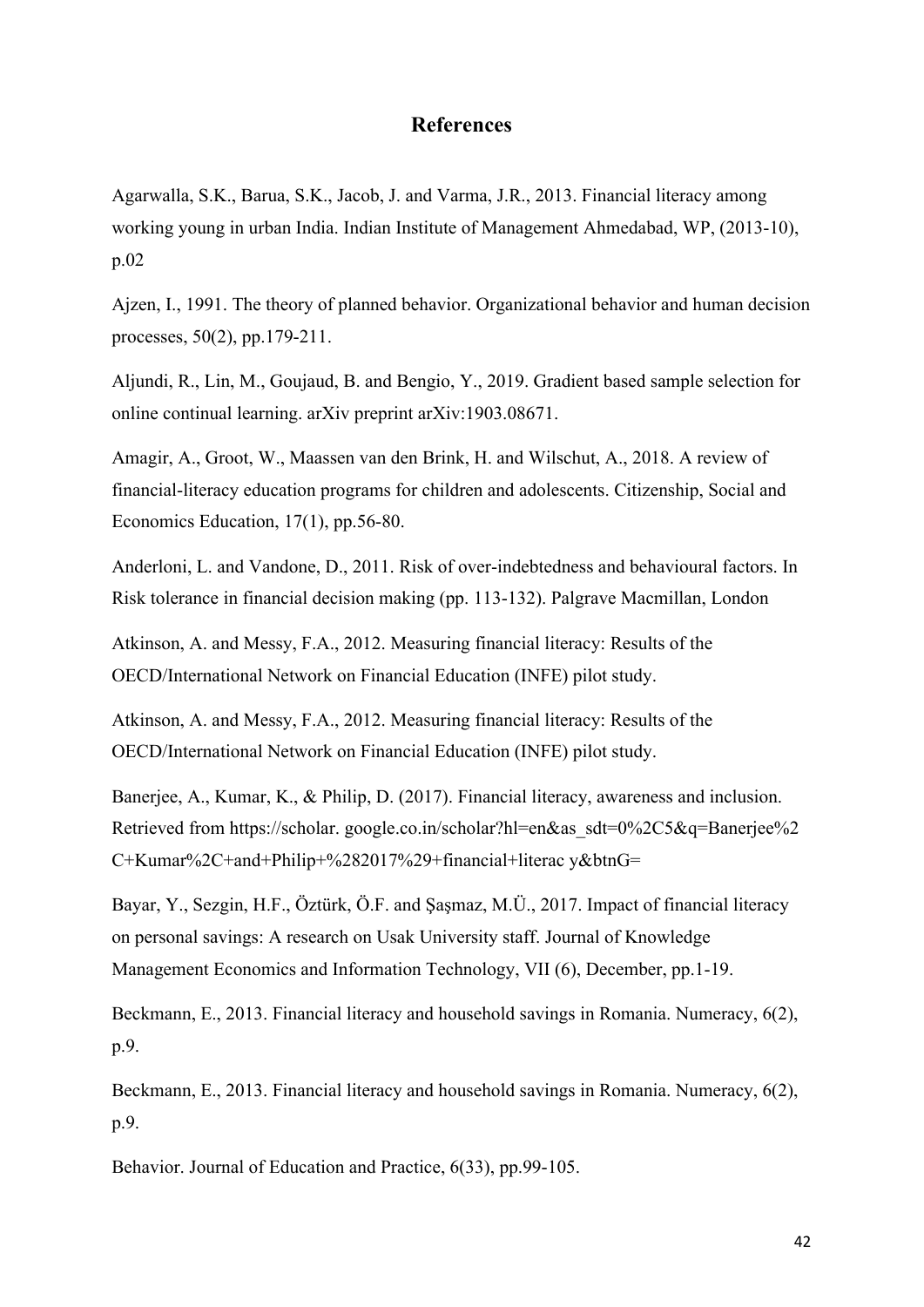Benjamin, D.J., Brown, S.A., and Shapiro, J.M., 2013. Who is 'behavioral'? Cognitive ability and anomalous preferences. Journal of the European Economic Association, 11(6), pp.1231- 1255.

Benjamin, D.J., Brown, S.A., and Shapiro, J.M., 2013. Who is 'behavioral'? Cognitive ability and anomalous preferences. Journal of the European Economic Association, 11(6), pp.1231- 1255.

Bhushan, P. and Medury, Y., 2014. An empirical analysis of inter linkages between financial attitudes, financial behaviour and financial knowledge of salaried individuals. Indian Journal of Commerce and Management Studies, 5(3), pp.58.

Birpalia, K., 2018. Assessing and predicting the influencing factors of personal financial decisions by the millennial generation in Ireland (Doctoral dissertation, Dublin Business School).

Birpalia, K., 2018. Assessing and predicting the influencing factors of personal financial decisions by the millennial generation in Ireland (Doctoral dissertation, Dublin Business School).

Brown, M., Henchoz, C., and Spycher, T., 2018. Culture and financial literacy: Evidence from a within-country language border. Journal of Economic Behavior & Organization, 150, pp.62-85.

Brown, M., Henchoz, C., and Spycher, T., 2018. Culture and financial literacy: Evidence from a within-country language border. Journal of Economic Behavior & Organization, 150, pp.62-85.

Calder, B.J., L.W. Phillips, and A.M. Tybout. 1981. Designing research for application. Journal of Consumer Research 8, no. 2: 197–207.

Calder, B.J., L.W. Phillips, and A.M. Tybout. 1981. Designing research for application. Journal of Consumer Research 8, no. 2: 197–207.

Chen, H., and Volpe, R.P., 1998. An analysis of personal financial literacy among college students. Financial services review, 7(2), pp.107-128.

Chen, H., and Volpe, R.P., 1998. An analysis of personal financial literacy among college students. Financial services review, 7(2), pp.107-128.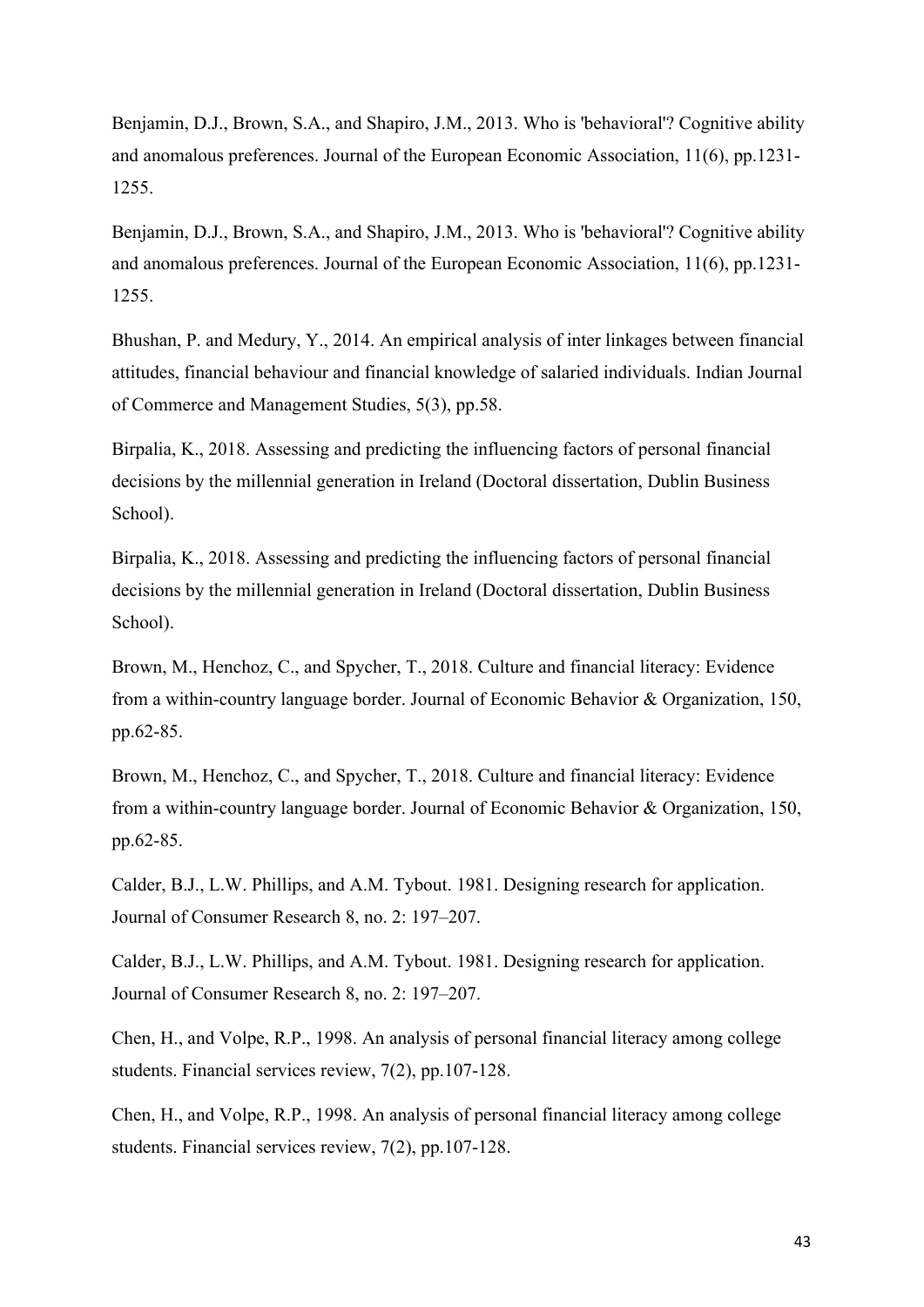Chung, Y. and Park, Y., 2014. The effects of financial education and networks on business students financial literacy. American Journal of Business Education (AJBE), 7(3), pp.229- 236.

Churchill, G. and Casella, G., 1991. Sampling based methods for the estimation of DNA sequence accuracy. Technical Report BU-1138-M, Cornell University, Biometrics Unit.

Churchill, G. and Casella, G., 1991. Sampling based methods for the estimation of DNA sequence accuracy. Technical Report BU-1138-M, Cornell University, Biometrics Unit.

Cole, S., & Shastry, G. (2009, January 14). Smart money: The effect of education, cognitive ability, and financial literacy on financial market participation (Working Paper 09-071). Harvard Business School, Harvard University. Retrieved February 2, 2010 from http://hbswk.hbs.edu/item/6093.html

Cole, S., & Shastry, G. (2009, January 14). Smart money: The effect of education, cognitive ability, and financial literacy on financial market participation (Working Paper 09-071). Harvard Business School, Harvard University. Retrieved February 2, 2010 from http://hbswk.hbs.edu/item/6093.html

Cordero, J.M. and Pedraja, F., 2019. The effect of financial education training on the financial literacy of Spanish students in PISA. Applied Economics, 51(16), pp.1679-1693.

De Bassa Scheresberg, C., 2013. Financial literacy and financial behavior among young adults: Evidence and implications. Numeracy, 6(2), p.5.

Delavande, A., Rohwedder, S. and Willis, R.J., 2008. Retirement planning and the role of financial literacy and cognition. Michigan Retirement Research Center Working Paper, 190, p.2008.

Dhar, R. and Zhu, N., 2006. Up close and personal: Investor sophistication and the disposition effect. Management Science, 52(5), pp.726-740.

Diacon, S. 2004. Investment risk perceptions: Do consumers and advisers agree? The International Journal of Bank Marketing, 22(3), pp.180–198.

Dwiastanti, A., 2015. Financial Literacy as the Foundation for Individual Financial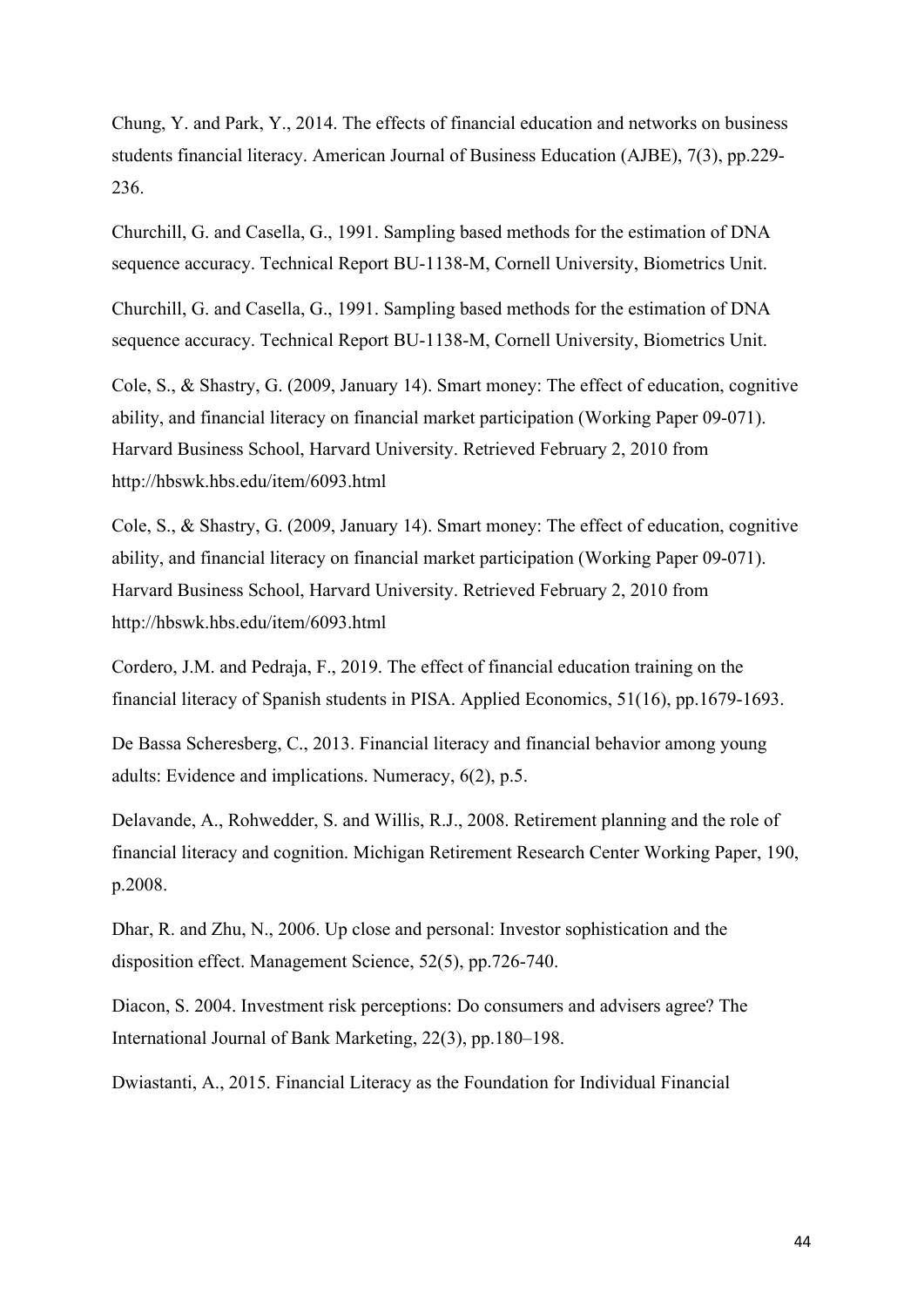Fernandes, D., Lynch Jr, J.G. and Netemeyer, R.G., 2014. Financial literacy, financial education, and downstream financial behaviors. Management Science, 60(8), pp.1861-1883.

George, D., & Mallery, P. (2001) 'SPSS for windows step by step: A simple guide and reference 10.0 update (3rd ed.).', Boston: Allyn & Bacon.

Goyal, K. and Kumar, S., 2021. Financial literacy: A systematic review and bibliometric analysis. International Journal of Consumer Studies, 45(1), pp.80-105.

Grima, S. and Pavia, S., 2019. Retirement Planning by Maltese Nationals: A Study of Influential Factors. In Contemporary Issues in Behavioral Finance. Emerald Publishing Limited.

Hanson, T.A., & Olson, P.M. 2018. Financial literacy and family communication patterns. Journal of Behavioral and Experimental Finance, 19, p 64-71.

Hasler, A. and Lusardi, A., 2017. The gender gap in financial literacy: A global perspective. Global Financial Literacy Excellence Center, The George Washington University

Howlett, E., Kees, J. and Kemp, E., 2008. The role of self-regulation, future orientation, and financial knowledge in long-term financial decisions. Journal of Consumer Affairs, 42(2), pp.223-242.

Hung, A.A., Parker, A.M. and Yoong, J. 2009, "Defining and measuring financial literacy", Working Paper No 708, Social Science Research Network, RAND Corporation, Santa Monica, CA.

Huston, S.J., 2010. Measuring financial literacy. Journal of consumer affairs, 44(2), pp.296- 316.

Ibrahim, M.E. and Alqaydi, F.R., 2013. Financial literacy, personal financial attitude, and forms of personal debt among residents of the UAE. International Journal of Economics and Finance, 5(7), pp.126-138.

Kalekye, P.N. and Memba, F., 2015. The role of financial literacy on the profitability of women owned enterprises in Kitui town, Kitui County, Kenya. International Journal of Science and Research, 4(6), pp.2360-2365.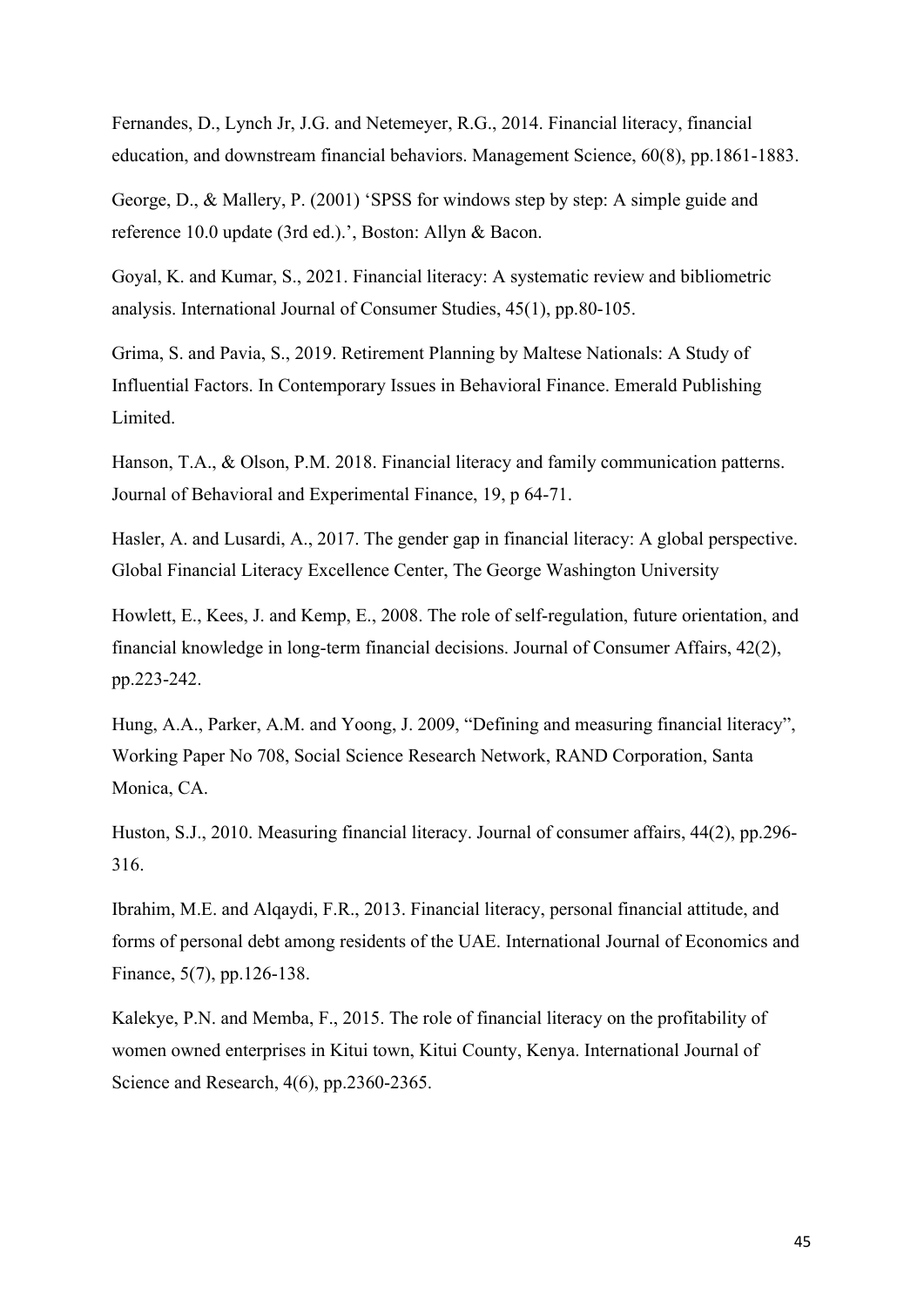Kasman, M., Heuberger, B., & Hammond, R. A. (2018). Recommendations for improving youth financial literacy education. Retrieved from https://www.brookings.edu/ wpcontent/uploads/2018/10/ES\_20181001\_FinancialLiteracy-Recommendations.pdf

Kehiaian, S.E., 2012. Factors and behaviors that influence financial literacy in US households. Nova Southeastern University.

Klapper, L., Lusardi, A. and Van Oudheusden, P., 2015. Financial literacy around the world. Standard & Poor's Ratings Services Global Financial Literacy Survey. Washington: Standard & Poor's.

Knoll, M.A. and Houts, C.R., 2012. The financial knowledge scale: An application of item response theory to the assessment of financial literacy. Journal of Consumer Affairs, 46(3), pp.381-410.

Kozina, F. and Ponikvar, N. (2015). Financial Literacy of First-Year University Students: The Role of Education. International Journal of Management, Knowledge and Learning, 4(2), p.245.

Krechovska, M. (2015). Financial Literacy as a path to sustainability. Trendy v podnikání-Business Trends, 5(2), p.4. Lusardi, A, and Mitchell, O. S. (2014). The economic importance of financial literacy: Theory and evidence. Journal of Economic Literature 52 (1): p 5-44.

Kılıç, Y., Ata, H.A. and Seyrek, İ.H., 2015. Finansal okuryazarlık: Üniversite öğrencilerine yönelik bir araştırma. Muhasebe ve Finansman Dergisi, (66), pp.129-150.

Laerd, S. (2017) Two-way ANOVA using SPSS Statistics. Statistical tutorials and software guides. Available at: https://statistics.laerd.com/.

Lau, A., Chung, E. and Hui, Y., 2005. Quantitative research on financial literacy levels in Singapore. Singapore: The MoneySENSE Financial Education Steering Committee (FESC). Retrieved December, 11, p.2007.

Liamputtong, P. ed., 2019. Handbook of research methods in health social sciences. Singapore: Springer Nature.

Ludlum, M., Tilker, K., Ritter, D., Cowart, T.W., Xu, W. and Smith, B.C., 2012. Financial literacy and credit cards: A multi-campus survey.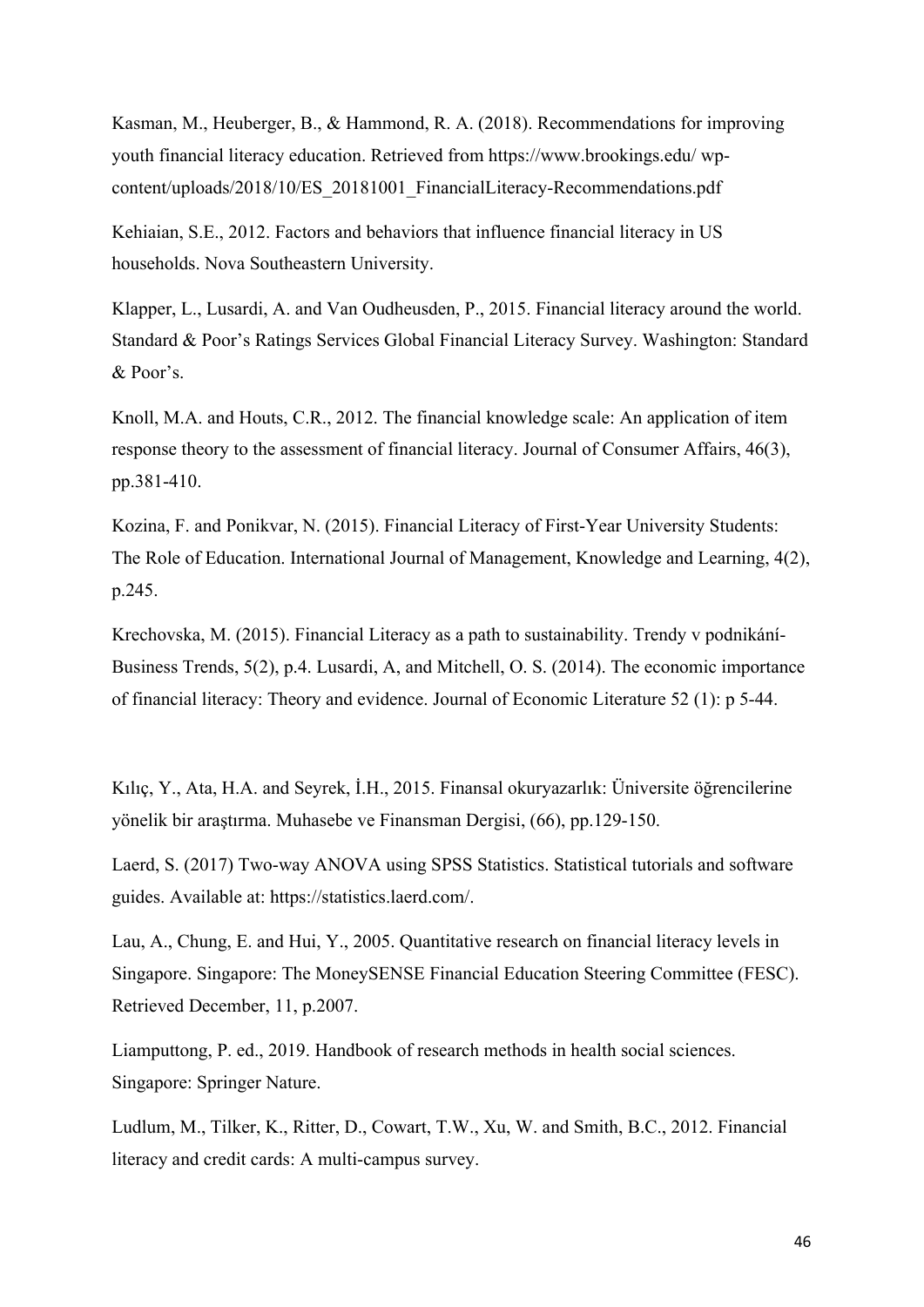Lusardi, A. and Mitchell, O.S., 2007. Financial literacy and retirement preparedness: Evidence and implications for financial education. Business economics, 42(1), pp.35-44.

Lusardi, A. and Mitchell, O.S., 2013. The economic importance of financial literacy: Theory and evidence (Working Paper No. 18952).

Lusardi, A. and Tufano, P., 2009. Debt literacy, financial experiences, and over indebtedness (No. w14808). National Bureau of Economic Research.

Lusardi, A., & Mitchell, O.S. 2014. The economic importance of financial literacy: Theory and evidence. Journal of Economic Literature, 52(1), 5-44.

Lusardi, A., 2012. Numeracy, financial literacy, and financial decision-making (No. w17821). National Bureau of Economic Research.

Lusardi, A., Mitchell, O.S. and Curto, V., 2010. Financial literacy among the young. Journal of consumer affairs, 44(2), pp.358-380.

Mae, S., 2009. How undergraduate students use credit cards: Sallie Mae's national study of usage rates and trends 2009. Accessed September, 13, p.2010.

Mahdzan, N. and Tabiani, S. (2013). The Impact of Financial Literacy on Individual Saving: An Exploratory Study in the Malaysian Context. Transformations in Business and Economics, 12(1), p.42.

Mandell, L., 2008. The financial literacy of young American adults. The Jumpstart Coalition for Personal Financial Literacy.

Mimura, Y., Koonce, J., Plunkett, S.W., & Pleskus, L. 2015. Financial information source, knowledge, and practice of college students from diverse backgrounds. Journal of Financing Counseling & Planning,  $26(1)$ , p 63-78

Mindrila, D. (2010) 'Maximum likelihood (ML) and Diagonally weighted least squares (DWLS) estimation procedures: A comparison of estimation bias with ordinal and multivariate non-normal data', International Journal of Digital Society, 1, pp. 60–66.

Nababan dan Sadalia, 2012. Analisis Personal Financial Literacy dan Financial Behavior Mahasiswa Strata I Fakultas Ekonomi Universitas Sumatera Utara, Jurnal Online, http://jurnal.usu.ac.id/index.php/jmim/article/view/651, in 25 Oktober 2015.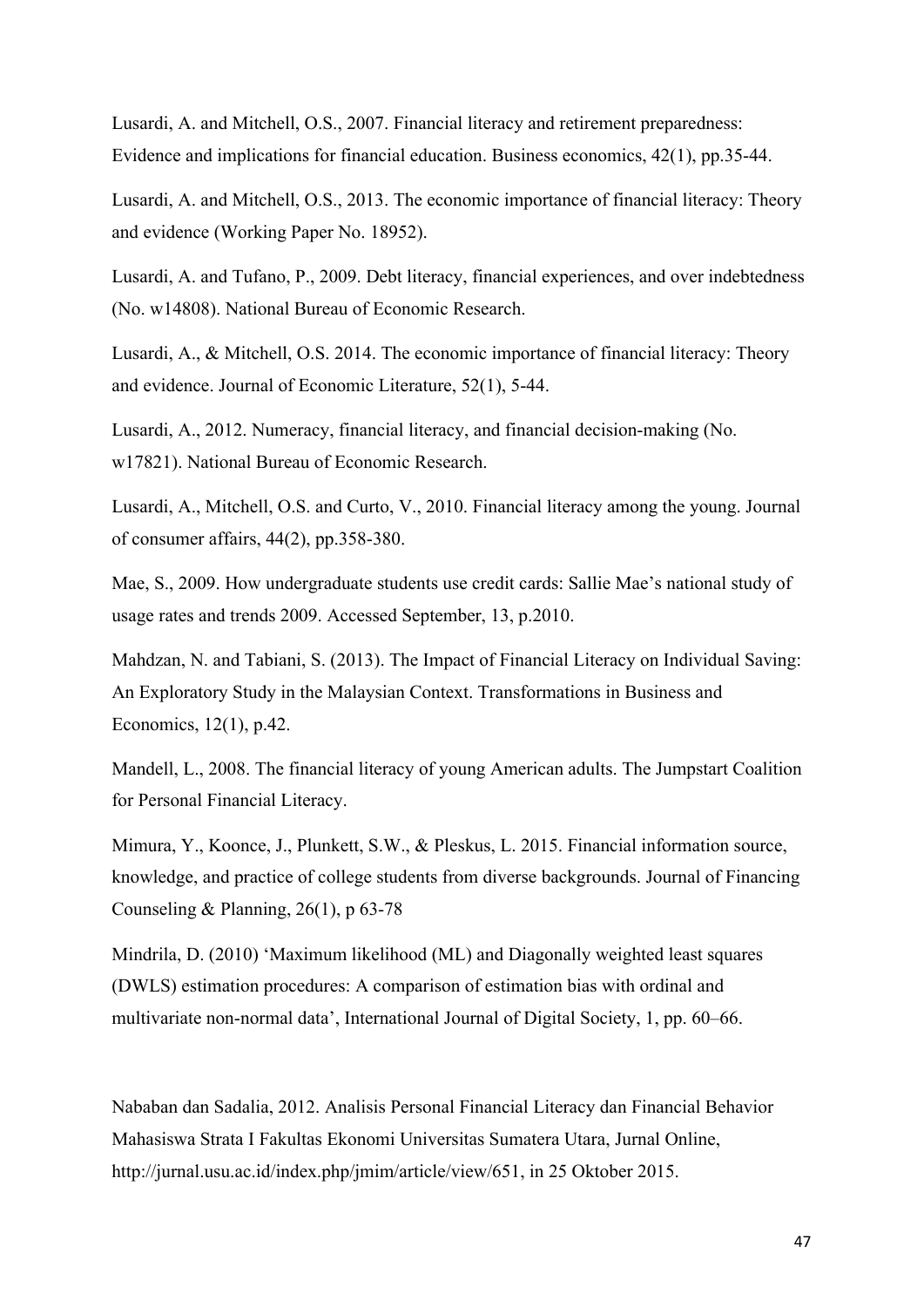OECD, 2018. OECD/INFE toolkit for measuring financial literacy and financial inclusion.

Opie, C., 2019. Research approaches. Getting Started in Your Educational Research: Design, Data Production and Analysis, 137.

Opoku, A., 2016. Financial literacy among senior high school students evidence from Ghana (Doctoral dissertation)

Organisation for Economic Co-operation and Development (OECD). 2012, OECD/INFE High-Level Principles on National Strategies for Financial Education, OECD Publishing, Paris.

Organisation for Economic Co-Operation and Development (OECD). 2013, PISA 2012 Assessment and Analytical Framework: Mathematics, Reading, Science, Problem Solving and Financial Literacy, OECD Publishing, Paris.

Organization for Economic Co-operation and Development, 2013. PISA 2012 results in focus: What 15-year-olds know and what they can do with what they know.

Orton, L. 2007. Financial Literacy: Lessons from International Experience; Canadian Policy Research Networks: Ottawa, ON, Canada.

Pintye, A., & Kiss, M. (2016). Financial literacy of students in business and economics higher education. The Annals of the University of Oradea: Economic Sciences, 25(1), 781- 789.

PISA, 2018. PISA 2018 released financial literacy items. Accessed from: https://www.oecd.org/pisa/test/PISA2018-financial-literacy-items.pdf. Accessed at: 3rd Feb, 2021.

Potrich, A.C.G., Vieira, K.M. and Kirch, G., 2015. Determinants of financial literacy: Analysis of the influence of socioeconomic and demographic variables. Revista Contabilidade & Finanças, 26(69), p.362.

Potrich, A.C.G., Vieira, K.M. and Paraboni, A.L., 2020. YOUTH FINANCIAL LITERACY SHORT SCALE: PROPOSITION AND VALIDATION OF A MEASURE.

Remund, D., (2010). Financial Literacy Explicated: The Case for a Clearer Definition in an Increasingly Complex Economy. The Journal of Consumer Affairs, Vol. 44 (2), p 276-295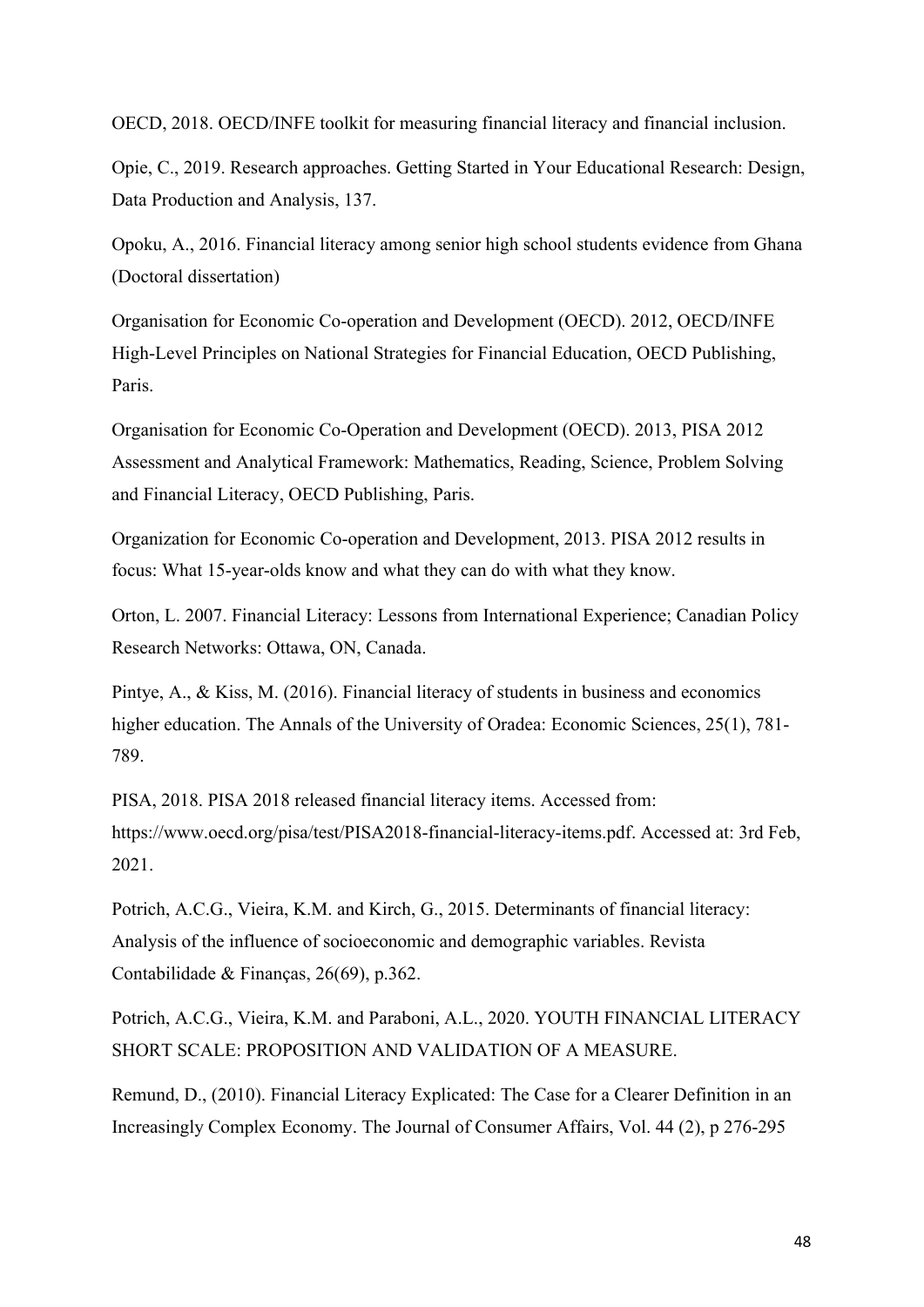Sages, R.A. and Grable, J.E., 2010. Financial Numeracy, Net Worth, and Financial Management Skills: Client Characteristics That Differ Based on Financial Risk Tolerance. Journal of financial service professionals, 64(6).

Sanderson, A. 2015. Importance of financial literacy. Bankers Association of Zimbabwe (BAZ) Newsletter. Retrieved from http://www.baz.org.zw/consumer-centre/education-centre/ importance-financial-literacy

Sekaran, U. and Bougie, R., 2016. Research methods for business: A skill building approach. John Wiley & Sons.

Shahryar, S. and Tan, S.T., 2014. Spending behaviour of a case of Asian university students. Asian Social Science, 10(2), pp.64-69.

Shim, S., Barber, B.L., Card, N.A., Xiao, J.J. and Serido, J., 2010. Financial socialization of first-year college students: The roles of parents, work, and education. Journal of youth and adolescence, 39(12), pp.1457-1470.

Shim, S., Xiao, J.J., Barber, B.L., & Lyons, A.C. 2009. Pathways to life success: A conceptual model of financial well-being for young adults. Journal of Applied Developmental Psychology, 30(6), p.708-723.

Shockey, S.S. 2002, "Low-wealth adult's financial literacy: money management behavior and associates factors, including critical thinking", Unpublished doctoral dissertation, The Ohio State University (AAT 3039524).

Smith, B.A. and Stewart, F., 2009. Learning from the experience of organization for economic co-operation and development countries: Lessons for policy, programs, and evaluations. Overcoming the Saving slump: How to increase the effectiveness of financial education and saving programs, pp.345-367.

Sohn, S.H., Joo, S.H., Grable, J.E., Lee, S. and Kim, M., 2012. Adolescents' financial literacy: The role of financial socialization agents, financial experiences, and money attitudes in shaping financial literacy among South Korean youth. Journal of adolescence, 35(4), pp.969-980.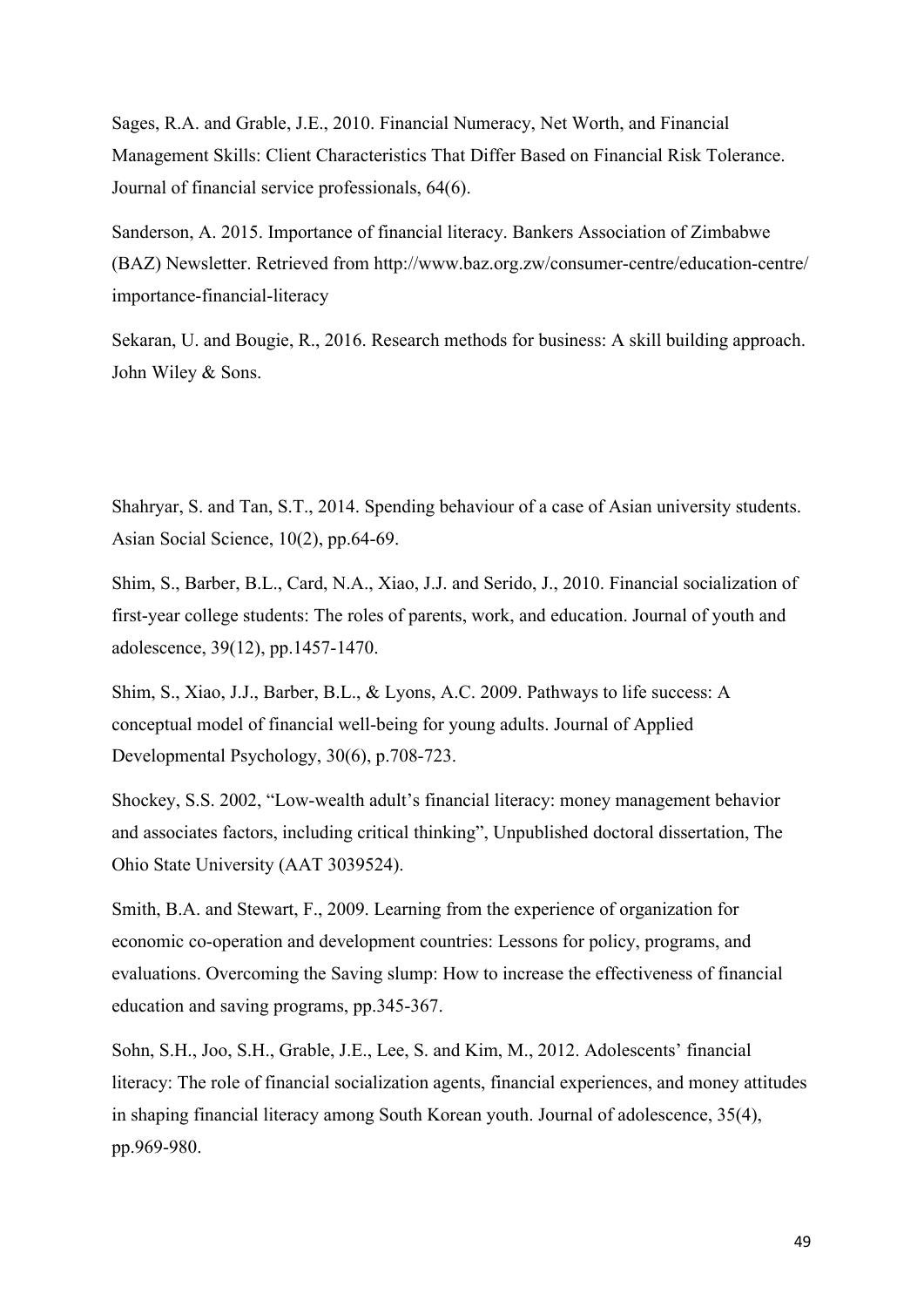Sprow, K.M., 2010. Adult financial literacy education and Latina learners: A qualitative case study.

Stango, V. and Zinman, J., 2011. Fuzzy math, disclosure regulation, and market outcomes: Evidence from truth-in-lending reform. The Review of Financial Studies, 24(2), pp.506-534.

Stella, G.P., Filotto, U. and Cervellati, E.M., 2020. A Proposal for a New Financial Literacy Questionnaire. International Journal of Business and Management, 15(2).

Stolper, O.A. and Walter, A., 2017. Financial literacy, financial advice, and financial behavior. Journal of business economics, 87(5), pp.581-643.

Swiecka, B., Yeşildağ, E., Özen, E. and Grima, S., 2020. Financial literacy: The case of Poland. Sustainability, 12(2), p.700.

Thompson, S. 2014. Financing the future: Australian students' results in the PISA 2012 Financial Literacy assessment

Van Rooij, M., Lusardi, A. and Alessie, R., 2011. Financial literacy and stock market participation. Journal of Financial Economics, 101(2), pp.449-472.

Van Rooji, M.C., Lusardi, A. and Alessi, R.J.M., 2012. Literacy, retirement planning, and household wealth. Economic Journal, 122, pp.449-476.

Varcoe, K., Martin, A., Devitto, Z. and Go, C., 2005. Using a financial education curriculum for teens. Journal of Financial Counseling and Planning, 16(1).

Wagland, S.P. and Taylor, S., 2009. When it comes to financial literacy, is gender really an issue? Australasian Accounting, Business and Finance Journal, 3(1), p.3.

Widdowson, D.; Hailwood, K. Financial literacy and its role in promoting a sound financial system. Reserve Bank New Zealand Bull. 2007, 70, 37–47.

Woods, J.J., Seychell, S., Ozen, E., Spiteri, J., Suban, R. and Grima, S., 2020. Explaining Heterogeneity in Risk Appetite and Tolerance: The Turkish Case. In Contemporary Issues in Audit Management and Forensic Accounting. Emerald Publishing Limited.

Yıldırım, M., Bayram, F., Oğuz, A. and Günay, G., 2017. financial literacy level of individuals and its relationships to Demographic variables. Mediterranean Journal of Social Sciences, 8(3), p.19.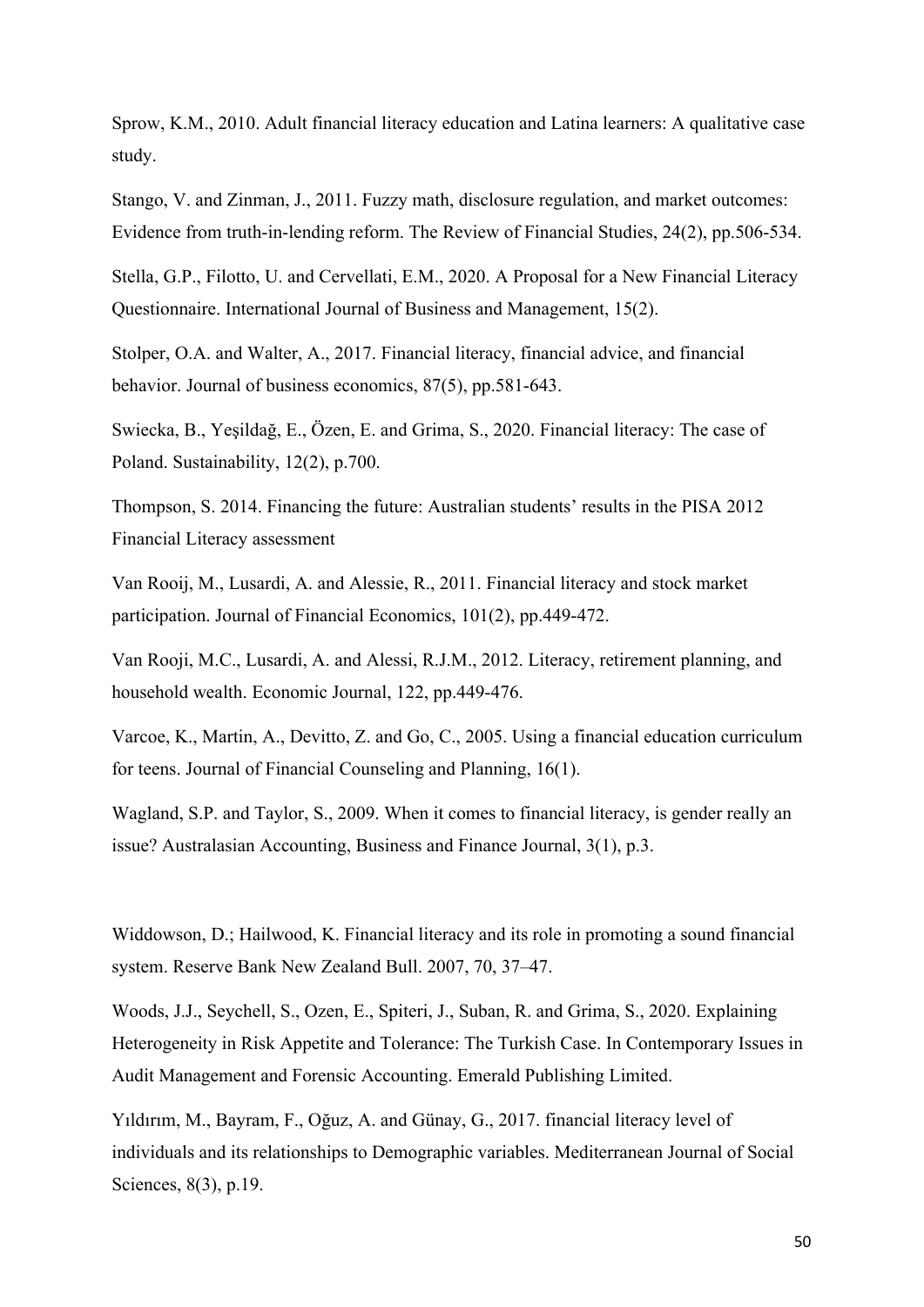# **Appendices**

# <span id="page-51-1"></span><span id="page-51-0"></span>Appendix A: Youth Financial Literacy Short Scale( Portrich et al.,2020)

| Item              | <b>Items</b>                                                                                                                                                                                                                                                                              | <b>Options</b>                                  |                                         |                      |   |   |
|-------------------|-------------------------------------------------------------------------------------------------------------------------------------------------------------------------------------------------------------------------------------------------------------------------------------------|-------------------------------------------------|-----------------------------------------|----------------------|---|---|
| <b>Num</b>        |                                                                                                                                                                                                                                                                                           |                                                 |                                         |                      |   |   |
| Item 1            | Suppose you had €100 in a<br>savings account and the<br>interest rate was 2% per year.<br>After 5 years, how much do you<br>think you would<br>have in the account if you left<br>the money to grow? You do not<br>make any other deposits or<br>withdraw any money from this<br>account. | More than<br>€102.*                             | Exactly<br>€102.                        | Less than<br>€102.   |   |   |
| Item <sub>2</sub> | Do you think that the following<br>statement is true or false?<br>Buying a single company stock<br>usually provides a safer return<br>than a<br>stock mutual fund.                                                                                                                        | True.*                                          | <b>FALSE</b>                            | Do not<br>know       |   |   |
| Item <sub>3</sub> | Suppose you saw the same TV<br>in two different stores for the<br>starting price of \$1,000.00.<br>Store A offers a discount of<br>\$150.00,<br>while store B offers a discount<br>of 10%. What is the best<br>alternative?                                                               | Buy at<br>store A<br>( \$150.00]<br>discount).* | Buy at<br>store B<br>(10%<br>discount). | Do not<br>know.      |   |   |
| Item 4            | Imagine that the interest rate<br>on your savings account was<br>1% per year and inflation was<br>2% per year. After 1 year,<br>would<br>you be able to buy more than,<br>exactly the same as, or less<br>than today with the money in<br>this account?                                   | More than<br>today.                             | Exactly<br>the same<br>as today.        | Less than<br>today.* |   |   |
| Item 5            | Suppose you borrowed \$100.00<br>from a friend and after a week<br>paid \$100.00. How much<br>interest are you paying?                                                                                                                                                                    | $0\%*$                                          | 1%                                      | 2%                   | 1 | 1 |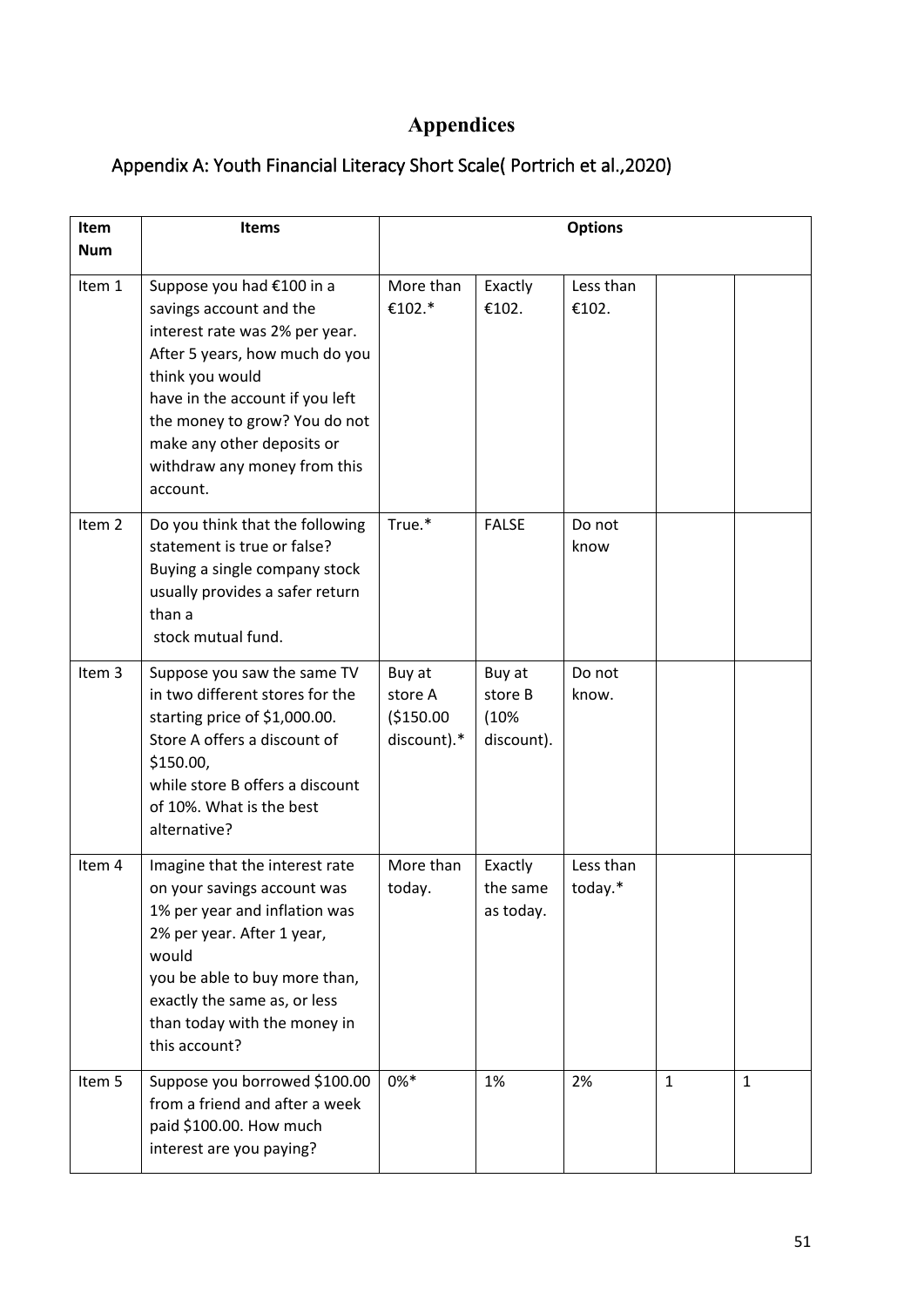|         |                                | <b>Never</b>    | <b>Almost</b><br><b>Never</b> | Sometime<br>s | <b>Almost</b><br><b>Always</b> | <b>Always</b>   |
|---------|--------------------------------|-----------------|-------------------------------|---------------|--------------------------------|-----------------|
|         |                                |                 |                               |               |                                |                 |
| Item 6  | I reserve the money I receive  |                 |                               |               |                                |                 |
|         | monthly for future needs.      |                 |                               |               |                                |                 |
| Item 7  | I keep part of my income every |                 |                               |               |                                |                 |
|         | month.                         |                 |                               |               |                                |                 |
| Item 8  | I save money regularly to      |                 |                               |               |                                |                 |
|         | achieve long-term financial    |                 |                               |               |                                |                 |
|         | goals, such as educating my    |                 |                               |               |                                |                 |
|         | children,                      |                 |                               |               |                                |                 |
|         | purchasing a home, retiring?   |                 |                               |               |                                |                 |
| Item 9  | I save more when I receive a   |                 |                               |               |                                |                 |
|         | salary increase.               |                 |                               |               |                                |                 |
| Item 10 | In the past 12 months, I have  |                 |                               |               |                                |                 |
|         | been able to save money.       |                 |                               |               |                                |                 |
|         |                                | <b>Strongly</b> | <b>Agree</b>                  | Indifferent   | <b>Disagree</b>                | <b>Strongly</b> |
|         |                                | <b>Agree</b>    |                               |               |                                | <b>Disagree</b> |
| Item 11 | I find it more rewarding to    |                 |                               |               |                                |                 |
|         | spend money than to save for   |                 |                               |               |                                |                 |
|         | the future.                    |                 |                               |               |                                |                 |
| Item 12 | Money is made to spend.        |                 |                               |               |                                |                 |

#### *Notes to the questionnaire analysis*

- \*is showing correct answer in item 1 to 5
- Coding: If the answer of item 1 to item 5 is correct, code as 1, if it is wrong code as 2
- From item 6 to 10, code never 1, almost never 2, sometimes 3, almost always 4, always 5
- From item 11 to 12, code strongly agree 1, agree 2, indifferent 3, disagree 4, strongly disagree
	- 5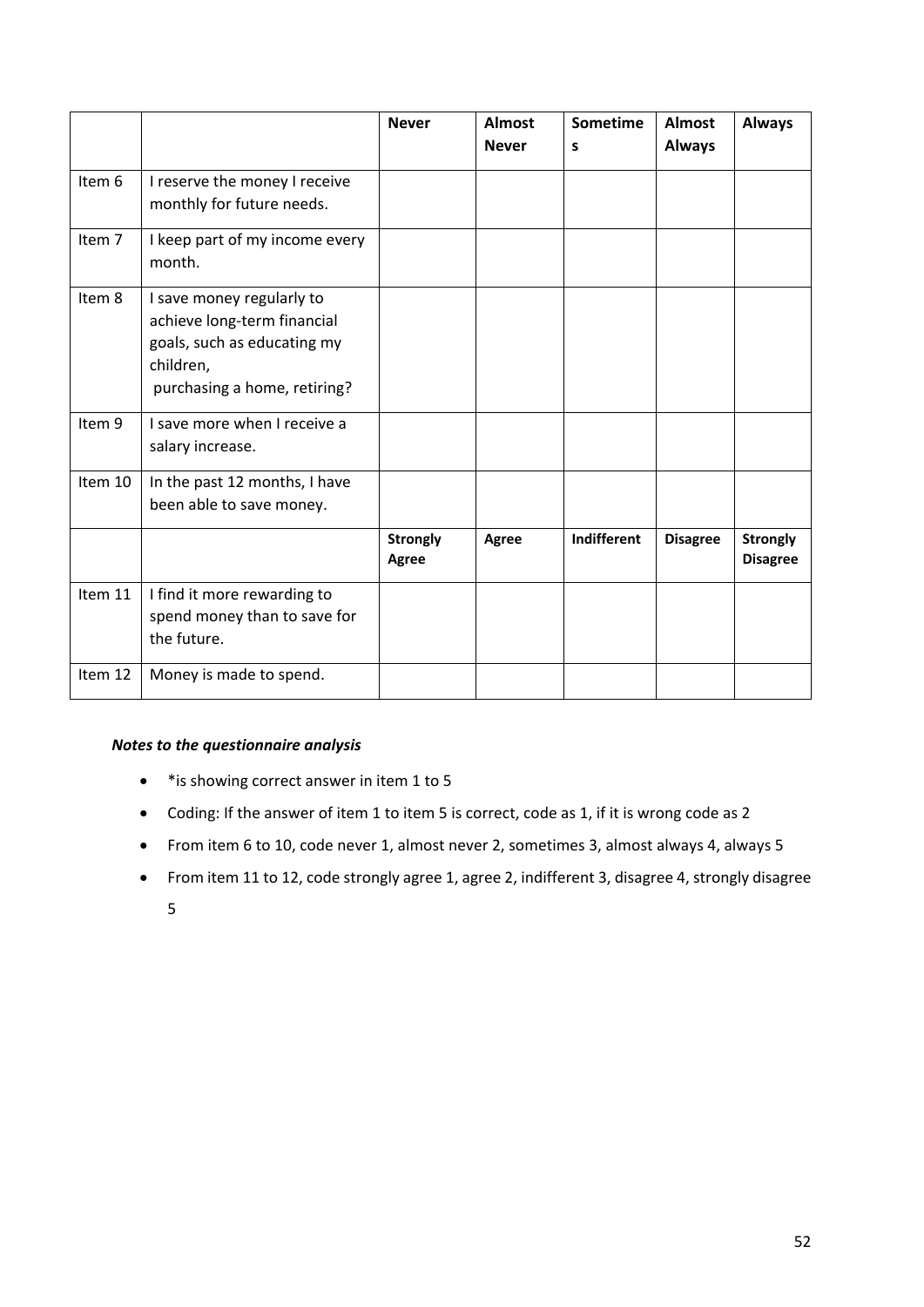# <span id="page-53-0"></span>Appendix B: Information Sheet

I would like to invite you to take part in a research study exploring financial literacy among young adults in Ireland. Before you decide whether to participate, please take a moment to read the following information which will explain the nature of the research. If you have any questions or need further information you can contact the Lead Researcher Soliudeen Sonekan at the following email address: [X20120826@student.ncirl.ie.](mailto:X20120826@student.ncirl.ie)

Who is conducting this research?

My name is Soliudeen Sonekan, I am a Masters in Entrepreneurship student at National College of Ireland. I am undertaking this study as part of my dissertation course requirements.

What is this research about?

This study will use brief self-report questionnaires to measure financial literacy levels of young adults (aged  $18 - 24$ ). Financial literacy refers to the ability to understand and effectively use various financial skills, including personal financial management, budgeting, and investing.

Findings from this research will provide us with a greater understanding of levels of financial literacy among young adults in Ireland and help identify areas where there may be a need for further support or training, so your input would be extremely helpful.

What will taking part involve?

Taking part in this study will involve answering a brief survey involving 12 questions related to financial literacy (multiple choice and rating scales) as well as some demographic questions. This survey should take approximately 10-15mins to complete.

Will taking part be confidential?

Participation is completely confidential. No identifying data will be collected on any participants. The data from this study will be held on a password-protected computer, to which only the lead researcher will have access. A report of the study will be produced to meet course requirements and may be submitted for publication, but the data will be analysed on an aggregate level, and no individual participants will be identifiable. Your responses will be completely anonymous. Any collected data will be deleted upon full completion of the research dissertation.

Can I withdraw from the study?

Yes. Participation in this study is completely voluntary and you have the right to refuse